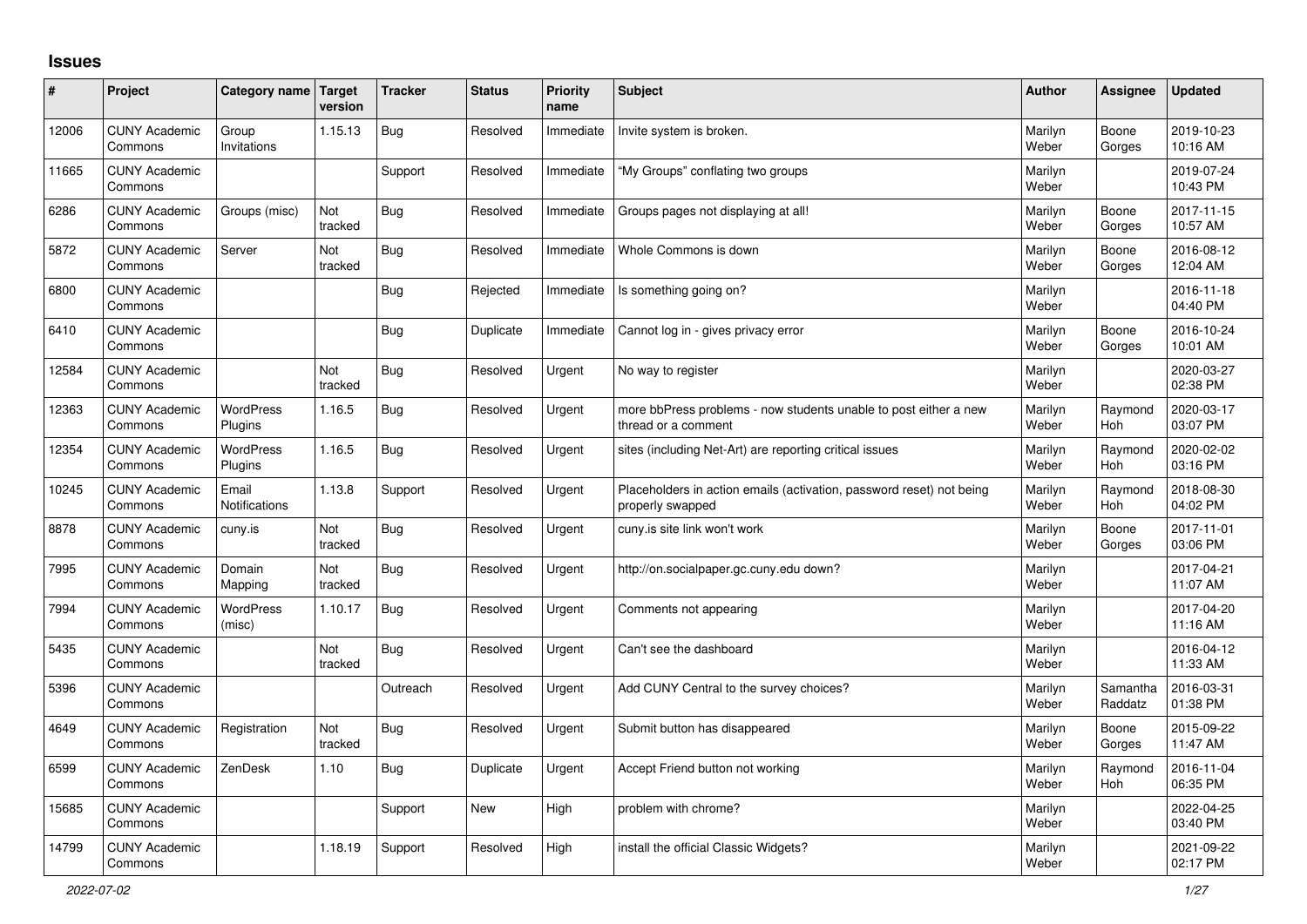| #     | Project                         | Category name   Target            | version        | <b>Tracker</b> | <b>Status</b> | <b>Priority</b><br>name | <b>Subject</b>                                                                          | <b>Author</b>    | Assignee              | <b>Updated</b>         |
|-------|---------------------------------|-----------------------------------|----------------|----------------|---------------|-------------------------|-----------------------------------------------------------------------------------------|------------------|-----------------------|------------------------|
| 14526 | <b>CUNY Academic</b><br>Commons | Registration                      | 1.18.12        | Bug            | Resolved      | High                    | registration interface won't show a space to enter nonCUNY code                         | Marilyn<br>Weber |                       | 2021-06-03<br>04:02 PM |
| 14008 | <b>CUNY Academic</b><br>Commons |                                   |                | Bug            | Resolved      | High                    | invisible user                                                                          | Marilyn<br>Weber |                       | 2021-02-18<br>05:53 PM |
| 13878 | <b>CUNY Academic</b><br>Commons | Group cloning                     | 1.18.4         | Support        | Resolved      | High                    | When creating Group + Site and choosing 'Clone existing', cannot<br>advance to step 2   | Marilyn<br>Weber | Jeremy<br>Felt        | 2021-02-02<br>11:02 AM |
| 13715 | <b>CUNY Academic</b><br>Commons |                                   | Not<br>tracked | Bug            | Resolved      | High                    | https://ulysses.commons.gc.cuny.edu down                                                | Marilyn<br>Weber |                       | 2020-12-22<br>03:02 PM |
| 13675 | <b>CUNY Academic</b><br>Commons | Group Library                     | 1.18.1         | Bug            | Resolved      | High                    | broken Library                                                                          | Marilyn<br>Weber |                       | 2020-12-09<br>05:02 PM |
| 13656 | <b>CUNY Academic</b><br>Commons |                                   |                | Bug            | Resolved      | High                    | site down                                                                               | Marilyn<br>Weber |                       | 2020-12-11<br>12:50 PM |
| 13633 | <b>CUNY Academic</b><br>Commons |                                   | Not<br>tracked | Bug            | Resolved      | High                    | PublicsLab site down                                                                    | Marilyn<br>Weber |                       | 2020-11-30<br>02:01 PM |
| 13227 | <b>CUNY Academic</b><br>Commons | Group Library                     | 1.17.2         | Bug            | Resolved      | High                    | folder not appearing in library                                                         | Marilyn<br>Weber |                       | 2020-08-21<br>04:22 PM |
| 13173 | <b>CUNY Academic</b><br>Commons | Group Library                     | 1.17.1         | Support        | Resolved      | High                    | all uploads to the library are silent                                                   | Marilyn<br>Weber |                       | 2020-08-10<br>04:12 PM |
| 12483 | <b>CUNY Academic</b><br>Commons |                                   | 1.16.7         | Bug            | Resolved      | High                    | post error                                                                              | Marilyn<br>Weber |                       | 2020-02-28<br>02:44 PM |
| 12393 | <b>CUNY Academic</b><br>Commons | <b>WordPress</b><br>(misc)        |                | Support        | Resolved      | High                    | size limit for files                                                                    | Marilyn<br>Weber |                       | 2020-02-18<br>10:13 AM |
| 9828  | <b>CUNY Academic</b><br>Commons | Domain<br>Mapping                 | 1.13.3         | Bug            | Resolved      | High                    | redirecting problem                                                                     | Marilyn<br>Weber | Raymond<br>Hoh        | 2018-05-24<br>02:39 PM |
| 9768  | <b>CUNY Academic</b><br>Commons |                                   | 1.13.2         | Bug            | Resolved      | High                    | search function on the Directory page                                                   | Marilyn<br>Weber | Boone<br>Gorges       | 2018-05-14<br>08:45 PM |
| 9276  | <b>CUNY Academic</b><br>Commons |                                   |                | <b>Bug</b>     | Resolved      | High                    | problem adding a member to a group - wrong username?                                    | Marilyn<br>Weber |                       | 2018-02-25<br>12:47 PM |
| 8934  | <b>CUNY Academic</b><br>Commons | Reply By Email                    | 1.12.4         | Support        | Resolved      | High                    | RBE "could not post" email should have info about attempted From<br>address             | Marilyn<br>Weber | Raymond<br><b>Hoh</b> | 2017-12-12<br>11:25 AM |
| 8917  | <b>CUNY Academic</b><br>Commons | Group Files                       | 1.12.3         | Bug            | Resolved      | High                    | Files not downloading from Groups properly                                              | Marilyn<br>Weber | Boone<br>Gorges       | 2017-11-29<br>10:04 PM |
| 8620  | <b>CUNY Academic</b><br>Commons | ZenDesk                           | 1.11.11        | Bug            | Resolved      | High                    | 'Send us a message" not working                                                         | Marilyn<br>Weber | Raymond<br>Hoh        | 2017-08-29<br>04:13 PM |
| 8125  | <b>CUNY Academic</b><br>Commons | <b>WordPress</b><br><b>Themes</b> | 1.10.19        | Bug            | Resolved      | High                    | careerplan admin page failing to load with "currently unable to handle<br>this request" | Marilyn<br>Weber |                       | 2017-07-13<br>12:54 PM |
| 7684  | <b>CUNY Academic</b><br>Commons | Reply By Email                    | 1.10.12        | Bug            | Resolved      | High                    | trying to post too often error                                                          | Marilyn<br>Weber | Raymond<br>Hoh        | 2017-02-28<br>12:43 PM |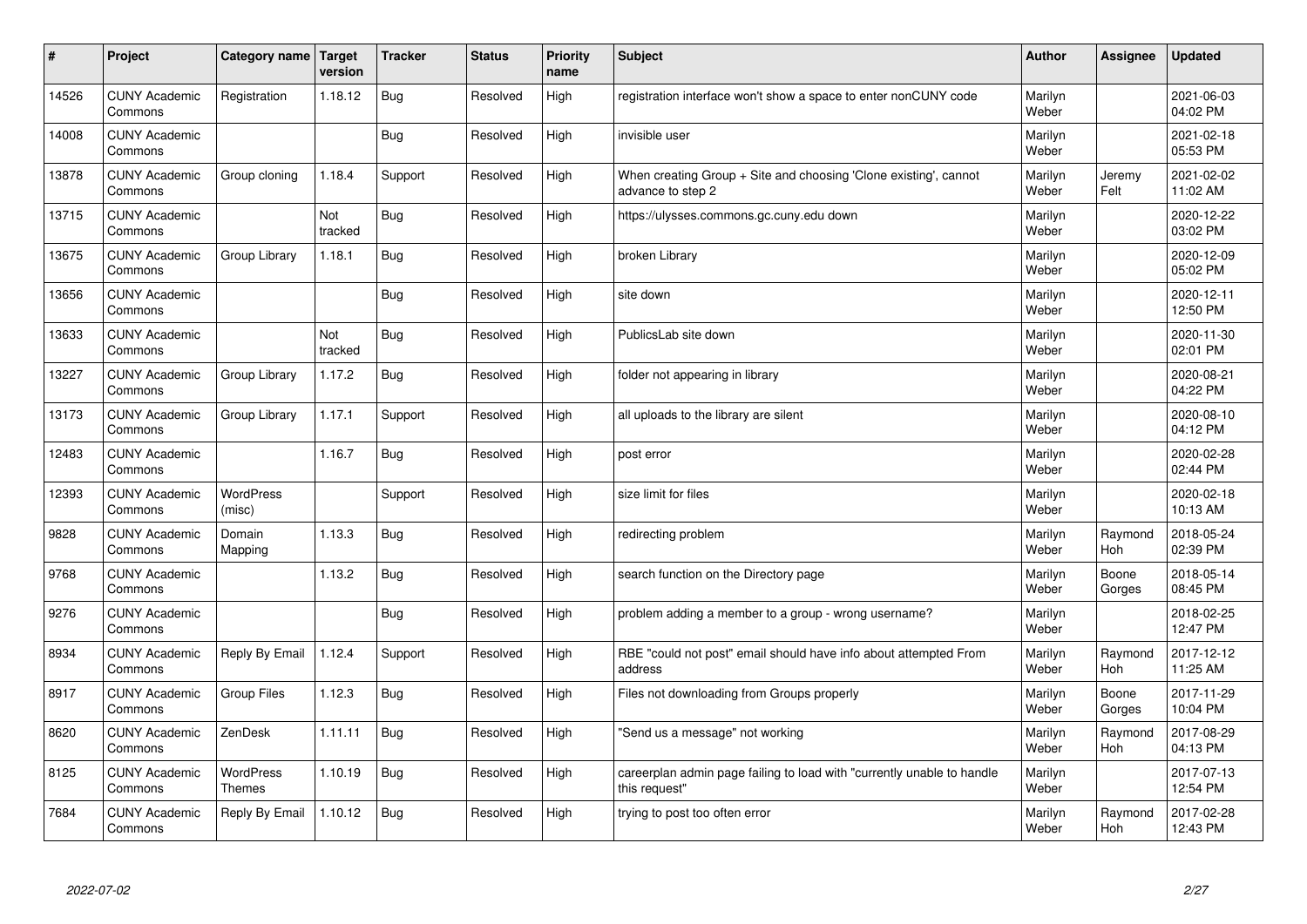| $\pmb{\#}$ | Project                         | Category name                    | Target<br>version | <b>Tracker</b> | <b>Status</b> | <b>Priority</b><br>name | <b>Subject</b>                                        | <b>Author</b>    | Assignee         | <b>Updated</b>         |
|------------|---------------------------------|----------------------------------|-------------------|----------------|---------------|-------------------------|-------------------------------------------------------|------------------|------------------|------------------------|
| 7100       | <b>CUNY Academic</b><br>Commons | <b>WordPress</b><br>Plugins      | 1.10.5            | <b>Bug</b>     | Resolved      | High                    | Cincopa plugin problem                                | Marilyn<br>Weber | Boone<br>Gorges  | 2016-12-19<br>10:32 AM |
| 6602       | <b>CUNY Academic</b><br>Commons | ZenDesk                          | 1.10              | <b>Bug</b>     | Resolved      | High                    | Add Friend button not working                         | Marilyn<br>Weber | Raymond<br>Hoh   | 2016-11-04<br>12:14 PM |
| 6107       | <b>CUNY Academic</b><br>Commons |                                  |                   | <b>Bug</b>     | Resolved      | High                    | site redirect?                                        | Marilyn<br>Weber | Boone<br>Gorges  | 2016-09-29<br>03:45 PM |
| 6101       | <b>CUNY Academic</b><br>Commons | <b>Public Portfolio</b>          |                   | <b>Bug</b>     | Resolved      | High                    | Profile update problems                               | Marilyn<br>Weber | Boone<br>Gorges  | 2016-12-01<br>03:50 PM |
| 6039       | <b>CUNY Academic</b><br>Commons | Membership                       | 1.9.28            | <b>Bug</b>     | Resolved      | High                    | User cannot change her email                          | Marilyn<br>Weber |                  | 2016-09-19<br>03:03 PM |
| 4962       | <b>CUNY Academic</b><br>Commons | Events                           | 1.8.18            | <b>Bug</b>     | Resolved      | High                    | Problems with text entry field in the Events Calendar | Marilyn<br>Weber | Raymond<br>Hoh   | 2015-12-01<br>06:57 PM |
| 4918       | <b>CUNY Academic</b><br>Commons | ZenDesk                          | Not<br>tracked    | <b>Bug</b>     | Resolved      | High                    | Re-directing Help Requests                            | Marilyn<br>Weber | Raymond<br>Hoh   | 2015-11-23<br>11:15 AM |
| 4880       | <b>CUNY Academic</b><br>Commons | Password<br>Reset                | Not<br>tracked    | Support        | Resolved      | High                    | CUNY Central person having password trouble           | Marilyn<br>Weber |                  | 2015-11-10<br>12:40 PM |
| 4734       | <b>CUNY Academic</b><br>Commons | <b>BuddyPress</b><br><b>Docs</b> | 1.8.13            | Bug            | Resolved      | High                    | Problems with "Create New Doc"                        | Marilyn<br>Weber | Boone<br>Gorges  | 2015-10-09<br>07:53 AM |
| 4657       | <b>CUNY Academic</b><br>Commons | Group Forums                     | 1.8.18            | <b>Bug</b>     | Resolved      | High                    | Submit button disappears in new post mode in forum    | Marilyn<br>Weber | Raymond<br>Hoh   | 2015-12-01<br>11:15 PM |
| 3593       | <b>CUNY Academic</b><br>Commons | Registration                     | 1.7.2             | <b>Bug</b>     | Resolved      | High                    | registration problems                                 | Marilyn<br>Weber | Boone<br>Gorges  | 2014-11-01<br>02:57 PM |
| 3530       | <b>CUNY Academic</b><br>Commons | Server                           | Not<br>tracked    | <b>Bug</b>     | Resolved      | High                    | Commons running very slowly/ "connection lost"        | Marilyn<br>Weber | Matt Gold        | 2014-10-08<br>09:34 AM |
| 3121       | <b>CUNY Academic</b><br>Commons | WordPress<br><b>Themes</b>       | 1.5.21            | <b>Bug</b>     | Resolved      | High                    | Add Academica theme?                                  | Marilyn<br>Weber | Boone<br>Gorges  | 2014-03-24<br>11:04 AM |
| 2994       | <b>CUNY Academic</b><br>Commons | <b>BuddyPress</b><br>(misc)      | 1.5.16            | <b>Bug</b>     | Resolved      | High                    | "My forums" link gives "page not found" error         | Marilyn<br>Weber | Boone<br>Gorges  | 2014-01-29<br>03:44 PM |
| 15022      | <b>CUNY Academic</b><br>Commons |                                  |                   | Support        | Rejected      | High                    | ArabStages                                            | Marilyn<br>Weber |                  | 2021-12-06<br>10:16 AM |
| 3417       | <b>CUNY Academic</b><br>Commons | <b>BuddyPress</b><br>(misc)      | Not<br>tracked    | <b>Bug</b>     | Rejected      | High                    | copying two commons groups                            | Marilyn<br>Weber | Marilyn<br>Weber | 2014-11-05<br>09:56 AM |
| 5713       | <b>CUNY Academic</b><br>Commons | WordPress<br>(misc)              | Not<br>tracked    | Bug            | Abandoned     | High                    | Site freezing                                         | Marilyn<br>Weber | Boone<br>Gorges  | 2017-11-15<br>10:58 AM |
| 15816      | <b>CUNY Academic</b><br>Commons |                                  | Not<br>tracked    | Support        | New           | Normal                  | slow loading at SPS                                   | Marilyn<br>Weber |                  | 2022-04-05<br>01:26 PM |
| 15565      | <b>CUNY Academic</b><br>Commons |                                  |                   | Support        | <b>New</b>    | Normal                  | Events - send updates to an email listserv            | Marilyn<br>Weber |                  | 2022-03-10<br>01:06 PM |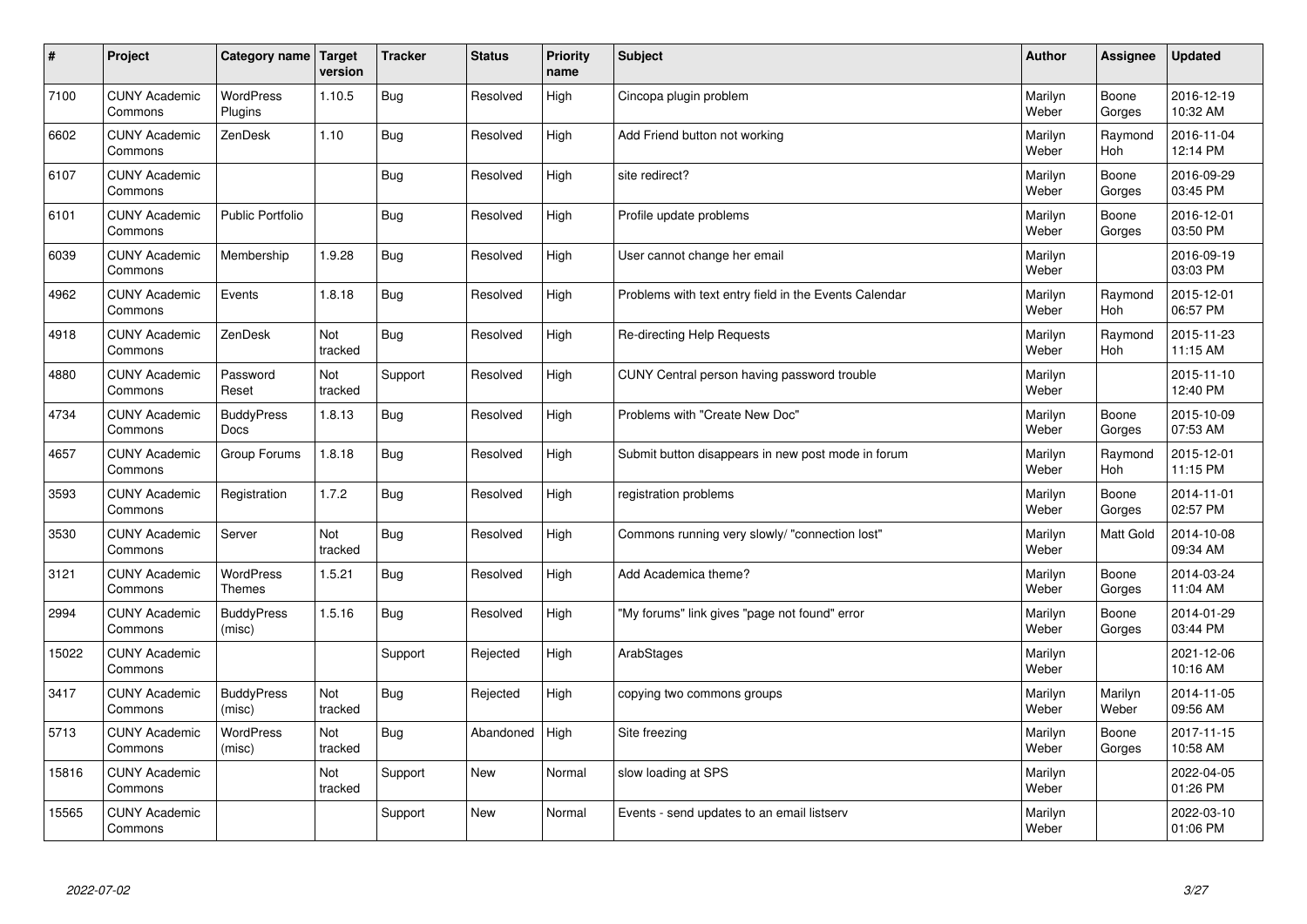| #     | Project                         | Category name   Target            | version               | <b>Tracker</b> | <b>Status</b>        | <b>Priority</b><br>name | <b>Subject</b>                                                  | <b>Author</b>    | Assignee            | <b>Updated</b>         |
|-------|---------------------------------|-----------------------------------|-----------------------|----------------|----------------------|-------------------------|-----------------------------------------------------------------|------------------|---------------------|------------------------|
| 15045 | <b>CUNY Academic</b><br>Commons |                                   |                       | Support        | <b>New</b>           | Normal                  | no result for KCeL in the search box on the commons             | Marilyn<br>Weber |                     | 2021-12-10<br>11:29 AM |
| 14911 | <b>CUNY Academic</b><br>Commons | <b>WordPress</b><br><b>Themes</b> | Not<br>tracked        | Support        | <b>New</b>           | Normal                  | Twentytwentyone theme                                           | Marilyn<br>Weber |                     | 2021-10-28<br>10:37 AM |
| 13286 | <b>CUNY Academic</b><br>Commons |                                   | Not<br>tracked        | Support        | <b>New</b>           | Normal                  | problem connecting with WordPress app                           | Marilyn<br>Weber | Raymond<br>Hoh      | 2020-09-08<br>11:16 AM |
| 12382 | <b>CUNY Academic</b><br>Commons | Membership                        | Not<br>tracked        | Support        | <b>New</b>           | Normal                  | Email request change                                            | Marilyn<br>Weber | Marilyn<br>Weber    | 2020-02-06<br>12:56 PM |
| 12352 | <b>CUNY Academic</b><br>Commons |                                   | Not<br>tracked        | Support        | <b>New</b>           | Normal                  | 'posts list" page builder block option                          | Marilyn<br>Weber |                     | 2020-02-03<br>01:29 PM |
| 8607  | <b>CUNY Academic</b><br>Commons |                                   | <b>Not</b><br>tracked | Support        | <b>New</b>           | Normal                  | Paypal?                                                         | Marilyn<br>Weber | Matt Gold           | 2018-05-15<br>01:37 PM |
| 5992  | <b>CUNY Academic</b><br>Commons | Email<br>Notifications            | Future<br>release     | Feature        | <b>New</b>           | Normal                  | Changing the From line of autogenerated blog emails             | Marilyn<br>Weber |                     | 2018-09-27<br>05:19 PM |
| 5397  | <b>CUNY Academic</b><br>Commons | Social Paper                      | Future<br>release     | Feature        | <b>New</b>           | Normal                  | frustrating to have to enable/disable in SP                     | Marilyn<br>Weber | Samantha<br>Raddatz | 2016-04-20<br>03:39 PM |
| 5282  | <b>CUNY Academic</b><br>Commons | Social Paper                      | Future<br>release     | <b>Bug</b>     | <b>New</b>           | Normal                  | Replying via email directs to paper but not individual comment. | Marilyn<br>Weber | Raymond<br>Hoh      | 2016-03-02<br>01:48 PM |
| 5205  | <b>CUNY Academic</b><br>Commons | Social Paper                      | Future<br>release     | Feature        | <b>New</b>           | Normal                  | Social Paper folders                                            | Marilyn<br>Weber |                     | 2016-02-11<br>10:24 PM |
| 5199  | <b>CUNY Academic</b><br>Commons | Social Paper                      | Future<br>release     | Feature        | <b>New</b>           | Normal                  | add tables to the SP editor                                     | Marilyn<br>Weber |                     | 2016-10-24<br>11:27 AM |
| 11519 | <b>CUNY Academic</b><br>Commons |                                   | Not<br>tracked        | Support        | Assigned             | Normal                  | comment option not appearing                                    | Marilyn<br>Weber |                     | 2019-09-24<br>10:28 AM |
| 9835  | <b>CUNY Academic</b><br>Commons | Group Forums                      | Future<br>release     | Bug            | Assigned             | Normal                  | add a "like" function?                                          | Marilyn<br>Weber | Erik<br>Trainer     | 2018-06-05<br>01:49 PM |
| 11848 | <b>CUNY Academic</b><br>Commons |                                   | Not<br>tracked        | Support        | Hold                 | Normal                  | a Dean of Faculty wants to share a large file                   | Marilyn<br>Weber |                     | 2019-09-24<br>08:44 AM |
| 16110 | <b>CUNY Academic</b><br>Commons |                                   |                       | Support        | Reporter<br>Feedback | Normal                  | remove Creative Commons license from pages?                     | Marilyn<br>Weber | Raymond<br>Hoh      | 2022-05-17<br>06:11 PM |
| 16099 | <b>CUNY Academic</b><br>Commons |                                   |                       | Support        | Reporter<br>Feedback | Normal                  | request for Newsletter Glue                                     | Marilyn<br>Weber |                     | 2022-05-13<br>12:14 PM |
| 15655 | <b>CUNY Academic</b><br>Commons |                                   | 2.0.3                 | Support        | Reporter<br>Feedback | Normal                  | Event Aggregator plugin?                                        | Marilyn<br>Weber |                     | 2022-06-29<br>11:32 AM |
| 15370 | <b>CUNY Academic</b><br>Commons |                                   |                       | Support        | Reporter<br>Feedback | Normal                  | All-in-One Event Calendar?                                      | Marilyn<br>Weber |                     | 2022-02-17<br>11:03 AM |
| 15260 | <b>CUNY Academic</b><br>Commons |                                   |                       | Support        | Reporter<br>Feedback | Normal                  | Diacritical markings   European Stages                          | Marilyn<br>Weber |                     | 2022-02-04<br>08:16 AM |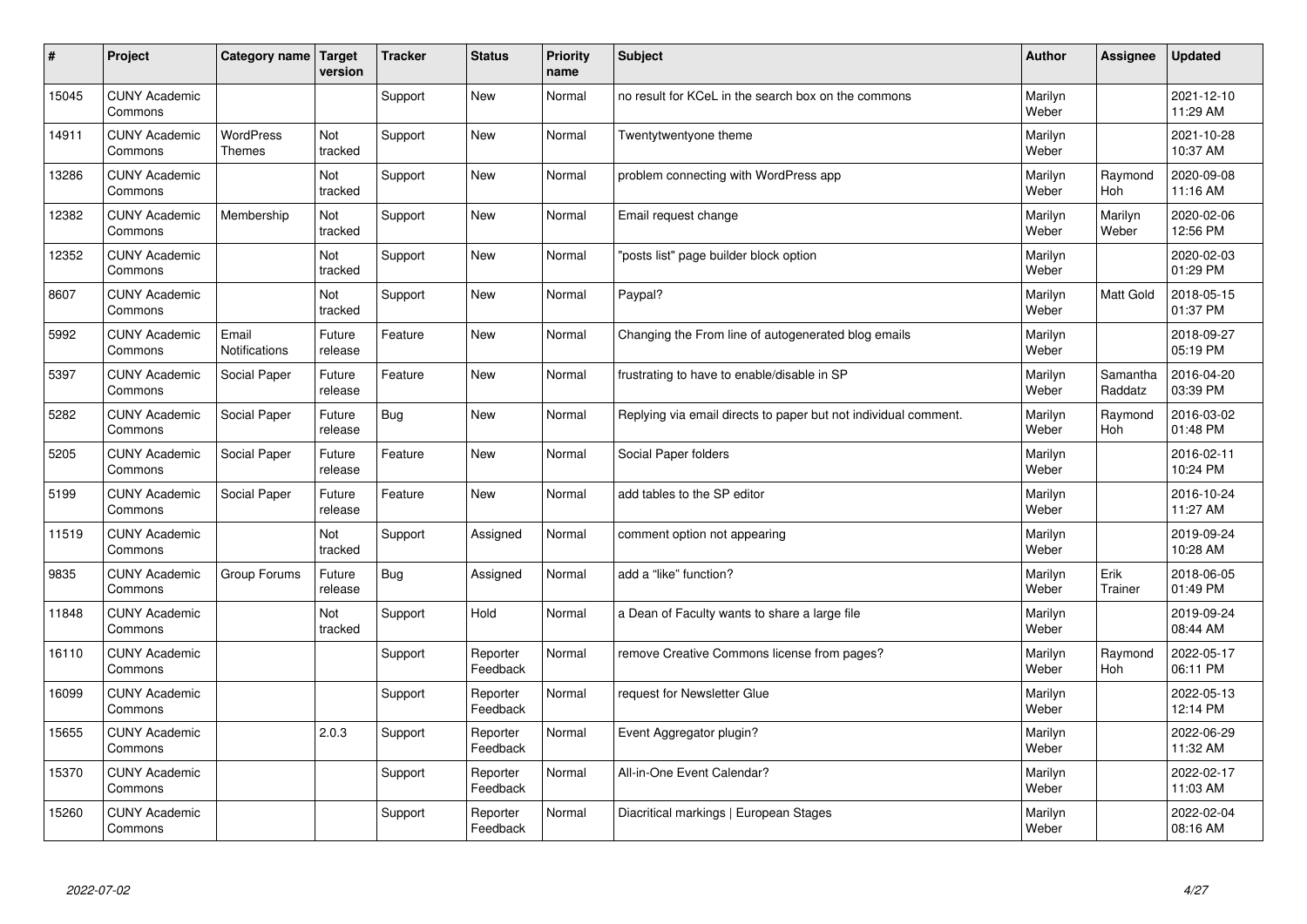| #     | Project                         | Category name                     | Target<br>version | <b>Tracker</b> | <b>Status</b>        | <b>Priority</b><br>name | <b>Subject</b>                                                                             | <b>Author</b>    | Assignee        | <b>Updated</b>         |
|-------|---------------------------------|-----------------------------------|-------------------|----------------|----------------------|-------------------------|--------------------------------------------------------------------------------------------|------------------|-----------------|------------------------|
| 15169 | <b>CUNY Academic</b><br>Commons |                                   | 2.0.3             | Support        | Reporter<br>Feedback | Normal                  | new Prelude website zipfiles for custom theme and other files.                             | Marilyn<br>Weber |                 | 2022-06-29<br>11:32 AM |
| 14900 | <b>CUNY Academic</b><br>Commons |                                   | Not<br>tracked    | Support        | Reporter<br>Feedback | Normal                  | previous theme?                                                                            | Marilyn<br>Weber |                 | 2021-10-25<br>10:31 AM |
| 14784 | <b>CUNY Academic</b><br>Commons |                                   |                   | Support        | Reporter<br>Feedback | Normal                  | User report of logo problem when using Customizer theme                                    | Marilyn<br>Weber |                 | 2021-09-17<br>10:25 AM |
| 14398 | <b>CUNY Academic</b><br>Commons |                                   | Not<br>tracked    | Support        | Reporter<br>Feedback | Normal                  | Events plug-in notification problem                                                        | Marilyn<br>Weber |                 | 2021-05-11<br>11:21 AM |
| 14074 | <b>CUNY Academic</b><br>Commons | <b>WordPress</b><br>(misc)        | Not<br>tracked    | Support        | Reporter<br>Feedback | Normal                  | page password protection problem                                                           | Marilyn<br>Weber |                 | 2021-03-02<br>11:03 AM |
| 13975 | <b>CUNY Academic</b><br>Commons | Social Paper                      | Not<br>tracked    | Support        | Reporter<br>Feedback | Normal                  | can't approve comments on Social Paper paper                                               | Marilyn<br>Weber |                 | 2021-02-12<br>09:33 AM |
| 13328 | <b>CUNY Academic</b><br>Commons | Group Forums                      | Not<br>tracked    | Bug            | Reporter<br>Feedback | Normal                  | cross-posting in two related groups                                                        | Marilyn<br>Weber | Raymond<br>Hoh  | 2020-09-15<br>10:39 PM |
| 13255 | <b>CUNY Academic</b><br>Commons |                                   | Not<br>tracked    | Support        | Reporter<br>Feedback | Normal                  | Accessibility problems                                                                     | Marilyn<br>Weber |                 | 2020-09-01<br>05:48 PM |
| 13034 | <b>CUNY Academic</b><br>Commons |                                   | Not<br>tracked    | Support        | Reporter<br>Feedback | Normal                  | a site is asking people to join the Commons to get a download                              | Marilyn<br>Weber |                 | 2020-07-12<br>07:23 AM |
| 12741 | <b>CUNY Academic</b><br>Commons | <b>WordPress</b><br>Plugins       | Not<br>tracked    | Support        | Reporter<br>Feedback | Normal                  | <b>Tableau Public Viz Block</b>                                                            | Marilyn<br>Weber | Raymond<br>Hoh  | 2020-05-12<br>11:00 AM |
| 12360 | <b>CUNY Academic</b><br>Commons | <b>WordPress</b><br><b>Themes</b> | Not<br>tracked    | Bug            | Reporter<br>Feedback | Normal                  | site just says "DANTE We are currently in maintenance mode, please<br>check back shortly." | Marilyn<br>Weber |                 | 2020-02-04<br>12:13 PM |
| 12350 | <b>CUNY Academic</b><br>Commons | <b>Blogs</b><br>(BuddyPress)      | Not<br>tracked    | Support        | Reporter<br>Feedback | Normal                  | URL creation problem                                                                       | Marilyn<br>Weber |                 | 2020-02-03<br>11:27 AM |
| 11787 | <b>CUNY Academic</b><br>Commons |                                   | Not<br>tracked    | Support        | Reporter<br>Feedback | Normal                  | automated comments notifications on ZenDesk                                                | Marilyn<br>Weber |                 | 2019-08-26<br>06:18 PM |
| 11771 | <b>CUNY Academic</b><br>Commons |                                   | Not<br>tracked    | Support        | Reporter<br>Feedback | Normal                  | post displays in sections                                                                  | Marilyn<br>Weber |                 | 2019-08-20<br>10:34 AM |
| 11509 | <b>CUNY Academic</b><br>Commons |                                   | Not<br>tracked    | Support        | Reporter<br>Feedback | Normal                  | deleted Page causing a Menu problem?                                                       | Marilyn<br>Weber |                 | 2019-06-04<br>09:54 AM |
| 11149 | <b>CUNY Academic</b><br>Commons |                                   | Not<br>tracked    | Support        | Reporter<br>Feedback | Normal                  | comments getting blocked                                                                   | Marilyn<br>Weber | Raymond<br>Hoh  | 2019-03-26<br>11:40 AM |
| 10657 | <b>CUNY Academic</b><br>Commons |                                   | Not<br>tracked    | Support        | Reporter<br>Feedback | Normal                  | child theme problems                                                                       | Marilyn<br>Weber |                 | 2018-11-08<br>01:19 PM |
| 10273 | <b>CUNY Academic</b><br>Commons | Registration                      | Not<br>tracked    | Support        | Reporter<br>Feedback | Normal                  | users combining CF and campus address                                                      | Marilyn<br>Weber |                 | 2019-09-18<br>10:58 AM |
| 9207  | <b>CUNY Academic</b><br>Commons |                                   | Future<br>release | Support        | Reporter<br>Feedback | Normal                  | display dashboards made in Tableau?                                                        | Marilyn<br>Weber | Boone<br>Gorges | 2018-04-10<br>10:42 AM |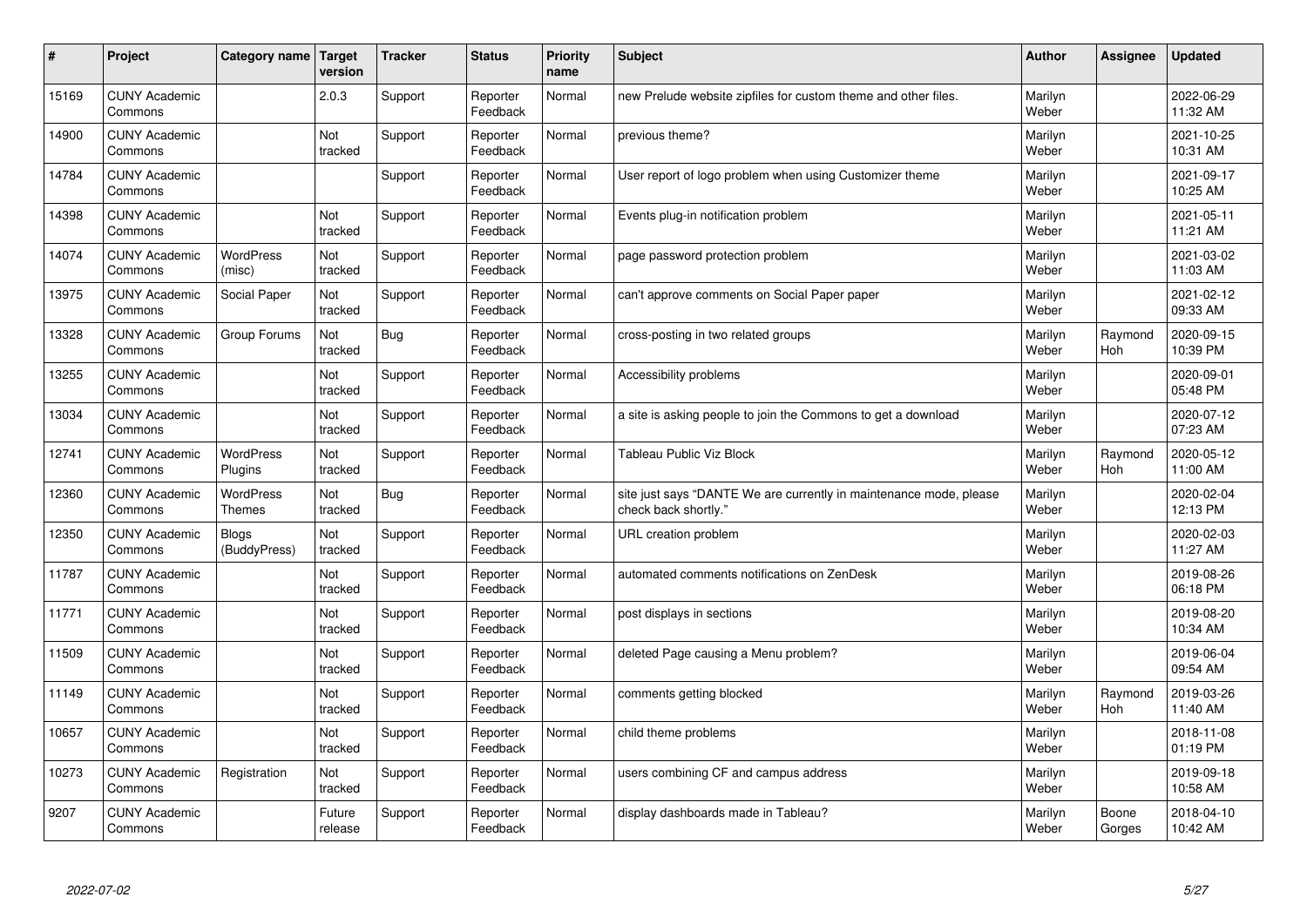| $\sharp$ | Project                         | Category name   Target            | version        | <b>Tracker</b> | <b>Status</b> | <b>Priority</b><br>name | <b>Subject</b>                                                                          | <b>Author</b>    | Assignee              | <b>Updated</b>         |
|----------|---------------------------------|-----------------------------------|----------------|----------------|---------------|-------------------------|-----------------------------------------------------------------------------------------|------------------|-----------------------|------------------------|
| 16291    | <b>CUNY Academic</b><br>Commons | Site cloning                      | 2.0.2          | Support        | Resolved      | Normal                  | Images coming up blank in Media Library                                                 | Marilyn<br>Weber | Raymond<br><b>Hoh</b> | 2022-06-29<br>11:31 AM |
| 16198    | <b>CUNY Academic</b><br>Commons |                                   | 2.0.1          | Bug            | Resolved      | Normal                  | Change role to                                                                          | Marilyn<br>Weber | Boone<br>Gorges       | 2022-06-14<br>11:35 AM |
| 16172    | <b>CUNY Academic</b><br>Commons | <b>WordPress</b><br>(misc)        | 2.0.2          | Bug            | Resolved      | Normal                  | 'Lost your password" link not in error messge                                           | Marilyn<br>Weber | Raymond<br>Hoh        | 2022-06-14<br>09:21 PM |
| 15978    | <b>CUNY Academic</b><br>Commons | WordPress -<br>Media              | 2.0.2          | Support        | Resolved      | Normal                  | tex files?                                                                              | Marilyn<br>Weber | Raymond<br>Hoh        | 2022-06-28<br>09:09 PM |
| 15654    | <b>CUNY Academic</b><br>Commons | <b>WordPress</b><br>Plugins       | 1.19.6         | Support        | Resolved      | Normal                  | Numerous Copies of Events showing up                                                    | Marilyn<br>Weber | Boone<br>Gorges       | 2022-03-22<br>11:30 AM |
| 15545    | <b>CUNY Academic</b><br>Commons | <b>WordPress</b><br>Plugins       | 1.19.5         | Feature        | Resolved      | Normal                  | 'ZI Hide Featured Image" plugin request                                                 | Marilyn<br>Weber | Boone<br>Gorges       | 2022-03-09<br>10:09 AM |
| 15269    | <b>CUNY Academic</b><br>Commons | Redmine                           | Not<br>tracked | Support        | Resolved      | Normal                  | Segal Theater sites                                                                     | Marilyn<br>Weber |                       | 2022-02-07<br>04:11 PM |
| 15266    | <b>CUNY Academic</b><br>Commons |                                   |                | Support        | Resolved      | Normal                  | Just an appreciation                                                                    | Marilyn<br>Weber |                       | 2022-02-07<br>10:42 AM |
| 15252    | <b>CUNY Academic</b><br>Commons | Layout                            | Not<br>tracked | Bug            | Resolved      | Normal                  | visual glitch with the Segal Center webpage                                             | Marilyn<br>Weber | Raymond<br>Hoh        | 2022-02-03<br>04:56 PM |
| 15241    | <b>CUNY Academic</b><br>Commons | Onboarding                        | 1.19.3         | Design/UX      | Resolved      | Normal                  | white on gray                                                                           | Marilyn<br>Weber | Boone<br>Gorges       | 2022-02-08<br>02:38 PM |
| 15211    | <b>CUNY Academic</b><br>Commons | <b>Blogs</b><br>(BuddyPress)      | 1.19.2         | Support        | Resolved      | Normal                  | No good error reporting for already-used domain name when creating a<br>site in Firefox | Marilyn<br>Weber | Boone<br>Gorges       | 2022-01-25<br>11:33 AM |
| 15120    | <b>CUNY Academic</b><br>Commons |                                   |                | Support        | Resolved      | Normal                  | embed Zoom recordings in a post?                                                        | Marilyn<br>Weber |                       | 2021-12-29<br>08:15 AM |
| 14973    | <b>CUNY Academic</b><br>Commons |                                   |                | Support        | Resolved      | Normal                  | <b>Mail Poet</b>                                                                        | Marilyn<br>Weber |                       | 2021-12-06<br>10:20 AM |
| 14891    | <b>CUNY Academic</b><br>Commons |                                   | Not<br>tracked | Support        | Resolved      | Normal                  | changing site template after creation?                                                  | Marilyn<br>Weber |                       | 2022-04-27<br>04:58 PM |
| 14889    | <b>CUNY Academic</b><br>Commons | Events                            | 1.19.0         | Support        | Resolved      | Normal                  | events in group - can they be edited by all admins?                                     | Marilyn<br>Weber | Raymond<br>Hoh        | 2021-12-13<br>03:31 PM |
| 14885    | <b>CUNY Academic</b><br>Commons | <b>WordPress</b><br>Plugins       | 1.18.22        | Bug            | Resolved      | Normal                  | Long Loading Times -- Wordpress Admin Site                                              | Marilyn<br>Weber | Raymond<br>Hoh        | 2021-10-26<br>12:28 PM |
| 14813    | <b>CUNY Academic</b><br>Commons |                                   | Not<br>tracked | Support        | Resolved      | Normal                  | raise the file size limit                                                               | Marilyn<br>Weber |                       | 2021-09-30<br>12:02 PM |
| 14812    | <b>CUNY Academic</b><br>Commons |                                   | Not<br>tracked | Support        | Resolved      | Normal                  | Custom Sidebars and Wordpress 5.6                                                       | Marilyn<br>Weber |                       | 2021-09-30<br>10:43 AM |
| 14734    | <b>CUNY Academic</b><br>Commons | <b>WordPress</b><br><b>Themes</b> | 1.18.18        | Support        | Resolved      | Normal                  | missing section of Sujatha Fernandes' site                                              | Marilyn<br>Weber | Raymond<br>Hoh        | 2021-09-06<br>04:15 PM |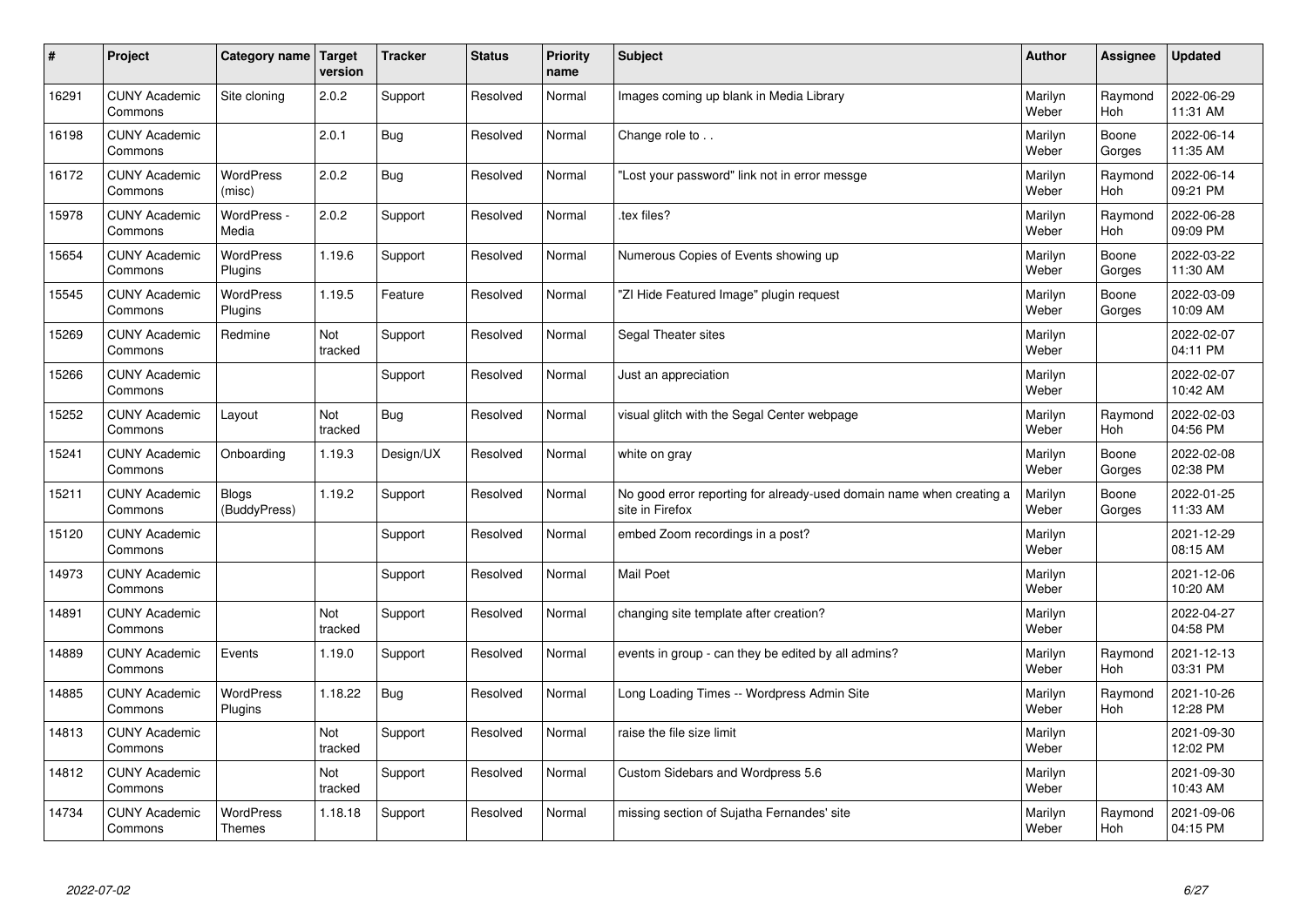| $\sharp$ | Project                         | Category name   Target            | version        | <b>Tracker</b> | <b>Status</b> | <b>Priority</b><br>name | <b>Subject</b>                                                              | <b>Author</b>    | Assignee        | <b>Updated</b>         |
|----------|---------------------------------|-----------------------------------|----------------|----------------|---------------|-------------------------|-----------------------------------------------------------------------------|------------------|-----------------|------------------------|
| 14718    | <b>CUNY Academic</b><br>Commons |                                   | Not<br>tracked | Support        | Resolved      | Normal                  | User wants to recover deleted account                                       | Marilyn<br>Weber |                 | 2021-08-30<br>02:46 PM |
| 14594    | <b>CUNY Academic</b><br>Commons |                                   | Not<br>tracked | Support        | Resolved      | Normal                  | Administration email verification?                                          | Marilyn<br>Weber |                 | 2021-07-12<br>11:40 AM |
| 14534    | <b>CUNY Academic</b><br>Commons | <b>WordPress</b><br>Plugins       | 1.18.12        | Support        | Resolved      | Normal                  | Share This Image plugin?                                                    | Marilyn<br>Weber |                 | 2021-06-08<br>11:50 AM |
| 14509    | <b>CUNY Academic</b><br>Commons | <b>WordPress</b><br>Plugins       | 1.18.12        | Bug            | Resolved      | Normal                  | Elementor Editor problem                                                    | Marilyn<br>Weber |                 | 2021-06-08<br>09:55 AM |
| 14411    | <b>CUNY Academic</b><br>Commons | <b>WordPress</b><br><b>Themes</b> | 1.18.10        | Bug            | Resolved      | Normal                  | logo problems                                                               | Marilyn<br>Weber |                 | 2021-05-03<br>04:37 PM |
| 14410    | <b>CUNY Academic</b><br>Commons |                                   | 1.18.10        | Bug            | Resolved      | Normal                  | events calendar problem?                                                    | Marilyn<br>Weber |                 | 2021-05-10<br>04:45 PM |
| 14404    | <b>CUNY Academic</b><br>Commons |                                   | Not<br>tracked | Support        | Resolved      | Normal                  | blocked IP of user?                                                         | Marilyn<br>Weber |                 | 2021-05-10<br>01:00 PM |
| 14378    | <b>CUNY Academic</b><br>Commons |                                   | Not<br>tracked | Support        | Resolved      | Normal                  | PPTX files unfetchable                                                      | Marilyn<br>Weber |                 | 2021-05-11<br>11:25 AM |
| 14369    | <b>CUNY Academic</b><br>Commons | WordPress -<br>Media              | Not<br>tracked | Support        | Resolved      | Normal                  | renewed problem with ppsx files                                             | Marilyn<br>Weber |                 | 2021-04-27<br>12:44 PM |
| 14344    | <b>CUNY Academic</b><br>Commons | Domain<br>Mapping                 | Not<br>tracked | Support        | Resolved      | Normal                  | arabstages.org site down                                                    | Marilyn<br>Weber | Raymond<br>Hoh  | 2021-04-19<br>01:42 PM |
| 14304    | <b>CUNY Academic</b><br>Commons | Group Library                     | 1.18.8         | Bug            | Resolved      | Normal                  | Library items change folders when adding subsequent items in new<br>folders | Marilyn<br>Weber | Boone<br>Gorges | 2021-04-13<br>11:21 AM |
| 14270    | <b>CUNY Academic</b><br>Commons | WordPress<br><b>Themes</b>        | 1.18.8         | Support        | Resolved      | Normal                  | grid theme?                                                                 | Marilyn<br>Weber |                 | 2021-04-13<br>11:20 AM |
| 14265    | <b>CUNY Academic</b><br>Commons | <b>WordPress</b><br>Plugins       | 1.18.10        | Support        | Resolved      | Normal                  | separate the tag cloud in the blog sidebar                                  | Marilyn<br>Weber | Boone<br>Gorges | 2021-05-12<br>05:19 PM |
| 14246    | <b>CUNY Academic</b><br>Commons |                                   | 1.18.8         | Support        | Resolved      | Normal                  | "Weekly jQuery Migrate Status Update"                                       | Marilyn<br>Weber |                 | 2021-04-13<br>11:08 AM |
| 14242    | <b>CUNY Academic</b><br>Commons |                                   |                | Support        | Resolved      | Normal                  | LAILAC site missing content                                                 | Marilyn<br>Weber |                 | 2021-03-27<br>08:40 AM |
| 14129    | <b>CUNY Academic</b><br>Commons | Onboarding                        | 1.18.6         | Support        | Resolved      | Normal                  | can only see some invites sent                                              | Marilyn<br>Weber | Raymond<br>Hoh  | 2021-04-09<br>09:00 AM |
| 14077    | <b>CUNY Academic</b><br>Commons | <b>WordPress</b><br>Plugins       | 1.18.7         | Support        | Resolved      | Normal                  | Elementor Pro plugin for the slider                                         | Marilyn<br>Weber | Raymond<br>Hoh  | 2021-03-23<br>11:43 AM |
| 14075    | <b>CUNY Academic</b><br>Commons | <b>WordPress</b><br>Plugins       | Not<br>tracked | <b>Bug</b>     | Resolved      | Normal                  | sludigitalportfolios.commons.gc.cuny.edu                                    | Marilyn<br>Weber | Boone<br>Gorges | 2021-03-01<br>10:46 AM |
| 14019    | <b>CUNY Academic</b><br>Commons | <b>WordPress</b><br>Plugins       | 1.18.5         | Bug            | Resolved      | Normal                  | smorales.commons.gc.cuny.edu                                                | Marilyn<br>Weber | Boone<br>Gorges | 2021-02-23<br>11:06 AM |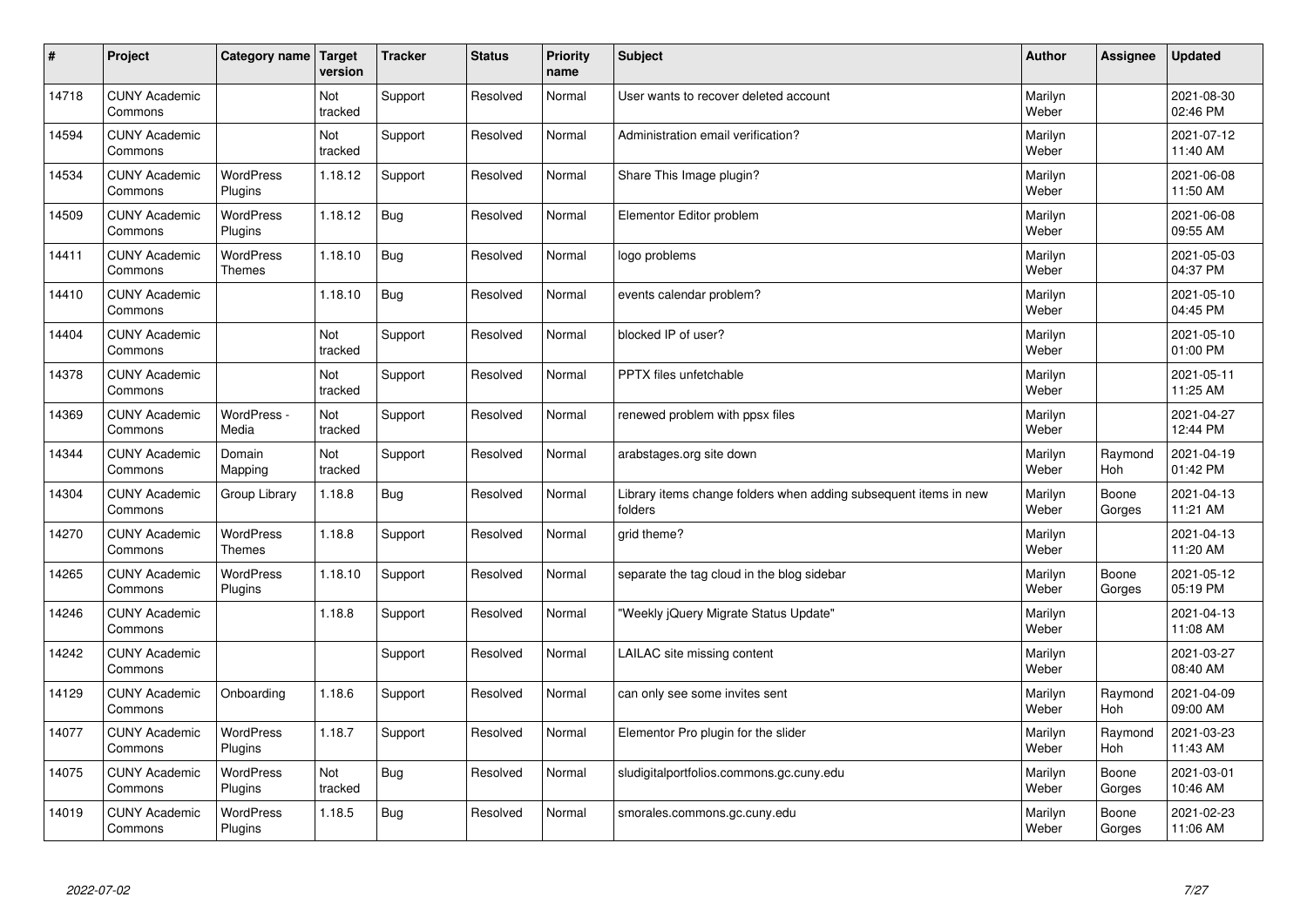| $\sharp$ | Project                         | Category name                     | Target<br>version | <b>Tracker</b> | <b>Status</b> | <b>Priority</b><br>name | <b>Subject</b>                              | <b>Author</b>    | Assignee              | <b>Updated</b>         |
|----------|---------------------------------|-----------------------------------|-------------------|----------------|---------------|-------------------------|---------------------------------------------|------------------|-----------------------|------------------------|
| 14012    | <b>CUNY Academic</b><br>Commons | <b>WordPress</b><br>Plugins       | 1.18.5            | Support        | Resolved      | Normal                  | Open External Links in a New Window plugin? | Marilyn<br>Weber | Boone<br>Gorges       | 2021-03-02<br>02:07 PM |
| 13958    | <b>CUNY Academic</b><br>Commons |                                   | 1.18.4            | Support        | Resolved      | Normal                  | calendar widget problem                     | Marilyn<br>Weber |                       | 2021-02-09<br>11:05 AM |
| 13947    | <b>CUNY Academic</b><br>Commons | <b>WordPress</b><br>Plugins       | 1.18.4            | <b>Bug</b>     | Resolved      | Normal                  | Elementor plugin problem                    | Marilyn<br>Weber | Raymond<br><b>Hoh</b> | 2021-02-08<br>09:34 PM |
| 13944    | <b>CUNY Academic</b><br>Commons | <b>WordPress</b><br>Plugins       | 1.18.4            | Support        | Resolved      | Normal                  | 3D FlipBook request                         | Marilyn<br>Weber |                       | 2021-02-09<br>11:05 AM |
| 13929    | <b>CUNY Academic</b><br>Commons |                                   | 1.18.4            | Support        | Resolved      | Normal                  | update error message                        | Marilyn<br>Weber | Boone<br>Gorges       | 2021-02-09<br>11:05 AM |
| 13846    | <b>CUNY Academic</b><br>Commons | <b>WordPress</b><br>Plugins       | 1.18.3            | Support        | Resolved      | Normal                  | Yoast SEO plugin problem                    | Marilyn<br>Weber |                       | 2021-01-19<br>05:34 PM |
| 13841    | <b>CUNY Academic</b><br>Commons | <b>WordPress</b><br>Plugins       | 1.18.3            | Support        | Resolved      | Normal                  | Folders plugin request                      | Marilyn<br>Weber | Boone<br>Gorges       | 2021-01-26<br>04:43 PM |
| 13827    | <b>CUNY Academic</b><br>Commons | Group Forums                      | 1.18.3            | Bug            | Resolved      | Normal                  | more forum post problems                    | Marilyn<br>Weber | Raymond<br>Hoh        | 2021-01-22<br>08:19 PM |
| 13826    | <b>CUNY Academic</b><br>Commons |                                   |                   | Support        | Resolved      | Normal                  | January 14th                                | Marilyn<br>Weber |                       | 2021-01-26<br>04:26 PM |
| 13783    | <b>CUNY Academic</b><br>Commons |                                   | 1.18.2            | Support        | Resolved      | Normal                  | new CUNY OneSearch url                      | Marilyn<br>Weber |                       | 2021-01-14<br>04:53 PM |
| 13768    | <b>CUNY Academic</b><br>Commons | Domain<br>Mapping                 | Not<br>tracked    | Bug            | Resolved      | Normal                  | patricksweeney.commons.gc.cuny.edu down     | Marilyn<br>Weber | Raymond<br>Hoh        | 2021-01-12<br>10:47 AM |
| 13741    | <b>CUNY Academic</b><br>Commons | <b>WordPress</b><br>Plugins       | 1.18.3            | Support        | Resolved      | Normal                  | Ensemble Video Plugin                       | Marilyn<br>Weber |                       | 2021-01-26<br>04:43 PM |
| 13738    | <b>CUNY Academic</b><br>Commons |                                   | 1.18.1            | Support        | Resolved      | Normal                  | theme requests from a non-CUY person        | Marilyn<br>Weber |                       | 2020-12-23<br>11:34 AM |
| 13710    | <b>CUNY Academic</b><br>Commons |                                   | Not<br>tracked    | Support        | Resolved      | Normal                  | small change to Hosting Partner Handbook    | Marilyn<br>Weber |                       | 2020-12-16<br>04:29 PM |
| 13699    | <b>CUNY Academic</b><br>Commons |                                   | Not<br>tracked    | Support        | Resolved      | Normal                  | Martin Segal Center site down               | Marilyn<br>Weber | Raymond<br>Hoh        | 2020-12-22<br>03:03 PM |
| 13641    | <b>CUNY Academic</b><br>Commons |                                   | 1.18.2            | Support        | Resolved      | Normal                  | follow up to migration request              | Marilyn<br>Weber | Boone<br>Gorges       | 2021-01-12<br>10:59 AM |
| 13541    | <b>CUNY Academic</b><br>Commons |                                   | Not<br>tracked    | Support        | Resolved      | Normal                  | add a page template to OER site.            | Marilyn<br>Weber |                       | 2020-11-11<br>11:12 AM |
| 13521    | <b>CUNY Academic</b><br>Commons | Onboarding                        | 1.17.7            | Support        | Resolved      | Normal                  | sent invitations page                       | Marilyn<br>Weber | Raymond<br>Hoh        | 2020-11-10<br>10:31 AM |
| 13512    | <b>CUNY Academic</b><br>Commons | <b>WordPress</b><br><b>Themes</b> | 1.17.7            | Support        | Resolved      | Normal                  | theme update                                | Marilyn<br>Weber |                       | 2020-11-16<br>04:46 PM |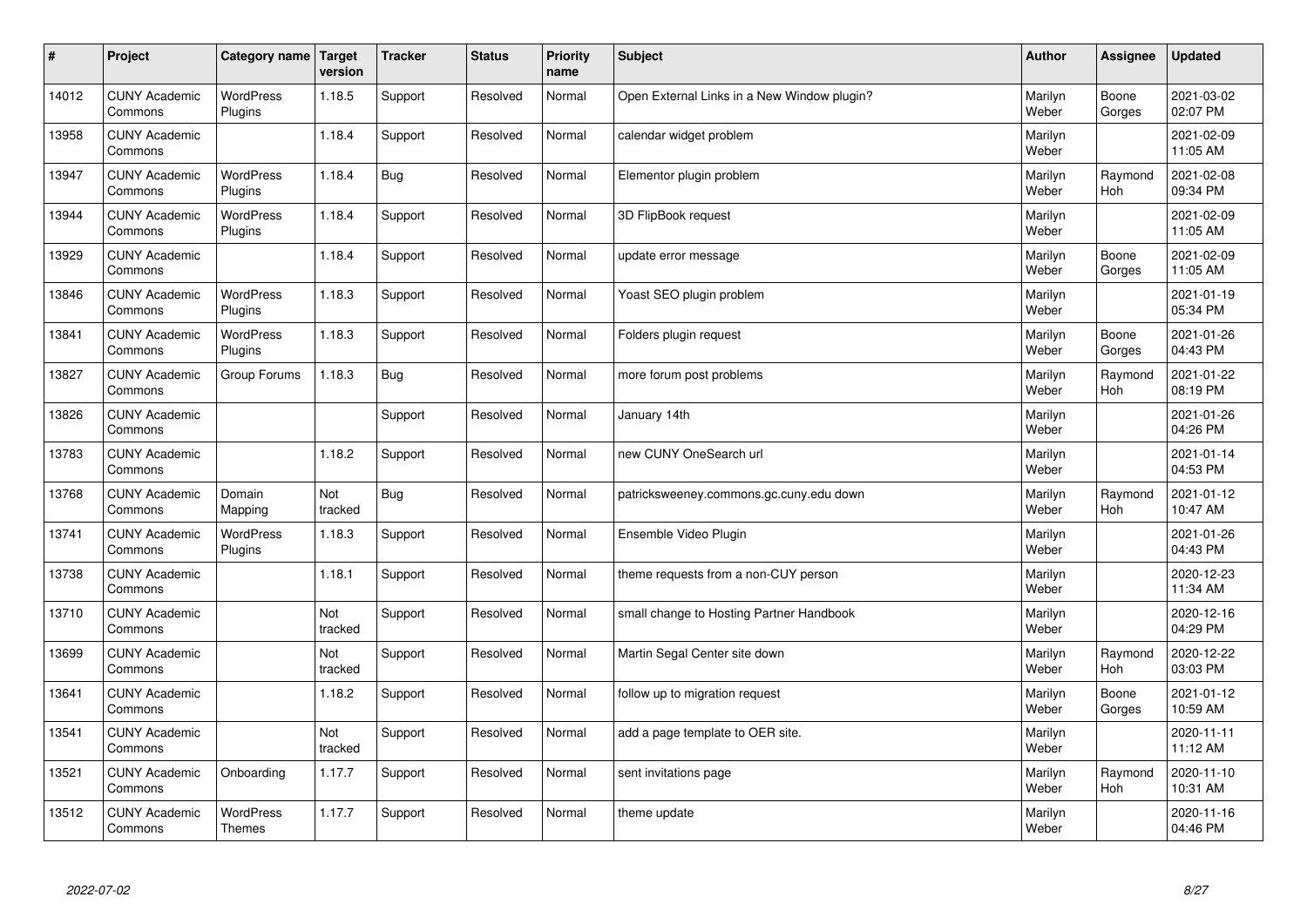| $\sharp$ | Project                         | Category name   Target            | version        | <b>Tracker</b> | <b>Status</b> | <b>Priority</b><br>name | <b>Subject</b>                                            | <b>Author</b>    | Assignee         | <b>Updated</b>         |
|----------|---------------------------------|-----------------------------------|----------------|----------------|---------------|-------------------------|-----------------------------------------------------------|------------------|------------------|------------------------|
| 13441    | <b>CUNY Academic</b><br>Commons |                                   | 1.17.5         | Support        | Resolved      | Normal                  | ongoing user problems with daily digests                  | Marilyn<br>Weber |                  | 2020-10-13<br>10:02 AM |
| 13378    | <b>CUNY Academic</b><br>Commons |                                   | 1.17.5         | Bug            | Resolved      | Normal                  | problem on one of my sites                                | Marilyn<br>Weber |                  | 2020-09-24<br>05:27 PM |
| 13341    | <b>CUNY Academic</b><br>Commons | Group Forums                      | 1.17.4         | Bug            | Resolved      | Normal                  | Forum reply problems                                      | Marilyn<br>Weber | Raymond<br>Hoh   | 2020-09-22<br>12:08 PM |
| 13295    | <b>CUNY Academic</b><br>Commons |                                   | Not<br>tracked | Support        | Resolved      | Normal                  | can't find new user                                       | Marilyn<br>Weber |                  | 2020-09-08<br>10:18 AM |
| 13238    | <b>CUNY Academic</b><br>Commons | WordPress -<br>Media              | 1.17.3         | Support        | Resolved      | Normal                  | allow ppsx file?                                          | Marilyn<br>Weber | Raymond<br>Hoh   | 2020-09-10<br>11:46 AM |
| 13185    | <b>CUNY Academic</b><br>Commons | <b>WordPress</b><br><b>Themes</b> | 1.17.2         | Support        | Resolved      | Normal                  | Less theme?                                               | Marilyn<br>Weber |                  | 2020-08-25<br>11:26 AM |
| 13184    | <b>CUNY Academic</b><br>Commons | <b>WordPress</b><br>Plugins       | 1.17.2         | Support        | Resolved      | Normal                  | google translate plugin                                   | Marilyn<br>Weber |                  | 2020-08-25<br>11:36 AM |
| 13159    | <b>CUNY Academic</b><br>Commons | Group Library                     | Not<br>tracked | Support        | Resolved      | Normal                  | changing folder names?                                    | Marilyn<br>Weber | Boone<br>Gorges  | 2020-08-27<br>08:59 AM |
| 13138    | <b>CUNY Academic</b><br>Commons | Group Library                     | Not<br>tracked | Support        | Resolved      | Normal                  | moving Library contents for Steve Brier                   | Marilyn<br>Weber |                  | 2020-08-03<br>04:00 PM |
| 13134    | <b>CUNY Academic</b><br>Commons | Site cloning                      | 1.17.1         | Support        | Resolved      | Normal                  | New site (a clone) point to old dashboard                 | Marilyn<br>Weber |                  | 2020-08-12<br>03:22 PM |
| 13116    | <b>CUNY Academic</b><br>Commons | ZenDesk                           | 1.17.1         | Support        | Resolved      | Normal                  | support/send us a message link obscured                   | Marilyn<br>Weber | Raymond<br>Hoh   | 2020-07-29<br>09:33 PM |
| 13091    | <b>CUNY Academic</b><br>Commons |                                   | 1.17.0         | Support        | Resolved      | Normal                  | problem with latex (math equations)                       | Marilyn<br>Weber |                  | 2020-07-28<br>11:09 AM |
| 13085    | <b>CUNY Academic</b><br>Commons | Domain<br>Mapping                 | Not<br>tracked | Support        | Resolved      | Normal                  | domain mapping request                                    | Marilyn<br>Weber | <b>Matt Gold</b> | 2020-07-28<br>03:33 PM |
| 13065    | <b>CUNY Academic</b><br>Commons |                                   | Not<br>tracked | Support        | Resolved      | Normal                  | can't invite new user to group                            | Marilyn<br>Weber |                  | 2020-07-22<br>04:24 PM |
| 13016    | <b>CUNY Academic</b><br>Commons | Shortcodes and<br>embeds          | 1.16.15        | Support        | Resolved      | Normal                  | possible to run code examples, like in Jupyter Notebooks? | Marilyn<br>Weber |                  | 2020-07-16<br>11:52 AM |
| 13013    | <b>CUNY Academic</b><br>Commons |                                   | Not<br>tracked | <b>Bug</b>     | Resolved      | Normal                  | an invite to Group Admins from Brian Foote?!              | Marilyn<br>Weber |                  | 2020-07-07<br>02:36 PM |
| 12999    | <b>CUNY Academic</b><br>Commons |                                   | 1.18.1         | Support        | Resolved      | Normal                  | request for Dentist theme                                 | Marilyn<br>Weber | Boone<br>Gorges  | 2020-12-22<br>03:31 PM |
| 12960    | <b>CUNY Academic</b><br>Commons |                                   | 1.16.14        | Support        | Resolved      | Normal                  | mutiple plugin in requests                                | Marilyn<br>Weber | Boone<br>Gorges  | 2020-06-23<br>10:53 AM |
| 12905    | <b>CUNY Academic</b><br>Commons |                                   | 1.16.14        | Support        | Resolved      | Normal                  | trouble embedding a flipbook from Flipsnack               | Marilyn<br>Weber | Boone<br>Gorges  | 2020-06-23<br>10:53 AM |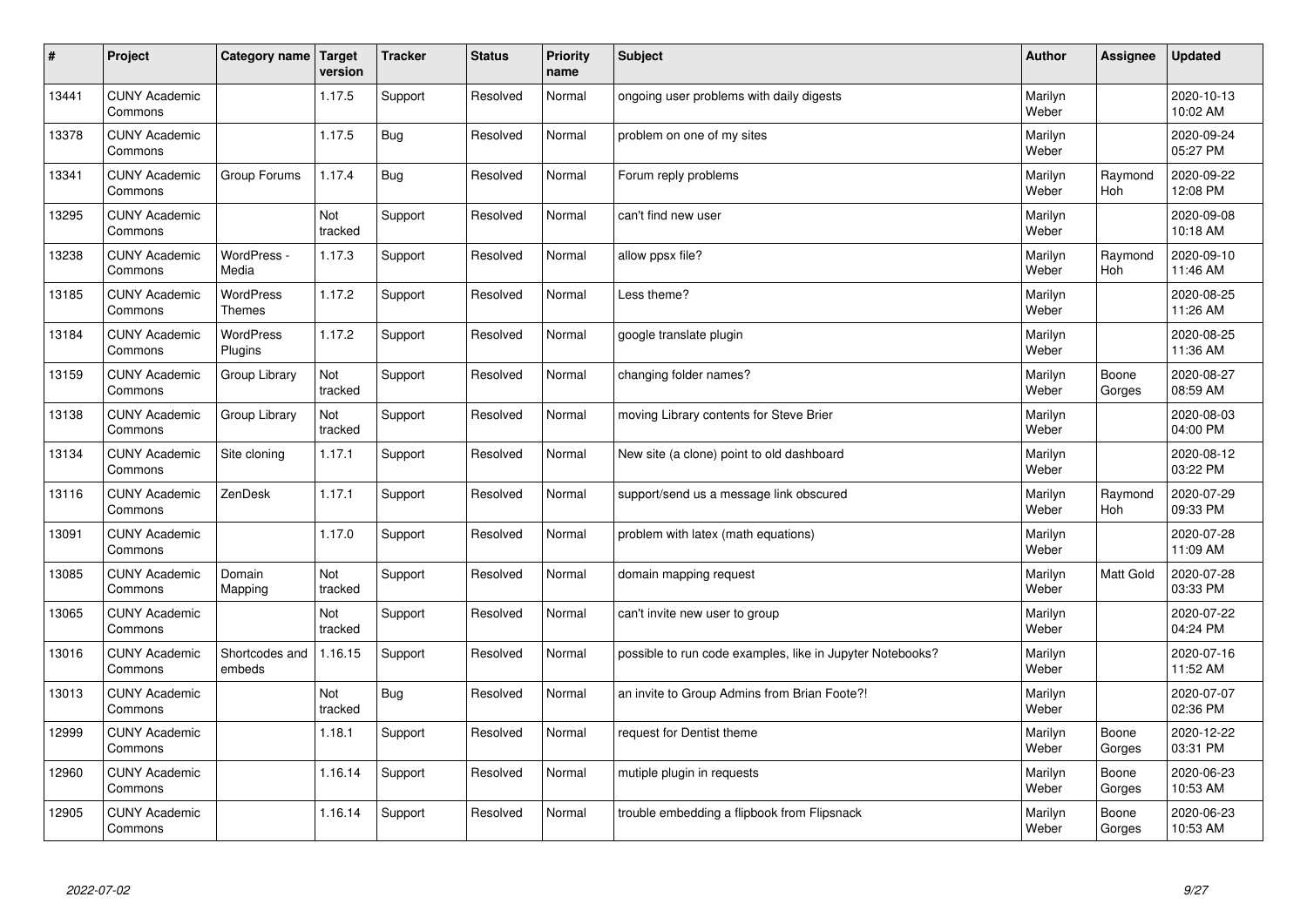| $\sharp$ | Project                         | Category name                     | Target<br>version | <b>Tracker</b> | <b>Status</b> | <b>Priority</b><br>name | <b>Subject</b>                                                                       | <b>Author</b>    | Assignee              | Updated                |
|----------|---------------------------------|-----------------------------------|-------------------|----------------|---------------|-------------------------|--------------------------------------------------------------------------------------|------------------|-----------------------|------------------------|
| 12861    | <b>CUNY Academic</b><br>Commons |                                   |                   | Support        | Resolved      | Normal                  | trouble with YouTube                                                                 | Marilyn<br>Weber | Raymond<br><b>Hoh</b> | 2020-06-09<br>11:16 AM |
| 12777    | <b>CUNY Academic</b><br>Commons |                                   | 1.16.14           | Support        | Resolved      | Normal                  | request to include custom javascript into a Commons-hosted site                      | Marilyn<br>Weber |                       | 2020-06-16<br>04:03 PM |
| 12676    | <b>CUNY Academic</b><br>Commons | <b>WordPress</b><br>Plugins       | 1.16.10           | Support        | Resolved      | Normal                  | request for Require Post Category plug-in                                            | Marilyn<br>Weber |                       | 2020-04-28<br>11:03 AM |
| 12543    | <b>CUNY Academic</b><br>Commons | <b>Public Portfolio</b>           | Not<br>tracked    | Support        | Resolved      | Normal                  | User cannot find profile edit button                                                 | Marilyn<br>Weber | scott voth            | 2020-03-22<br>02:49 PM |
| 12515    | <b>CUNY Academic</b><br>Commons | cuny.is                           | 1.16.7            | Support        | Resolved      | Normal                  | AJAX actions on cuny is admin page are failing                                       | Marilyn<br>Weber |                       | 2020-03-10<br>11:57 AM |
| 12487    | <b>CUNY Academic</b><br>Commons | Group Forums                      | 1.16.7            | Bug            | Resolved      | Normal                  | group posting problems?                                                              | Marilyn<br>Weber | Raymond<br>Hoh        | 2020-03-10<br>11:40 AM |
| 12427    | <b>CUNY Academic</b><br>Commons |                                   | Not<br>tracked    | Support        | Resolved      | Normal                  | organizing PDF on a site?                                                            | Marilyn<br>Weber | scott voth            | 2020-03-10<br>11:11 AM |
| 12395    | <b>CUNY Academic</b><br>Commons | Spam/Spam<br>Prevention           | Not<br>tracked    | Support        | Resolved      | Normal                  | comments again being blocked                                                         | Marilyn<br>Weber | Raymond<br>Hoh        | 2020-03-10<br>11:13 AM |
| 12346    | <b>CUNY Academic</b><br>Commons | Redmine                           |                   | Support        | Resolved      | Normal                  | another Redmine request                                                              | Marilyn<br>Weber | <b>Matt Gold</b>      | 2020-01-30<br>08:20 PM |
| 12334    | <b>CUNY Academic</b><br>Commons |                                   |                   | Support        | Resolved      | Normal                  | request for a Redmine account                                                        | Marilyn<br>Weber | <b>Matt Gold</b>      | 2020-01-30<br>12:01 PM |
| 12302    | <b>CUNY Academic</b><br>Commons | <b>WordPress</b><br><b>Themes</b> | 1.16.4            | Support        | Resolved      | Normal                  | Pictorio theme request                                                               | Marilyn<br>Weber | Raymond<br>Hoh        | 2020-01-28<br>11:44 AM |
| 12190    | <b>CUNY Academic</b><br>Commons | <b>Blogs</b><br>(BuddyPress)      | Not<br>tracked    | Support        | Resolved      | Normal                  | Site avatar in directory is not what user expects                                    | Marilyn<br>Weber |                       | 2019-12-12<br>08:51 PM |
| 12176    | <b>CUNY Academic</b><br>Commons |                                   | Not<br>tracked    | Support        | Resolved      | Normal                  | Mp4s?                                                                                | Marilyn<br>Weber |                       | 2019-12-05<br>11:04 AM |
| 12165    | <b>CUNY Academic</b><br>Commons | <b>BuddyPress</b><br>(misc)       | Not<br>tracked    | Support        | Resolved      | Normal                  | two reports of Profile problems                                                      | Marilyn<br>Weber | Boone<br>Gorges       | 2019-12-04<br>05:06 PM |
| 12156    | <b>CUNY Academic</b><br>Commons | <b>Blogs</b><br>(BuddyPress)      | Not<br>tracked    | Support        | Resolved      | Normal                  | My Sites list (Commons Profile or Sites directory) doesn't match toolbar<br>dropdown | Marilyn<br>Weber |                       | 2019-12-11<br>10:20 AM |
| 12137    | <b>CUNY Academic</b><br>Commons | <b>WordPress</b><br><b>Themes</b> | Not<br>tracked    | Support        | Resolved      | Normal                  | media player problem                                                                 | Marilyn<br>Weber |                       | 2019-12-12<br>08:52 PM |
| 12038    | <b>CUNY Academic</b><br>Commons |                                   | 1.15.13           | Bug            | Resolved      | Normal                  | admin visibility problem at careerplan.commons.gc.cuny.edu                           | Marilyn<br>Weber |                       | 2019-11-12<br>10:20 AM |
| 11977    | <b>CUNY Academic</b><br>Commons |                                   | Not<br>tracked    | Support        | Resolved      | Normal                  | please remove me from many sites                                                     | Marilyn<br>Weber |                       | 2019-11-21<br>01:05 PM |
| 11976    | <b>CUNY Academic</b><br>Commons | <b>WordPress</b><br><b>Themes</b> | Not<br>tracked    | Support        | Resolved      | Normal                  | ColorMag request                                                                     | Marilyn<br>Weber |                       | 2021-02-01<br>10:25 AM |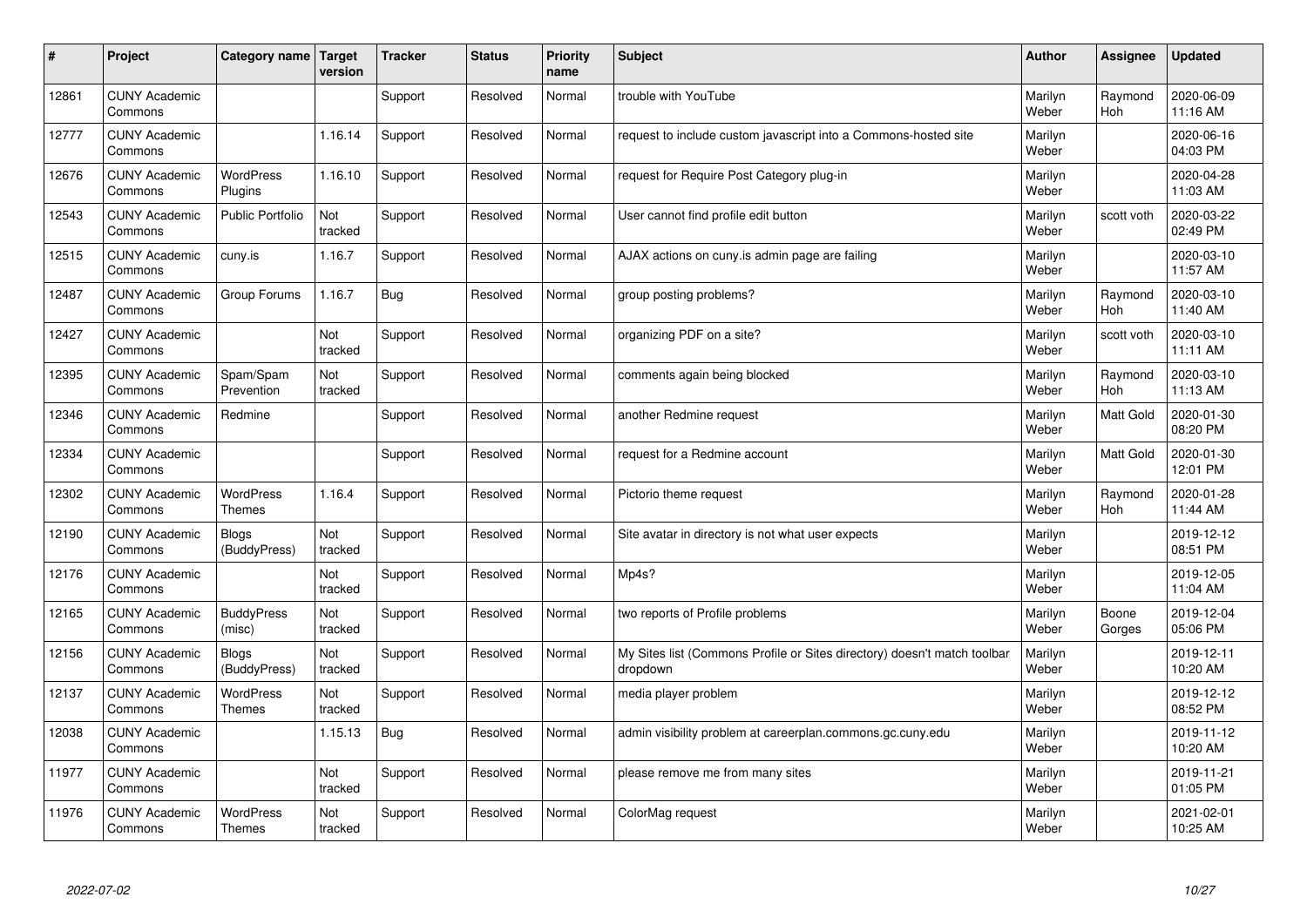| #     | Project                         | Category name   Target            | version        | <b>Tracker</b> | <b>Status</b> | <b>Priority</b><br>name | <b>Subject</b>                                                                                        | <b>Author</b>    | <b>Assignee</b>       | <b>Updated</b>         |
|-------|---------------------------------|-----------------------------------|----------------|----------------|---------------|-------------------------|-------------------------------------------------------------------------------------------------------|------------------|-----------------------|------------------------|
| 11964 | <b>CUNY Academic</b><br>Commons | Layout                            | 1.15.12        | Bug            | Resolved      | Normal                  | https://commons.gc.cuny.edu/create/ not displaying correctly in Edge                                  | Marilyn<br>Weber | Raymond<br><b>Hoh</b> | 2019-10-22<br>11:54 AM |
| 11961 | <b>CUNY Academic</b><br>Commons | Membership                        | Not<br>tracked | Support        | Resolved      | Normal                  | switch email for student user                                                                         | Marilyn<br>Weber |                       | 2019-10-09<br>01:56 PM |
| 11922 | <b>CUNY Academic</b><br>Commons | Membership                        | Not<br>tracked | Support        | Resolved      | Normal                  | https://commons.gc.cuny.edu/members/cunyhealthequity/                                                 | Marilyn<br>Weber |                       | 2019-10-02<br>04:05 PM |
| 11915 | <b>CUNY Academic</b><br>Commons |                                   | Not<br>tracked | Support        | Resolved      | Normal                  | User not in list                                                                                      | Marilyn<br>Weber |                       | 2019-10-28<br>10:13 AM |
| 11912 | <b>CUNY Academic</b><br>Commons |                                   |                | Support        | Resolved      | Normal                  | influence search results?                                                                             | Marilyn<br>Weber |                       | 2020-02-11<br>10:51 AM |
| 11908 | <b>CUNY Academic</b><br>Commons | Spam/Spam<br>Prevention           | 1.17.7         | Support        | Resolved      | Normal                  | overeager spam filter                                                                                 | Marilyn<br>Weber | Raymond<br>Hoh        | 2020-11-05<br>04:36 PM |
| 11907 | <b>CUNY Academic</b><br>Commons | <b>Public Portfolio</b>           | 1.15.13        | Support        | Resolved      | Normal                  | more publications problems (in profile)                                                               | Marilyn<br>Weber |                       | 2019-11-04<br>11:16 AM |
| 11896 | <b>CUNY Academic</b><br>Commons |                                   | Not<br>tracked | Support        | Resolved      | Normal                  | https://thenurseswritingproject.commons.gc.cuny.edu                                                   | Marilyn<br>Weber |                       | 2019-09-24<br>08:09 AM |
| 11866 | <b>CUNY Academic</b><br>Commons | <b>WordPress</b><br><b>Themes</b> | 1.15.10        | Support        | Resolved      | Normal                  | problem with project widget and the 'skills' to generate tags                                         | Marilyn<br>Weber | Raymond<br>Hoh        | 2019-09-19<br>03:20 PM |
| 11865 | <b>CUNY Academic</b><br>Commons | Onboarding                        | 1.15.10        | Bug            | Resolved      | Normal                  | Site name not appearing in "Membership" lists of Invitation modal                                     | Marilyn<br>Weber | Boone<br>Gorges       | 2019-09-24<br>11:09 AM |
| 11832 | <b>CUNY Academic</b><br>Commons | <b>WordPress</b><br>Plugins       | 1.15.11        | Support        | Resolved      | Normal                  | Yoast SEO premium for sexgenlab.org                                                                   | Marilyn<br>Weber |                       | 2019-10-08<br>11:22 AM |
| 11813 | <b>CUNY Academic</b><br>Commons | <b>WordPress</b><br>Plugins       | 1.15.9         | Support        | Resolved      | Normal                  | Change Password Protected Message" plugin requests                                                    | Marilyn<br>Weber |                       | 2019-09-10<br>05:57 PM |
| 11650 | <b>CUNY Academic</b><br>Commons |                                   | Not<br>tracked | Support        | Resolved      | Normal                  | https://commons.gc.cuny.edu/groups/introduction-to-literary-studies-eng<br>ish-252-at-hunter-college/ | Marilyn<br>Weber |                       | 2019-07-18<br>02:28 PM |
| 11647 | <b>CUNY Academic</b><br>Commons |                                   | 1.15.6         | Support        | Resolved      | Normal                  | <b>Tribulant Newsletters update</b>                                                                   | Marilyn<br>Weber |                       | 2019-07-18<br>02:27 PM |
| 11609 | <b>CUNY Academic</b><br>Commons |                                   | 1.15.5         | Support        | Resolved      | Normal                  | <b>Mixed Content flag</b>                                                                             | Marilyn<br>Weber |                       | 2019-06-27<br>06:54 PM |
| 11567 | <b>CUNY Academic</b><br>Commons | Group Files                       | 1.15.4         | Bug            | Resolved      | Normal                  | Group files pagination doesn't work properly in folders                                               | Marilyn<br>Weber | Boone<br>Gorges       | 2019-06-25<br>04:22 PM |
| 11516 | <b>CUNY Academic</b><br>Commons | Membership                        | Not<br>tracked | Support        | Resolved      | Normal                  | request for email change                                                                              | Marilyn<br>Weber |                       | 2019-06-04<br>01:48 PM |
| 11483 | <b>CUNY Academic</b><br>Commons |                                   | 1.15.2         | <b>Bug</b>     | Resolved      | Normal                  | 'Add New user" not working                                                                            | Marilyn<br>Weber |                       | 2019-05-21<br>02:26 PM |
| 11453 | <b>CUNY Academic</b><br>Commons | <b>WordPress</b><br>(misc)        | 1.15.2         | Bug            | Resolved      | Normal                  | 403 error on Firefox                                                                                  | Marilyn<br>Weber | Raymond<br>Hoh        | 2019-05-28<br>11:46 AM |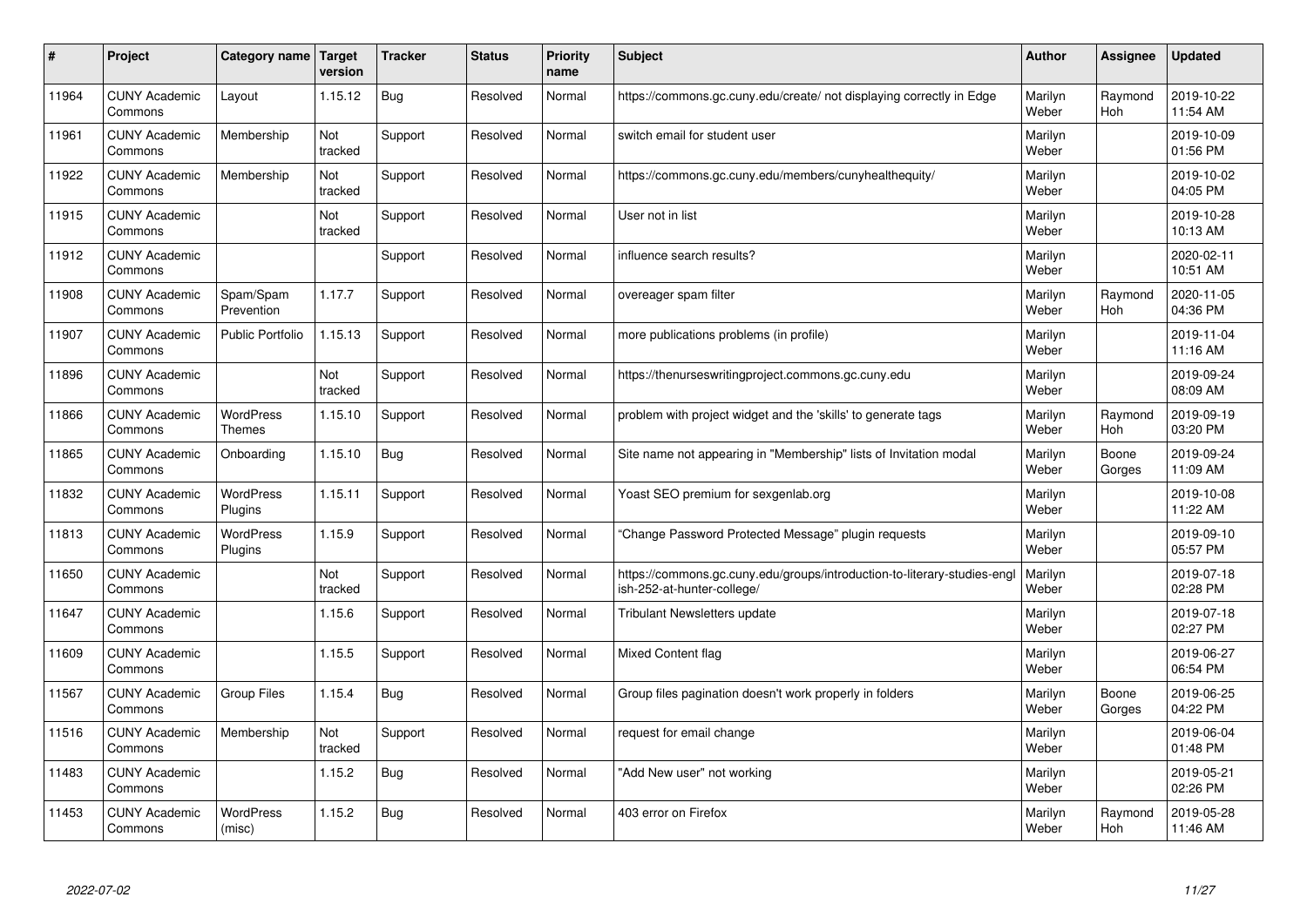| #     | Project                         | Category name                    | Target<br>version | <b>Tracker</b> | <b>Status</b> | <b>Priority</b><br>name | <b>Subject</b>                                             | <b>Author</b>    | Assignee       | <b>Updated</b>         |
|-------|---------------------------------|----------------------------------|-------------------|----------------|---------------|-------------------------|------------------------------------------------------------|------------------|----------------|------------------------|
| 11448 | <b>CUNY Academic</b><br>Commons | <b>BuddyPress</b><br>(misc)      | 1.15.1            | Support        | Resolved      | Normal                  | sole administrator listed on sites is not an admin at all? | Marilyn<br>Weber | Raymond<br>Hoh | 2019-05-14<br>11:15 AM |
| 11294 | <b>CUNY Academic</b><br>Commons | Account<br>settings              | Not<br>tracked    | Support        | Resolved      | Normal                  | student emqail change                                      | Marilyn<br>Weber | Matt Gold      | 2019-04-07<br>09:11 PM |
| 11233 | <b>CUNY Academic</b><br>Commons |                                  | 1.14.9            | Support        | Resolved      | Normal                  | Hotjar?                                                    | Marilyn<br>Weber |                | 2019-03-26<br>12:10 PM |
| 11225 | <b>CUNY Academic</b><br>Commons |                                  | Not<br>tracked    | Support        | Resolved      | Normal                  | bulk upload?                                               | Marilyn<br>Weber |                | 2019-09-18<br>10:31 AM |
| 11217 | <b>CUNY Academic</b><br>Commons | Membership                       | Not<br>tracked    | Support        | Resolved      | Normal                  | Another email update                                       | Marilyn<br>Weber |                | 2019-03-12<br>03:37 PM |
| 11211 | <b>CUNY Academic</b><br>Commons | <b>WordPress</b><br>Themes       | 1.14.8            | Support        | Resolved      | Normal                  | user needs to edit the HTML coding                         | Marilyn<br>Weber |                | 2019-03-12<br>11:20 AM |
| 11210 | <b>CUNY Academic</b><br>Commons | Membership                       | Not<br>tracked    | Support        | Resolved      | Normal                  | Please change the email                                    | Marilyn<br>Weber |                | 2019-03-11<br>04:16 PM |
| 11205 | <b>CUNY Academic</b><br>Commons | WordPress<br>Plugins             | Not<br>tracked    | Support        | Resolved      | Normal                  | problems with Google calendar                              | Marilyn<br>Weber | Raymond<br>Hoh | 2019-03-11<br>02:17 PM |
| 11198 | <b>CUNY Academic</b><br>Commons |                                  | Not<br>tracked    | Support        | Resolved      | Normal                  | former CUNY employee                                       | Marilyn<br>Weber |                | 2019-03-07<br>02:21 PM |
| 11147 | <b>CUNY Academic</b><br>Commons | Membership                       | Not<br>tracked    | Support        | Resolved      | Normal                  | employee email change                                      | Marilyn<br>Weber |                | 2019-03-12<br>03:58 PM |
| 11127 | <b>CUNY Academic</b><br>Commons | Membership                       | Not<br>tracked    | Support        | Resolved      | Normal                  | user with new campus affiliation                           | Marilyn<br>Weber |                | 2019-02-19<br>02:09 PM |
| 11091 | <b>CUNY Academic</b><br>Commons | <b>BuddyPress</b><br><b>Docs</b> | 1.14.7            | Support        | Resolved      | Normal                  | word limit for comments on a group doc?                    | Marilyn<br>Weber |                | 2019-02-26<br>02:04 PM |
| 11088 | <b>CUNY Academic</b><br>Commons | Group Blogs                      | Not<br>tracked    | <b>Bug</b>     | Resolved      | Normal                  | no notification for comments                               | Marilyn<br>Weber |                | 2019-02-15<br>03:30 PM |
| 11031 | <b>CUNY Academic</b><br>Commons |                                  | Not<br>tracked    | Support        | Resolved      | Normal                  | new group with seemingly old topics                        | Marilyn<br>Weber |                | 2019-02-11<br>12:17 PM |
| 11029 | <b>CUNY Academic</b><br>Commons | Authentication                   | 1.14.9            | Support        | Resolved      | Normal                  | Sujatha Fernandes cannot edit her site                     | Marilyn<br>Weber | Raymond<br>Hoh | 2019-03-26<br>12:10 PM |
| 11017 | <b>CUNY Academic</b><br>Commons |                                  | Not<br>tracked    | Support        | Resolved      | Normal                  | site didn't save?                                          | Marilyn<br>Weber |                | 2019-01-25<br>03:47 PM |
| 11006 | <b>CUNY Academic</b><br>Commons | Groups (misc)                    | 1.14.6            | Support        | Resolved      | Normal                  | removing members from a group isn't working                | Marilyn<br>Weber |                | 2019-01-24<br>03:18 PM |
| 11003 | <b>CUNY Academic</b><br>Commons |                                  | Not<br>tracked    | Support        | Resolved      | Normal                  | user email change                                          | Marilyn<br>Weber |                | 2019-01-24<br>02:50 PM |
| 11002 | <b>CUNY Academic</b><br>Commons |                                  | Not<br>tracked    | Support        | Resolved      | Normal                  | open link in a new tab not working                         | Marilyn<br>Weber |                | 2019-06-03<br>07:57 PM |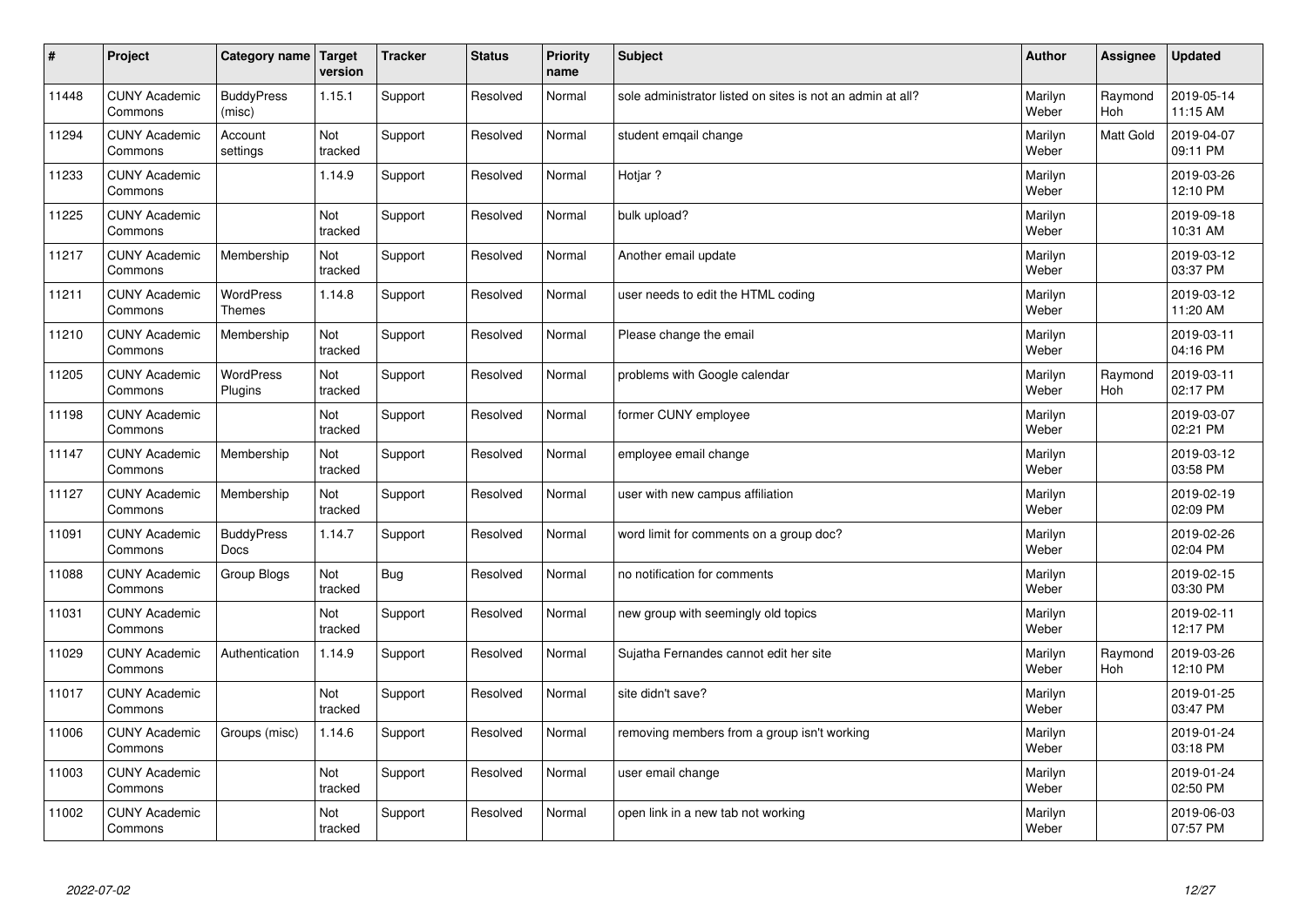| #     | Project                         | Category name   Target      | version        | <b>Tracker</b> | <b>Status</b> | <b>Priority</b><br>name | <b>Subject</b>                                       | <b>Author</b>    | Assignee         | Updated                |
|-------|---------------------------------|-----------------------------|----------------|----------------|---------------|-------------------------|------------------------------------------------------|------------------|------------------|------------------------|
| 10986 | <b>CUNY Academic</b><br>Commons |                             | Not<br>tracked | Support        | Resolved      | Normal                  | PDF embedder provoking error                         | Marilyn<br>Weber |                  | 2019-03-29<br>04:28 PM |
| 10941 | <b>CUNY Academic</b><br>Commons | Membership                  | Not<br>tracked | Support        | Resolved      | Normal                  | update user email                                    | Marilyn<br>Weber |                  | 2019-02-13<br>02:24 PM |
| 10932 | <b>CUNY Academic</b><br>Commons |                             |                | Support        | Resolved      | Normal                  | add me as admin to meenaalexander.com                | Marilyn<br>Weber | Matt Gold        | 2019-01-09<br>02:12 PM |
| 10910 | <b>CUNY Academic</b><br>Commons | Membership                  | Not<br>tracked | Support        | Resolved      | Normal                  | request to be an admin to a prof's site              | Marilyn<br>Weber |                  | 2019-01-04<br>10:45 AM |
| 10820 | <b>CUNY Academic</b><br>Commons |                             | Not<br>tracked | Support        | Resolved      | Normal                  | retrieve deleted pages/posts                         | Marilyn<br>Weber |                  | 2018-12-13<br>06:33 PM |
| 10810 | <b>CUNY Academic</b><br>Commons | <b>WordPress</b><br>(misc)  | 1.14.2         | <b>Bug</b>     | Resolved      | Normal                  | Sites set as public are becoming private             | Marilyn<br>Weber |                  | 2018-12-11<br>10:15 AM |
| 10772 | <b>CUNY Academic</b><br>Commons | Groups (misc)               | 1.14.2         | Bug            | Resolved      | Normal                  | can't create groups                                  | Marilyn<br>Weber |                  | 2018-12-04<br>10:42 AM |
| 10606 | <b>CUNY Academic</b><br>Commons | cdev.gc.cuny.ed<br>u.       | Not<br>tracked | Support        | Resolved      | Normal                  | problems with testing environment                    | Marilyn<br>Weber |                  | 2018-11-02<br>10:27 AM |
| 10537 | <b>CUNY Academic</b><br>Commons |                             | Not<br>tracked | Bug            | Resolved      | Normal                  | jpegs not showing                                    | Marilyn<br>Weber |                  | 2018-10-23<br>10:51 AM |
| 10440 | <b>CUNY Academic</b><br>Commons |                             | Not<br>tracked | Support        | Resolved      | Normal                  | Acert post problem                                   | Marilyn<br>Weber |                  | 2018-12-10<br>03:57 PM |
| 10407 | <b>CUNY Academic</b><br>Commons |                             | Not<br>tracked | Support        | Resolved      | Normal                  | toolbar problem                                      | Marilyn<br>Weber | Boone<br>Gorges  | 2018-10-23<br>10:52 AM |
| 10387 | <b>CUNY Academic</b><br>Commons | Membership                  | Not<br>tracked | Support        | Resolved      | Normal                  | remove user page                                     | Marilyn<br>Weber |                  | 2018-09-28<br>02:26 PM |
| 10361 | <b>CUNY Academic</b><br>Commons | Group Forums                | 1.13.10        | Bug            | Resolved      | Normal                  | forum post pending oddity                            | Marilyn<br>Weber |                  | 2018-09-25<br>10:45 AM |
| 10298 | <b>CUNY Academic</b><br>Commons |                             | Not<br>tracked | Support        | Resolved      | Normal                  | RSS feed to itunes problem                           | Marilyn<br>Weber |                  | 2018-12-10<br>03:57 PM |
| 10266 | <b>CUNY Academic</b><br>Commons |                             |                | Support        | Resolved      | Normal                  | GC email change requested                            | Marilyn<br>Weber | Matt Gold        | 2018-08-30<br>03:07 PM |
| 10257 | <b>CUNY Academic</b><br>Commons | Membership                  | Not<br>tracked | Support        | Resolved      | Normal                  | change the email from @login.cuny.edu to campu email | Marilyn<br>Weber |                  | 2018-12-10<br>03:55 PM |
| 10256 | <b>CUNY Academic</b><br>Commons |                             |                | Support        | Resolved      | Normal                  | email change requested                               | Marilyn<br>Weber | <b>Matt Gold</b> | 2018-08-29<br>02:52 PM |
| 10240 | <b>CUNY Academic</b><br>Commons | <b>WordPress</b><br>Plugins | 1.13.8         | Support        | Resolved      | Normal                  | require-featured-image plug-in request               | Marilyn<br>Weber |                  | 2018-08-29<br>05:15 PM |
| 10239 | <b>CUNY Academic</b><br>Commons |                             | Not<br>tracked | Support        | Resolved      | Normal                  | musicroombooking.commons.gc.cuny.edu                 | Marilyn<br>Weber |                  | 2018-08-29<br>03:06 PM |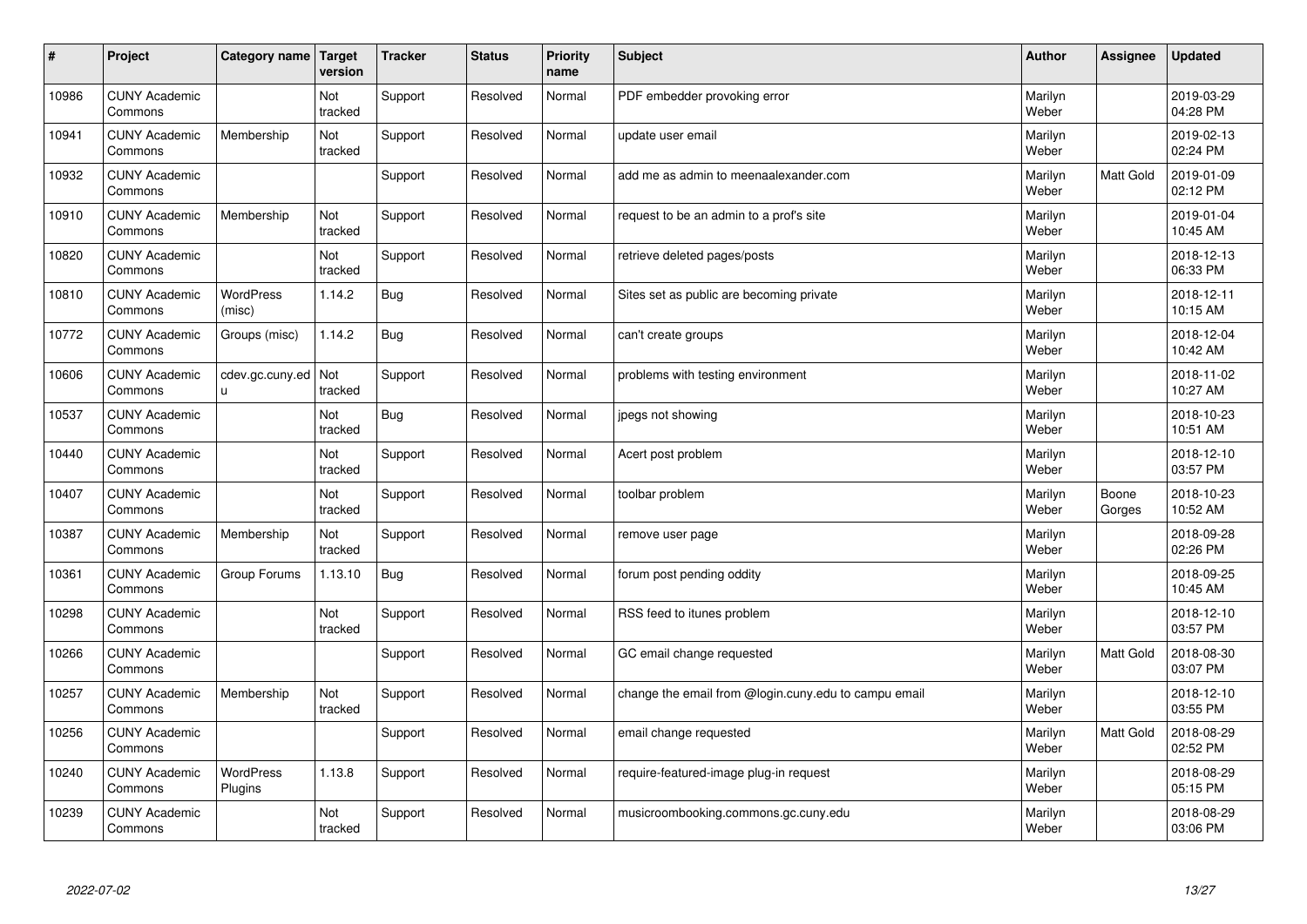| $\vert$ # | Project                         | Category name   Target            | version        | <b>Tracker</b> | <b>Status</b> | <b>Priority</b><br>name | <b>Subject</b>                                          | <b>Author</b>    | Assignee        | <b>Updated</b>         |
|-----------|---------------------------------|-----------------------------------|----------------|----------------|---------------|-------------------------|---------------------------------------------------------|------------------|-----------------|------------------------|
| 10227     | <b>CUNY Academic</b><br>Commons |                                   |                | Support        | Resolved      | Normal                  | user incorrectly entered her email address              | Marilyn<br>Weber | Matt Gold       | 2018-08-26<br>08:55 PM |
| 10176     | <b>CUNY Academic</b><br>Commons | Documentation                     | Not<br>tracked | Bug            | Resolved      | Normal                  | domain mapping requests                                 | Marilyn<br>Weber | scott voth      | 2018-08-29<br>05:30 PM |
| 10133     | <b>CUNY Academic</b><br>Commons | <b>WordPress</b><br>(misc)        | Not<br>tracked | Support        | Resolved      | Normal                  | two Commons sites to be migrated elsewhere              | Marilyn<br>Weber |                 | 2018-12-10<br>03:54 PM |
| 10101     | <b>CUNY Academic</b><br>Commons |                                   | 1.13.7         | <b>Bug</b>     | Resolved      | Normal                  | URL changes within Manage section of groups             | Marilyn<br>Weber |                 | 2018-08-03<br>01:54 PM |
| 10066     | <b>CUNY Academic</b><br>Commons | Membership                        | Not<br>tracked | Support        | Resolved      | Normal                  | add me as an admin to https://pkms.commons.gc.cuny.edu/ | Marilyn<br>Weber |                 | 2018-07-26<br>11:54 AM |
| 10059     | <b>CUNY Academic</b><br>Commons | <b>WordPress</b><br><b>Themes</b> | Not<br>tracked | Support        | Resolved      | Normal                  | Magazine Premium theme for new site                     | Marilyn<br>Weber |                 | 2020-02-17<br>03:39 PM |
| 10035     | <b>CUNY Academic</b><br>Commons |                                   | Not<br>tracked | <b>Bug</b>     | Resolved      | Normal                  | Reconnecting user to site                               | Marilyn<br>Weber |                 | 2018-07-23<br>11:55 AM |
| 10006     | <b>CUNY Academic</b><br>Commons | Membership                        | Not<br>tracked | Support        | Resolved      | Normal                  | another email change request                            | Marilyn<br>Weber |                 | 2018-07-13<br>12:36 PM |
| 9992      | <b>CUNY Academic</b><br>Commons |                                   | 1.13.6         | Bug            | Resolved      | Normal                  | ACERT website down again                                | Marilyn<br>Weber |                 | 2018-07-10<br>12:15 PM |
| 9965      | <b>CUNY Academic</b><br>Commons | WordPress<br>Plugins              | 1.13.4         | Support        | Resolved      | Normal                  | plug-in request for OneTone Companion                   | Marilyn<br>Weber | Raymond<br>Hoh  | 2018-06-26<br>12:00 PM |
| 9949      | <b>CUNY Academic</b><br>Commons |                                   | 1.13.4         | Support        | Resolved      | Normal                  | raise storage space limit?                              | Marilyn<br>Weber | Boone<br>Gorges | 2018-06-26<br>12:00 PM |
| 9928      | <b>CUNY Academic</b><br>Commons | Account<br>settings               |                | Support        | Resolved      | Normal                  | email change request from former student                | Marilyn<br>Weber | Matt Gold       | 2018-06-14<br>10:20 AM |
| 9927      | <b>CUNY Academic</b><br>Commons | Membership                        | Not<br>tracked | Support        | Resolved      | Normal                  | wrong email used                                        | Marilyn<br>Weber | Matt Gold       | 2018-06-14<br>10:21 AM |
| 9919      | <b>CUNY Academic</b><br>Commons |                                   | Not<br>tracked | <b>Bug</b>     | Resolved      | Normal                  | admin of https://sphcurriculum.commons.gc.cuny.edu      | Marilyn<br>Weber |                 | 2018-06-12<br>09:37 PM |
| 9889      | <b>CUNY Academic</b><br>Commons |                                   | Not<br>tracked | Support        | Resolved      | Normal                  | remove comments from activity feed?                     | Marilyn<br>Weber |                 | 2018-12-10<br>03:53 PM |
| 9888      | <b>CUNY Academic</b><br>Commons | WordPress<br>Plugins              | 1.13.3         | Support        | Resolved      | Normal                  | Business directory Plug-in request                      | Marilyn<br>Weber |                 | 2018-06-12<br>11:52 AM |
| 9886      | <b>CUNY Academic</b><br>Commons | cuny.is                           | Not<br>tracked | Support        | Resolved      | Normal                  | cuny.is SSL                                             | Marilyn<br>Weber |                 | 2018-10-26<br>02:07 PM |
| 9823      | <b>CUNY Academic</b><br>Commons | Account<br>settings               | Not<br>tracked | Support        | Resolved      | Normal                  | email change                                            | Marilyn<br>Weber | Matt Gold       | 2018-05-23<br>01:58 PM |
| 9787      | <b>CUNY Academic</b><br>Commons | Registration                      |                | Support        | Resolved      | Normal                  | email change request                                    | Marilyn<br>Weber | Matt Gold       | 2018-05-16<br>09:55 PM |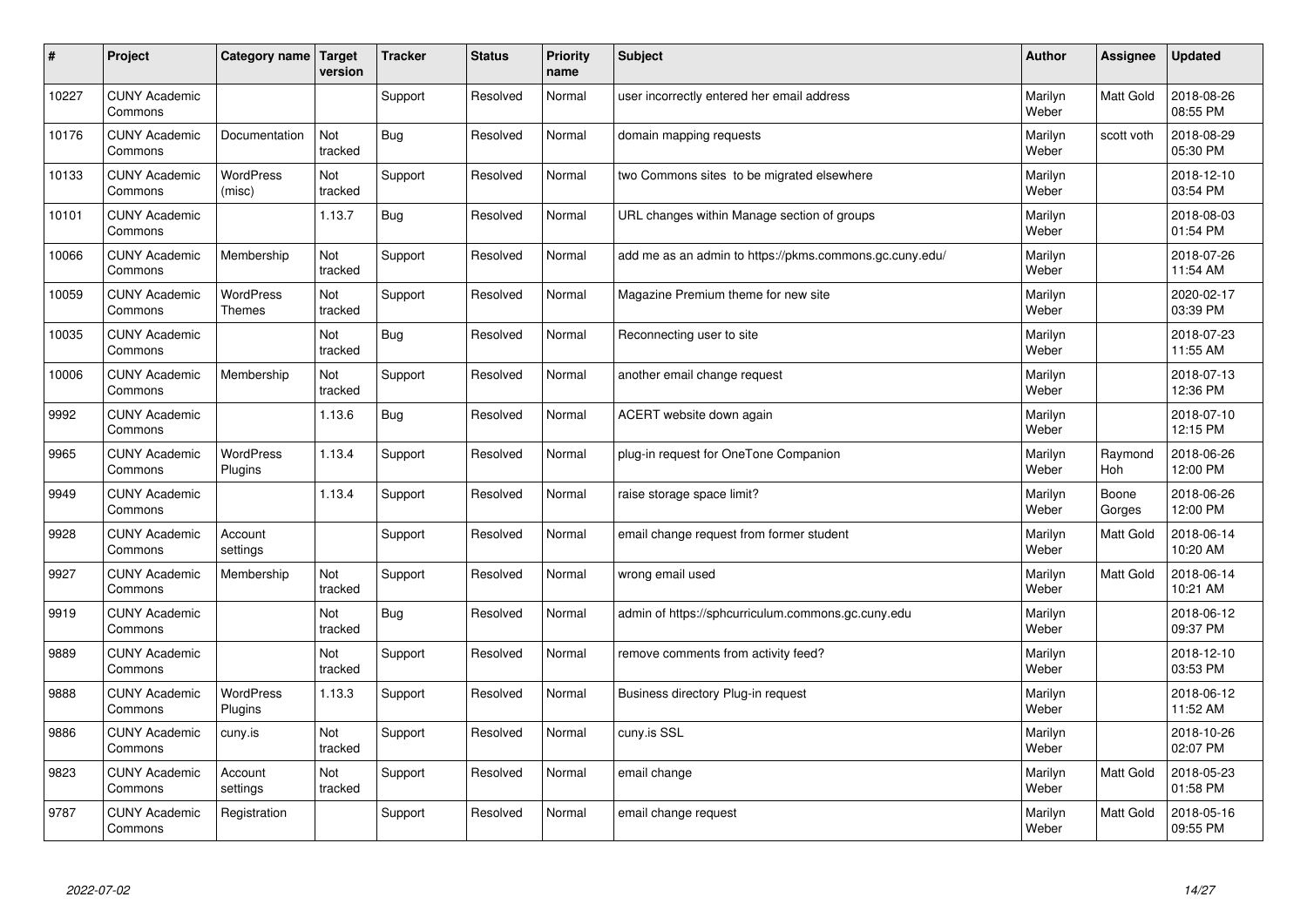| #    | Project                         | Category name                     | Target<br>version | <b>Tracker</b> | <b>Status</b> | <b>Priority</b><br>name | <b>Subject</b>                                      | <b>Author</b>    | Assignee        | <b>Updated</b>         |
|------|---------------------------------|-----------------------------------|-------------------|----------------|---------------|-------------------------|-----------------------------------------------------|------------------|-----------------|------------------------|
| 9780 | <b>CUNY Academic</b><br>Commons |                                   | Not<br>tracked    | Support        | Resolved      | Normal                  | remove the phone number on this profile?            | Marilyn<br>Weber |                 | 2018-05-15<br>10:35 AM |
| 9779 | <b>CUNY Academic</b><br>Commons | Membership                        | Not<br>tracked    | Support        | Resolved      | Normal                  | user not sure if she is registered.                 | Marilyn<br>Weber |                 | 2018-12-10<br>03:53 PM |
| 9767 | <b>CUNY Academic</b><br>Commons | Registration                      | Not<br>tracked    | Support        | Resolved      | Normal                  | user deleted account but now needs one              | Marilyn<br>Weber |                 | 2018-05-11<br>02:39 PM |
| 9725 | <b>CUNY Academic</b><br>Commons |                                   | Not<br>tracked    | Support        | Resolved      | Normal                  | problems with deleting a site                       | Marilyn<br>Weber |                 | 2018-05-07<br>10:24 PM |
| 9659 | <b>CUNY Academic</b><br>Commons | Account<br>settings               |                   | Support        | Resolved      | Normal                  | user email change                                   | Marilyn<br>Weber | Matt Gold       | 2018-04-24<br>12:08 PM |
| 9604 | <b>CUNY Academic</b><br>Commons |                                   | Not<br>tracked    | Support        | Resolved      | Normal                  | I (Marilyn) can only log into cdev as teststudent   | Marilyn<br>Weber |                 | 2018-04-21<br>10:20 AM |
| 9541 | <b>CUNY Academic</b><br>Commons | <b>WordPress</b><br>(misc)        | Not<br>tracked    | Support        | Resolved      | Normal                  | repeating header banner                             | Marilyn<br>Weber | Raymond<br>Hoh  | 2018-04-06<br>12:33 PM |
| 9535 | <b>CUNY Academic</b><br>Commons |                                   | Not<br>tracked    | Support        | Resolved      | Normal                  | admin for https://video.commons.gc.cuny.edu/?       | Marilyn<br>Weber | Matt Gold       | 2018-04-13<br>05:06 PM |
| 9500 | <b>CUNY Academic</b><br>Commons | <b>WordPress</b><br>Plugins       | 1.12.12           | Support        | Resolved      | Normal                  | PowerPoint in the media library?                    | Marilyn<br>Weber | Raymond<br>Hoh  | 2018-04-12<br>02:28 PM |
| 9499 | <b>CUNY Academic</b><br>Commons | WordPress<br>(misc)               | Not<br>tracked    | Support        | Resolved      | Normal                  | tiny question - preventing dates on posts?          | Marilyn<br>Weber | Raymond<br>Hoh  | 2018-04-04<br>03:55 PM |
| 9477 | <b>CUNY Academic</b><br>Commons | Account<br>settings               |                   | Support        | Resolved      | Normal                  | email change request                                | Marilyn<br>Weber | Matt Gold       | 2018-03-24<br>08:53 AM |
| 9470 | <b>CUNY Academic</b><br>Commons |                                   |                   | <b>Bug</b>     | Resolved      | Normal                  | Users not appearing via "Add New"                   | Marilyn<br>Weber |                 | 2018-03-22<br>07:44 PM |
| 9355 | <b>CUNY Academic</b><br>Commons |                                   | Not<br>tracked    | Support        | Resolved      | Normal                  | 14gb of video?                                      | Marilyn<br>Weber |                 | 2018-03-13<br>11:56 AM |
| 9340 | <b>CUNY Academic</b><br>Commons | <b>WordPress</b><br>Plugins       | 1.12.10           | Bug            | Resolved      | Normal                  | change the web preview?                             | Marilyn<br>Weber | Raymond<br>Hoh  | 2018-03-13<br>11:50 AM |
| 9335 | <b>CUNY Academic</b><br>Commons | <b>WordPress</b><br><b>Themes</b> | 1.12.10           | Bug            | Resolved      | Normal                  | clone http://digitalscholarship.ccny.cuny.edu site? | Marilyn<br>Weber | Boone<br>Gorges | 2018-03-14<br>12:43 PM |
| 9330 | <b>CUNY Academic</b><br>Commons | <b>WordPress</b><br>Plugins       | 1.12.10           | Bug            | Resolved      | Normal                  | part 2 of problems with the Leaflet plug -in        | Marilyn<br>Weber |                 | 2018-03-04<br>05:58 PM |
| 9282 | <b>CUNY Academic</b><br>Commons | Group Forums                      | 1.12.9            | Bug            | Resolved      | Normal                  | 'Forum ID is missing" error?                        | Marilyn<br>Weber |                 | 2018-02-27<br>10:32 AM |
| 9224 | <b>CUNY Academic</b><br>Commons | Group Files                       | 1.13              | Feature        | Resolved      | Normal                  | attachments to forum posts clutter up Files area    | Marilyn<br>Weber | Boone<br>Gorges | 2018-03-22<br>03:34 PM |
| 9223 | <b>CUNY Academic</b><br>Commons |                                   | Not<br>tracked    | Support        | Resolved      | Normal                  | moving wordpress sites                              | Marilyn<br>Weber |                 | 2018-02-18<br>08:44 PM |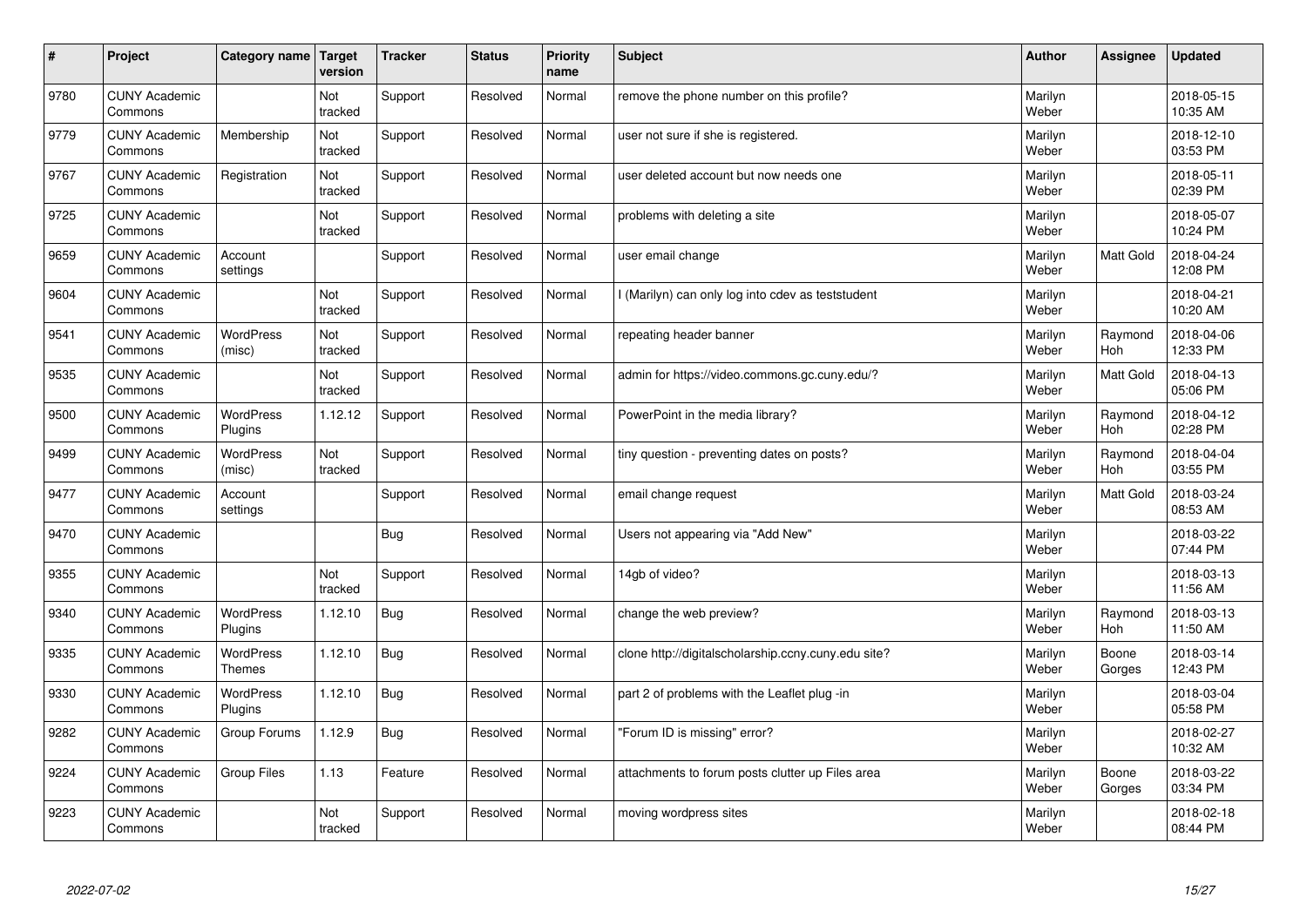| $\vert$ # | Project                         | Category name                     | Target<br>version | <b>Tracker</b> | <b>Status</b> | <b>Priority</b><br>name | <b>Subject</b>                                     | <b>Author</b>    | Assignee              | Updated                |
|-----------|---------------------------------|-----------------------------------|-------------------|----------------|---------------|-------------------------|----------------------------------------------------|------------------|-----------------------|------------------------|
| 9192      | <b>CUNY Academic</b><br>Commons | <b>WordPress</b><br>Plugins       | 1.12.8            | Bug            | Resolved      | Normal                  | problems with the Leaflet plug -in                 | Marilyn<br>Weber | Boone<br>Gorges       | 2018-02-13<br>11:07 AM |
| 9163      | <b>CUNY Academic</b><br>Commons | Layout                            | 1.12.8            | Support        | Resolved      | Normal                  | Mobile responsiveness issues                       | Marilyn<br>Weber | Raymond<br>Hoh        | 2018-02-13<br>10:49 AM |
| 9162      | <b>CUNY Academic</b><br>Commons | Registration                      | Not<br>tracked    | Support        | Resolved      | Normal                  | email change due to user error                     | Marilyn<br>Weber | <b>Matt Gold</b>      | 2018-02-13<br>11:11 AM |
| 9154      | <b>CUNY Academic</b><br>Commons | Events                            | 1.12.8            | Bug            | Resolved      | Normal                  | problem with group calendar                        | Marilyn<br>Weber | Raymond<br><b>Hoh</b> | 2018-02-13<br>10:49 AM |
| 9131      | <b>CUNY Academic</b><br>Commons |                                   |                   | Support        | Resolved      | Normal                  | webrecorder.jo via Firefox                         | Marilyn<br>Weber |                       | 2018-01-29<br>11:11 AM |
| 9130      | <b>CUNY Academic</b><br>Commons | Homepage<br>Slides                | Not<br>tracked    | Bug            | Resolved      | Normal                  | too many redirects                                 | Marilyn<br>Weber |                       | 2018-01-29<br>10:27 AM |
| 9087      | <b>CUNY Academic</b><br>Commons | WordPress<br>Plugins              | 1.12.7            | Support        | Resolved      | Normal                  | request for WP Social Sharing                      | Marilyn<br>Weber |                       | 2018-01-23<br>11:17 AM |
| 9078      | <b>CUNY Academic</b><br>Commons | WordPress<br>Plugins              | 1.12.7            | Support        | Resolved      | Normal                  | arcgis web maps?                                   | Marilyn<br>Weber | Raymond<br>Hoh        | 2018-01-23<br>11:11 AM |
| 9062      | <b>CUNY Academic</b><br>Commons |                                   | Not<br>tracked    | Bug            | Resolved      | Normal                  | re-add me as admin of https://commons.gc.cuny.edu/ | Marilyn<br>Weber |                       | 2018-01-08<br>12:03 PM |
| 9026      | <b>CUNY Academic</b><br>Commons | WordPress<br>Plugins              | 1.12.6            | Support        | Resolved      | Normal                  | plugin request from Carlos Guevara                 | Marilyn<br>Weber |                       | 2018-01-03<br>09:33 AM |
| 9004      | <b>CUNY Academic</b><br>Commons | Membership                        | Not<br>tracked    | Support        | Resolved      | Normal                  | email change request                               | Marilyn<br>Weber |                       | 2017-12-14<br>12:27 PM |
| 8978      | <b>CUNY Academic</b><br>Commons | Groups (misc)                     | Not<br>tracked    | Support        | Resolved      | Normal                  | removing old groups                                | Marilyn<br>Weber |                       | 2018-12-10<br>03:52 PM |
| 8941      | <b>CUNY Academic</b><br>Commons | <b>WordPress</b><br><b>Themes</b> | 1.13.1            | Support        | Resolved      | Normal                  | Theme request: ColorNews                           | Marilyn<br>Weber |                       | 2018-05-08<br>10:42 AM |
| 8937      | <b>CUNY Academic</b><br>Commons |                                   | Not<br>tracked    | Bug            | Resolved      | Normal                  | videos gone                                        | Marilyn<br>Weber |                       | 2017-12-01<br>11:27 AM |
| 8924      | <b>CUNY Academic</b><br>Commons | <b>WordPress</b><br>Plugins       | 1.12.4            | Bug            | Resolved      | Normal                  | auto-remove feature on http://pcp.gc.cuny.edu      | Marilyn<br>Weber | <b>Matt Gold</b>      | 2017-12-04<br>10:18 AM |
| 8908      | <b>CUNY Academic</b><br>Commons | <b>WordPress</b><br>Plugins       | 1.12.2            | Support        | Resolved      | Normal                  | Plugin request from Steve Brier                    | Marilyn<br>Weber |                       | 2017-11-27<br>11:39 AM |
| 8906      | <b>CUNY Academic</b><br>Commons | Redmine                           | Not<br>tracked    | Support        | Resolved      | Normal                  | Redmine access?                                    | Marilyn<br>Weber | <b>Matt Gold</b>      | 2017-11-13<br>06:02 PM |
| 8893      | <b>CUNY Academic</b><br>Commons | Social Paper                      | 1.12.1            | Support        | Resolved      | Normal                  | Social paper won't connect to group?               | Marilyn<br>Weber |                       | 2017-12-11<br>01:16 PM |
| 8882      | <b>CUNY Academic</b><br>Commons |                                   | Not<br>tracked    | Support        | Resolved      | Normal                  | question about search engines                      | Marilyn<br>Weber |                       | 2017-11-01<br>03:26 PM |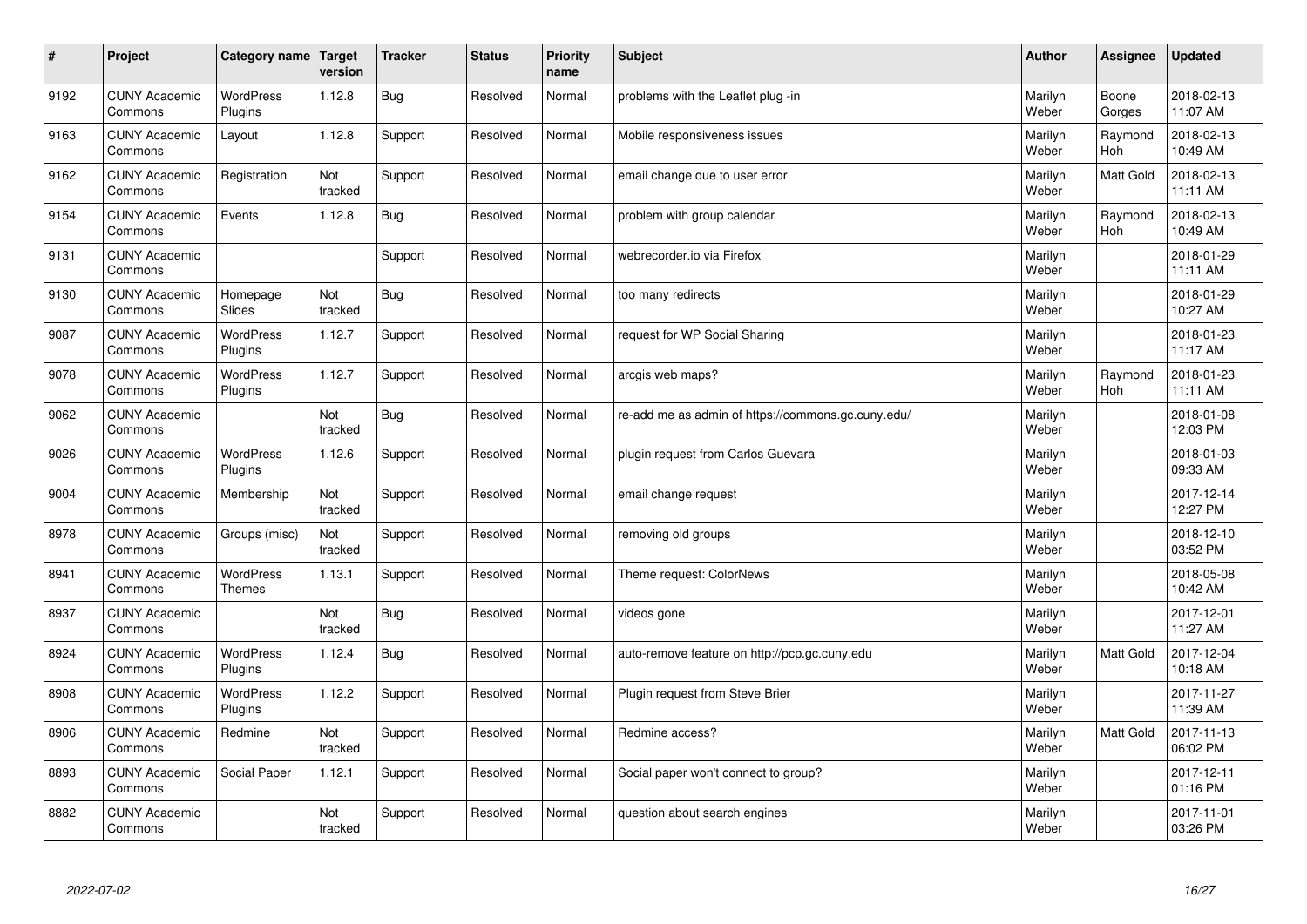| $\sharp$ | Project                         | Category name               | Target<br>version | <b>Tracker</b> | <b>Status</b> | <b>Priority</b><br>name | <b>Subject</b>                                           | <b>Author</b>    | Assignee | <b>Updated</b>         |
|----------|---------------------------------|-----------------------------|-------------------|----------------|---------------|-------------------------|----------------------------------------------------------|------------------|----------|------------------------|
| 8873     | <b>CUNY Academic</b><br>Commons |                             | Not<br>tracked    | Support        | Resolved      | Normal                  | maximum file upload size?                                | Marilyn<br>Weber |          | 2017-10-30<br>11:23 AM |
| 8855     | <b>CUNY Academic</b><br>Commons |                             | Not<br>tracked    | Support        | Resolved      | Normal                  | another email change request                             | Marilyn<br>Weber |          | 2017-10-25<br>10:55 AM |
| 8848     | <b>CUNY Academic</b><br>Commons |                             | Not<br>tracked    | Support        | Resolved      | Normal                  | email change request                                     | Marilyn<br>Weber |          | 2017-10-24<br>11:19 AM |
| 8768     | <b>CUNY Academic</b><br>Commons |                             | Not<br>tracked    | Support        | Resolved      | Normal                  | unsafe redirect?                                         | Marilyn<br>Weber |          | 2017-10-06<br>12:14 PM |
| 8729     | <b>CUNY Academic</b><br>Commons |                             | Not<br>tracked    | Support        | Resolved      | Normal                  | email change                                             | Marilyn<br>Weber |          | 2017-09-25<br>02:14 PM |
| 8726     | <b>CUNY Academic</b><br>Commons |                             |                   | Support        | Resolved      | Normal                  | Redirect problem                                         | Marilyn<br>Weber |          | 2017-09-21<br>12:14 PM |
| 8721     | <b>CUNY Academic</b><br>Commons | <b>WordPress</b><br>Plugins | 1.11.13           | Bug            | Resolved      | Normal                  | more problems with Events calendar                       | Marilyn<br>Weber |          | 2017-09-21<br>10:35 AM |
| 8693     | <b>CUNY Academic</b><br>Commons | <b>WordPress</b><br>Plugins |                   | Support        | Resolved      | Normal                  | Existing blog wants to replace Mailpoet with Newsletters | Marilyn<br>Weber |          | 2017-09-12<br>02:24 PM |
| 8661     | <b>CUNY Academic</b><br>Commons | Group Blogs                 | Not<br>tracked    | <b>Bug</b>     | Resolved      | Normal                  | new group, old site, can't link?                         | Marilyn<br>Weber |          | 2017-11-15<br>01:26 PM |
| 8638     | <b>CUNY Academic</b><br>Commons | Group Blogs                 | 1.11.11           | Bug            | Resolved      | Normal                  | members not syncing from group to site                   | Marilyn<br>Weber |          | 2017-09-01<br>03:50 PM |
| 8630     | <b>CUNY Academic</b><br>Commons | Membership                  | Not<br>tracked    | Support        | Resolved      | Normal                  | Change in email/campus                                   | Marilyn<br>Weber |          | 2017-08-30<br>03:48 PM |
| 8577     | <b>CUNY Academic</b><br>Commons | Membership                  | Not<br>tracked    | Support        | Resolved      | Normal                  | another user email change                                | Marilyn<br>Weber |          | 2017-08-25<br>10:23 AM |
| 8576     | <b>CUNY Academic</b><br>Commons | <b>WordPress</b><br>Plugins | 1.11.11           | Support        | Resolved      | Normal                  | Digital Measures plugin request                          | Marilyn<br>Weber |          | 2017-09-01<br>03:44 PM |
| 8566     | <b>CUNY Academic</b><br>Commons | Membership                  | Not<br>tracked    | Support        | Resolved      | Normal                  | user email change                                        | Marilyn<br>Weber |          | 2017-11-15<br>01:27 PM |
| 8553     | <b>CUNY Academic</b><br>Commons |                             | Not<br>tracked    | Support        | Resolved      | Normal                  | storage limits?                                          | Marilyn<br>Weber |          | 2017-08-18<br>04:36 PM |
| 8552     | <b>CUNY Academic</b><br>Commons | <b>WordPress</b><br>Plugins | 1.11.10           | Bug            | Resolved      | Normal                  | Events Calendar problem                                  | Marilyn<br>Weber |          | 2017-08-18<br>04:36 PM |
| 8531     | <b>CUNY Academic</b><br>Commons | Membership                  | Not<br>tracked    | Support        | Resolved      | Normal                  | admin of https://admissions.commons.gc.cuny.edu          | Marilyn<br>Weber |          | 2017-08-15<br>04:20 PM |
| 8529     | <b>CUNY Academic</b><br>Commons |                             | Not<br>tracked    | Support        | Resolved      | Normal                  | lframe regiest?                                          | Marilyn<br>Weber |          | 2017-08-16<br>04:40 PM |
| 8481     | <b>CUNY Academic</b><br>Commons | Membership                  | Not<br>tracked    | Support        | Resolved      | Normal                  | admin of http://swipanalytic.org/organizers/             | Marilyn<br>Weber |          | 2019-02-19<br>01:58 PM |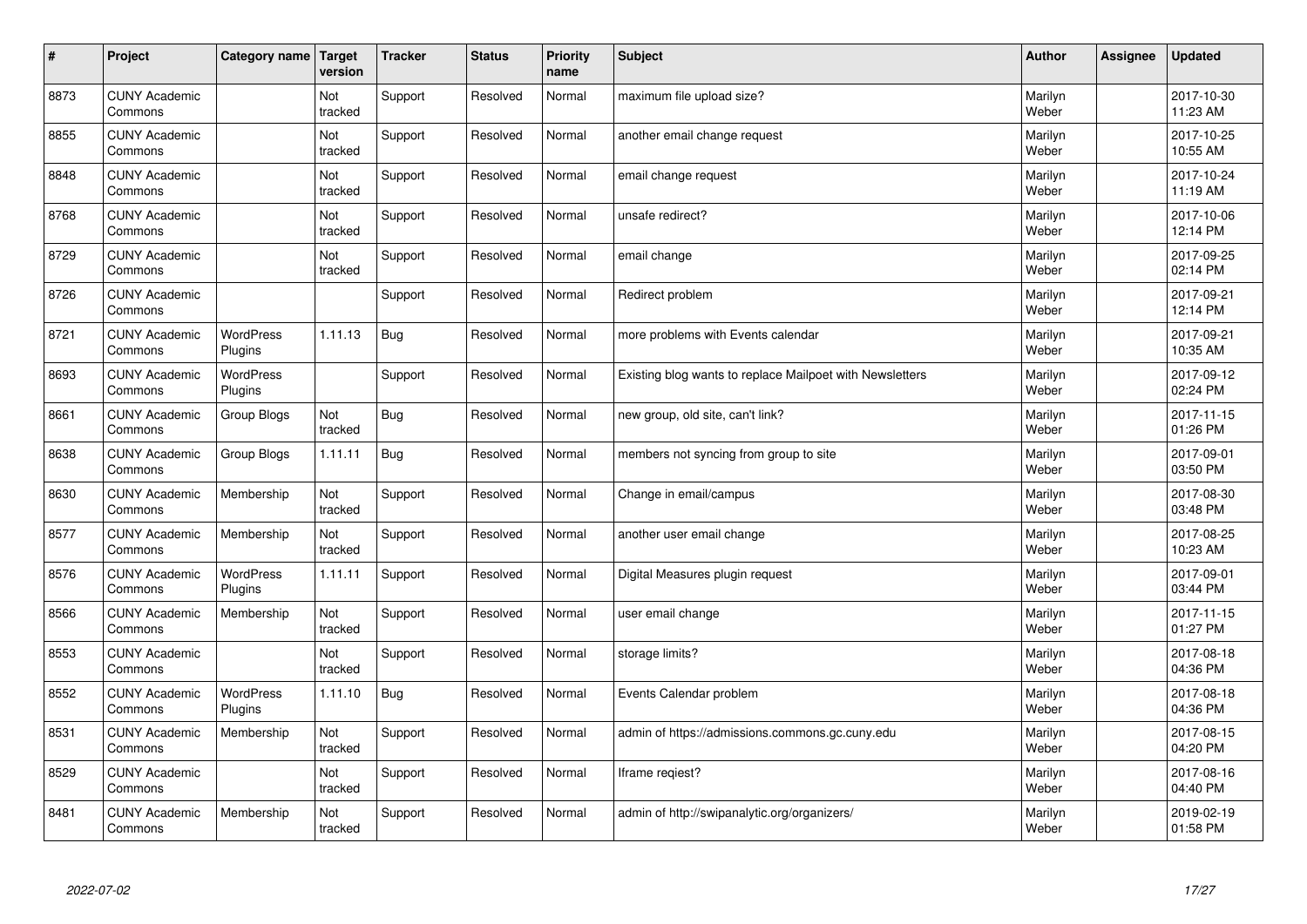| $\vert$ # | Project                         | Category name               | Target<br>version | <b>Tracker</b>     | <b>Status</b> | <b>Priority</b><br>name | <b>Subject</b>                                              | <b>Author</b>    | Assignee        | <b>Updated</b>         |
|-----------|---------------------------------|-----------------------------|-------------------|--------------------|---------------|-------------------------|-------------------------------------------------------------|------------------|-----------------|------------------------|
| 8471      | <b>CUNY Academic</b><br>Commons |                             | Not<br>tracked    | Support            | Resolved      | Normal                  | admin at https://commons.gc.cuny.edu/                       | Marilyn<br>Weber |                 | 2017-09-06<br>01:50 PM |
| 8464      | <b>CUNY Academic</b><br>Commons |                             | Not<br>tracked    | Support            | Resolved      | Normal                  | WP UI                                                       | Marilyn<br>Weber |                 | 2017-10-11<br>11:23 AM |
| 8459      | <b>CUNY Academic</b><br>Commons |                             | Not<br>tracked    | Documentatio<br>n. | Resolved      | Normal                  | comprehensive list of plugins?                              | Marilyn<br>Weber |                 | 2017-10-11<br>11:24 AM |
| 8446      | <b>CUNY Academic</b><br>Commons | <b>WordPress</b><br>Plugins | 1.11.14           | Support            | Resolved      | Normal                  | request for multiple accordion menu plugins                 | Marilyn<br>Weber |                 | 2018-05-07<br>09:57 PM |
| 8429      | <b>CUNY Academic</b><br>Commons | Membership                  | Not<br>tracked    | Support            | Resolved      | Normal                  | Please make me an admin of https://arc.commons.gc.cuny.edu  | Marilyn<br>Weber | Boone<br>Gorges | 2017-07-24<br>03:33 PM |
| 8401      | <b>CUNY Academic</b><br>Commons | Membership                  | Not<br>tracked    | Support            | Resolved      | Normal                  | add me as an admin                                          | Marilyn<br>Weber | Boone<br>Gorges | 2017-07-11<br>11:40 AM |
| 8379      | <b>CUNY Academic</b><br>Commons |                             | Not<br>tracked    | Support            | Resolved      | Normal                  | request for site build help                                 | Marilyn<br>Weber |                 | 2017-07-01<br>10:48 AM |
| 8308      | <b>CUNY Academic</b><br>Commons | WordPress<br>Plugins        | Not<br>tracked    | Support            | Resolved      | Normal                  | WP Migration plugin                                         | Marilyn<br>Weber |                 | 2017-11-15<br>01:27 PM |
| 8289      | <b>CUNY Academic</b><br>Commons |                             | Not<br>tracked    | Support            | Resolved      | Normal                  | removing my access to sites                                 | Marilyn<br>Weber | Luke<br>Waltzer | 2017-06-19<br>12:40 PM |
| 8259      | <b>CUNY Academic</b><br>Commons |                             | Not<br>tracked    | <b>Bug</b>         | Resolved      | Normal                  | missing dashboard                                           | Marilyn<br>Weber |                 | 2017-11-15<br>01:28 PM |
| 8222      | <b>CUNY Academic</b><br>Commons | Membership                  | Not<br>tracked    | Support            | Resolved      | Normal                  | Admin for iletc.commons.gc.cuny.edu                         | Marilyn<br>Weber | Boone<br>Gorges | 2017-06-08<br>10:06 AM |
| 8200      | <b>CUNY Academic</b><br>Commons | Groups (misc)               | Not<br>tracked    | <b>Bug</b>         | Resolved      | Normal                  | Announcements has disappeared                               | Marilyn<br>Weber | Boone<br>Gorges | 2017-05-26<br>04:04 PM |
| 8131      | <b>CUNY Academic</b><br>Commons | WordPress<br>Plugins        | 1.11              | <b>Bug</b>         | Resolved      | Normal                  | Newsletters plug-in                                         | Marilyn<br>Weber | Boone<br>Gorges | 2017-05-11<br>09:42 PM |
| 8120      | <b>CUNY Academic</b><br>Commons | Membership                  | Not<br>tracked    | Support            | Resolved      | Normal                  | add me as an admin to https://nyslavery.commons.gc.cuny.edu | Marilyn<br>Weber |                 | 2017-05-10<br>02:19 PM |
| 7972      | <b>CUNY Academic</b><br>Commons |                             | Not<br>tracked    | Support            | Resolved      | Normal                  | expand the memory limit for videos?                         | Marilyn<br>Weber |                 | 2017-04-20<br>10:07 AM |
| 7922      | <b>CUNY Academic</b><br>Commons | Membership                  | Not<br>tracked    | Support            | Resolved      | Normal                  | add me as an admin to the MALs alumni site?                 | Marilyn<br>Weber |                 | 2017-04-06<br>05:19 PM |
| 7836      | <b>CUNY Academic</b><br>Commons | Social Paper                | Not<br>tracked    | Support            | Resolved      | Normal                  | missing Social Paper                                        | Marilyn<br>Weber |                 | 2017-11-15<br>01:31 PM |
| 7803      | <b>CUNY Academic</b><br>Commons |                             |                   | <b>Bug</b>         | Resolved      | Normal                  | user email change                                           | Marilyn<br>Weber |                 | 2017-03-16<br>11:58 AM |
| 7785      | <b>CUNY Academic</b><br>Commons |                             | Not<br>tracked    | Support            | Resolved      | Normal                  | ftp access or files?                                        | Marilyn<br>Weber | Boone<br>Gorges | 2017-03-13<br>02:34 PM |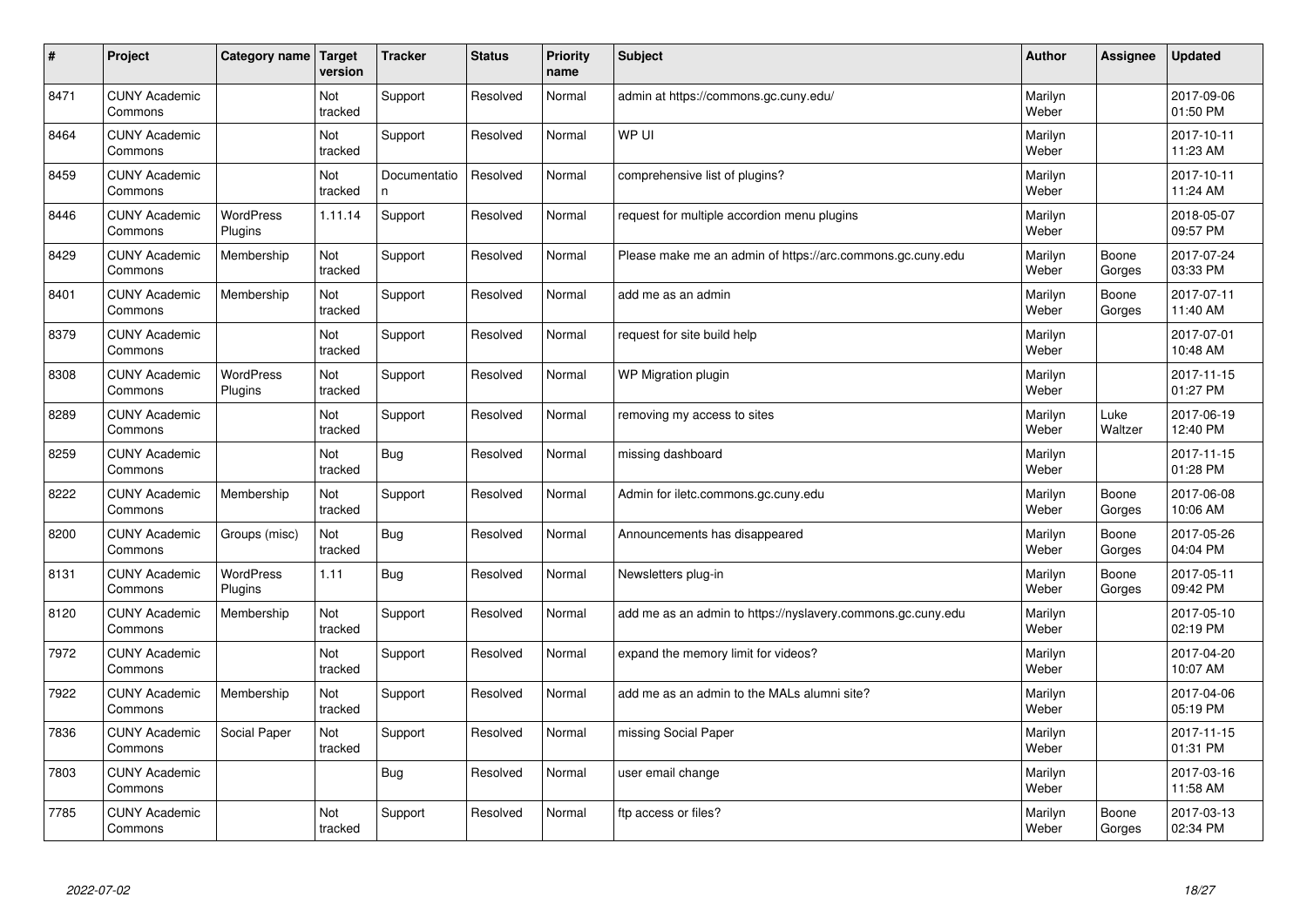| $\sharp$ | Project                         | Category name   Target      | version        | <b>Tracker</b> | <b>Status</b> | <b>Priority</b><br>name | <b>Subject</b>                                  | <b>Author</b>    | Assignee              | <b>Updated</b>         |
|----------|---------------------------------|-----------------------------|----------------|----------------|---------------|-------------------------|-------------------------------------------------|------------------|-----------------------|------------------------|
| 7775     | <b>CUNY Academic</b><br>Commons | Membership                  | Not<br>tracked | Support        | Resolved      | Normal                  | Email change                                    | Marilyn<br>Weber |                       | 2017-03-08<br>10:09 PM |
| 7771     | <b>CUNY Academic</b><br>Commons | Membership                  | Not<br>tracked | Support        | Resolved      | Normal                  | User would like to be uncoupled from sites      | Marilyn<br>Weber | Boone<br>Gorges       | 2017-03-09<br>12:38 PM |
| 7767     | <b>CUNY Academic</b><br>Commons |                             | Not<br>tracked | Bug            | Resolved      | Normal                  | Site loading problems                           | Marilyn<br>Weber |                       | 2017-03-21<br>09:57 PM |
| 7745     | <b>CUNY Academic</b><br>Commons | <b>WordPress</b><br>Plugins | 1.10.13        | Support        | Resolved      | Normal                  | Featured Video Plus plugin requested            | Marilyn<br>Weber |                       | 2017-03-03<br>01:51 PM |
| 7685     | <b>CUNY Academic</b><br>Commons | Password<br>Reset           | Not<br>tracked | Support        | Resolved      | Normal                  | temporary password                              | Marilyn<br>Weber | Boone<br>Gorges       | 2017-02-15<br>07:36 PM |
| 7678     | <b>CUNY Academic</b><br>Commons | Groups (misc)               | Not<br>tracked | Support        | Resolved      | Normal                  | add admin to student group                      | Marilyn<br>Weber | Boone<br>Gorges       | 2017-02-15<br>11:58 AM |
| 7619     | <b>CUNY Academic</b><br>Commons | Membership                  | Not<br>tracked | Support        | Resolved      | Normal                  | outside users for a site that isn't a class?    | Marilyn<br>Weber | Matt Gold             | 2017-11-15<br>06:18 PM |
| 7613     | <b>CUNY Academic</b><br>Commons | Registration                | Not<br>tracked | Support        | Resolved      | Normal                  | non-matriculated students                       | Marilyn<br>Weber | Boone<br>Gorges       | 2017-11-15<br>11:03 AM |
| 7608     | <b>CUNY Academic</b><br>Commons | Registration                | Not<br>tracked | Feature        | Resolved      | Normal                  | create an account                               | Marilyn<br>Weber |                       | 2017-02-15<br>10:45 PM |
| 7607     | <b>CUNY Academic</b><br>Commons | <b>WordPress</b><br>(misc)  | Not<br>tracked | Feature        | Resolved      | Normal                  | mp4 files                                       | Marilyn<br>Weber |                       | 2017-02-15<br>07:37 PM |
| 7486     | <b>CUNY Academic</b><br>Commons | Membership                  | Not<br>tracked | Support        | Resolved      | Normal                  | changed email address                           | Marilyn<br>Weber |                       | 2017-01-24<br>10:00 PM |
| 7460     | <b>CUNY Academic</b><br>Commons | WordPress<br><b>Themes</b>  | 1.10.8         | Support        | Resolved      | Normal                  | install Independent Publisher theme?            | Marilyn<br>Weber | Boone<br>Gorges       | 2017-01-21<br>09:34 PM |
| 7349     | <b>CUNY Academic</b><br>Commons | Membership                  | Not<br>tracked | Bug            | Resolved      | Normal                  | <b>LACUNY</b> Institute website                 | Marilyn<br>Weber | Boone<br>Gorges       | 2017-01-11<br>04:26 PM |
| 7337     | <b>CUNY Academic</b><br>Commons | Membership                  | Not<br>tracked | Bug            | Resolved      | Normal                  | User with new email                             | Marilyn<br>Weber |                       | 2017-01-06<br>11:05 AM |
| 7328     | <b>CUNY Academic</b><br>Commons | WordPress<br>Plugins        | Not<br>tracked | Bug            | Resolved      | Normal                  | technical issue with the Events Manager plugin  | Marilyn<br>Weber | Raymond<br><b>Hoh</b> | 2017-11-15<br>06:19 PM |
| 7310     | <b>CUNY Academic</b><br>Commons |                             | 1.10.7         | Bug            | Resolved      | Normal                  | Friendship request mystery.                     | Marilyn<br>Weber | Boone<br>Gorges       | 2017-01-05<br>03:12 PM |
| 7223     | <b>CUNY Academic</b><br>Commons | Membership                  | Not<br>tracked | Bug            | Resolved      | Normal                  | User with two profiles would like to merge them | Marilyn<br>Weber | Boone<br>Gorges       | 2017-01-10<br>02:07 PM |
| 6899     | <b>CUNY Academic</b><br>Commons | Account<br>settings         | Not<br>tracked | Support        | Resolved      | Normal                  | New user has misspelled her own name            | Marilyn<br>Weber | Boone<br>Gorges       | 2016-12-01<br>05:10 PM |
| 6893     | <b>CUNY Academic</b><br>Commons | Group Forums                |                | Bug            | Resolved      | Normal                  | Forum for CUNY Academic Commons Team is gone    | Marilyn<br>Weber | Boone<br>Gorges       | 2016-12-01<br>08:08 AM |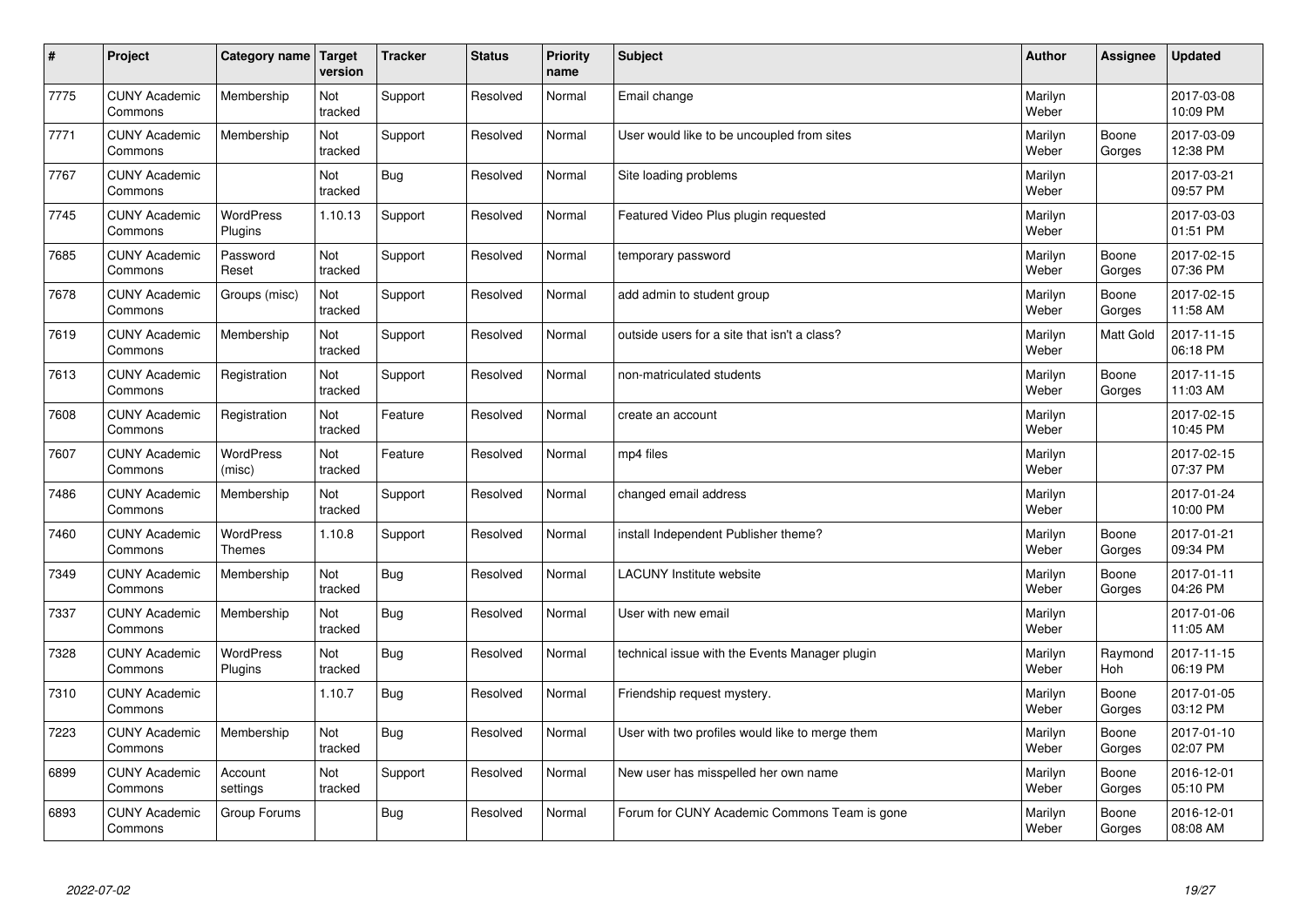| #    | Project                         | <b>Category name</b>          | <b>Target</b><br>version | <b>Tracker</b> | <b>Status</b> | <b>Priority</b><br>name | <b>Subject</b>                                                              | <b>Author</b>    | Assignee         | <b>Updated</b>         |
|------|---------------------------------|-------------------------------|--------------------------|----------------|---------------|-------------------------|-----------------------------------------------------------------------------|------------------|------------------|------------------------|
| 6866 | <b>CUNY Academic</b><br>Commons |                               | Not<br>tracked           | Support        | Resolved      | Normal                  | User would like to have her account deleted                                 | Marilyn<br>Weber | <b>Matt Gold</b> | 2017-11-15<br>05:49 PM |
| 6860 | <b>CUNY Academic</b><br>Commons | User<br>Onboarding            | 1.12                     | Bug            | Resolved      | Normal                  | Invitation to join a group is appearing as an invitiation to join the site! | Marilyn<br>Weber | Boone<br>Gorges  | 2017-10-30<br>10:03 AM |
| 6857 | <b>CUNY Academic</b><br>Commons | <b>Blogs</b><br>(BuddyPress)  | Not<br>tracked           | Support        | Resolved      | Normal                  | Committee on Religion website                                               | Marilyn<br>Weber | Boone<br>Gorges  | 2017-08-17<br>10:24 AM |
| 6851 | <b>CUNY Academic</b><br>Commons | Redmine                       | Not<br>tracked           | Support        | Resolved      | Normal                  | How do I help users join Redmine?                                           | Marilyn<br>Weber | Matt Gold        | 2016-11-28<br>10:16 AM |
| 6818 | <b>CUNY Academic</b><br>Commons | Email<br><b>Notifications</b> | 1.10.3                   | Support        | Resolved      | Normal                  | No more email notifications?                                                | Marilyn<br>Weber |                  | 2016-11-22<br>02:51 PM |
| 6815 | <b>CUNY Academic</b><br>Commons | Password<br>Reset             | Not<br>tracked           | Support        | Resolved      | Normal                  | password reset requested                                                    | Marilyn<br>Weber | <b>Matt Gold</b> | 2016-11-22<br>10:30 AM |
| 6812 | <b>CUNY Academic</b><br>Commons |                               | Not<br>tracked           | Support        | Resolved      | Normal                  | User cannot change email                                                    | Marilyn<br>Weber | Matt Gold        | 2016-12-01<br>06:24 PM |
| 6656 | <b>CUNY Academic</b><br>Commons | Support                       | Not<br>tracked           | Support        | Resolved      | Normal                  | Remove user profile                                                         | Marilyn<br>Weber | Matt Gold        | 2016-11-10<br>02:18 PM |
| 6626 | <b>CUNY Academic</b><br>Commons | Group Files                   | 1.10.1                   | Bug            | Resolved      | Normal                  | Files from non-member showing up in private group                           | Marilyn<br>Weber | Boone<br>Gorges  | 2016-11-07<br>03:54 PM |
| 6175 | <b>CUNY Academic</b><br>Commons | Account<br>settings           |                          | Support        | Resolved      | Normal                  | Email address (user cannot access old)                                      | Marilyn<br>Weber | <b>Matt Gold</b> | 2016-11-29<br>06:31 PM |
| 6118 | <b>CUNY Academic</b><br>Commons | cuny.is                       |                          | Feature        | Resolved      | Normal                  | Cuny. Is request from Javier Otero Peña                                     | Marilyn<br>Weber | Sarah<br>Morgano | 2016-10-04<br>07:02 PM |
| 6106 | <b>CUNY Academic</b><br>Commons | Server                        | Not<br>tracked           | Bug            | Resolved      | Normal                  | 504 error                                                                   | Marilyn<br>Weber |                  | 2017-11-15<br>01:55 PM |
| 6091 | <b>CUNY Academic</b><br>Commons | Group<br>Invitations          | Not<br>tracked           | <b>Bug</b>     | Resolved      | Normal                  | User cannot re-join a group                                                 | Marilyn<br>Weber | Boone<br>Gorges  | 2016-09-28<br>01:47 PM |
| 6025 | <b>CUNY Academic</b><br>Commons | Search                        | Not<br>tracked           | <b>Bug</b>     | Resolved      | Normal                  | Search function not working                                                 | Marilyn<br>Weber | Boone<br>Gorges  | 2016-10-12<br>09:41 AM |
| 5991 | <b>CUNY Academic</b><br>Commons | Email<br>Notifications        | Future<br>release        | Support        | Resolved      | Normal                  | change format of autogenerated blog emails                                  | Marilyn<br>Weber | Paige<br>Dupont  | 2018-01-12<br>02:55 PM |
| 5985 | <b>CUNY Academic</b><br>Commons | Support                       | Not<br>tracked           | Support        | Resolved      | Normal                  | change user's email address (she cannot access old)                         | Marilyn<br>Weber | Boone<br>Gorges  | 2016-09-07<br>01:43 PM |
| 5969 | <b>CUNY Academic</b><br>Commons | Registration                  | 1.9.27                   | <b>Bug</b>     | Resolved      | Normal                  | Queens students unable to join                                              | Marilyn<br>Weber | Boone<br>Gorges  | 2016-09-04<br>09:41 PM |
| 5968 | <b>CUNY Academic</b><br>Commons | Membership                    | Not<br>tracked           | Bug            | Resolved      | Normal                  | Deleting account without knowing password                                   | Marilyn<br>Weber | <b>Matt Gold</b> | 2017-11-15<br>06:19 PM |
| 5875 | <b>CUNY Academic</b><br>Commons | <b>WordPress</b><br>Plugins   | Not<br>tracked           | Bug            | Resolved      | Normal                  | Events Calendar garbled in IE                                               | Marilyn<br>Weber | Marilyn<br>Weber | 2017-11-15<br>05:45 PM |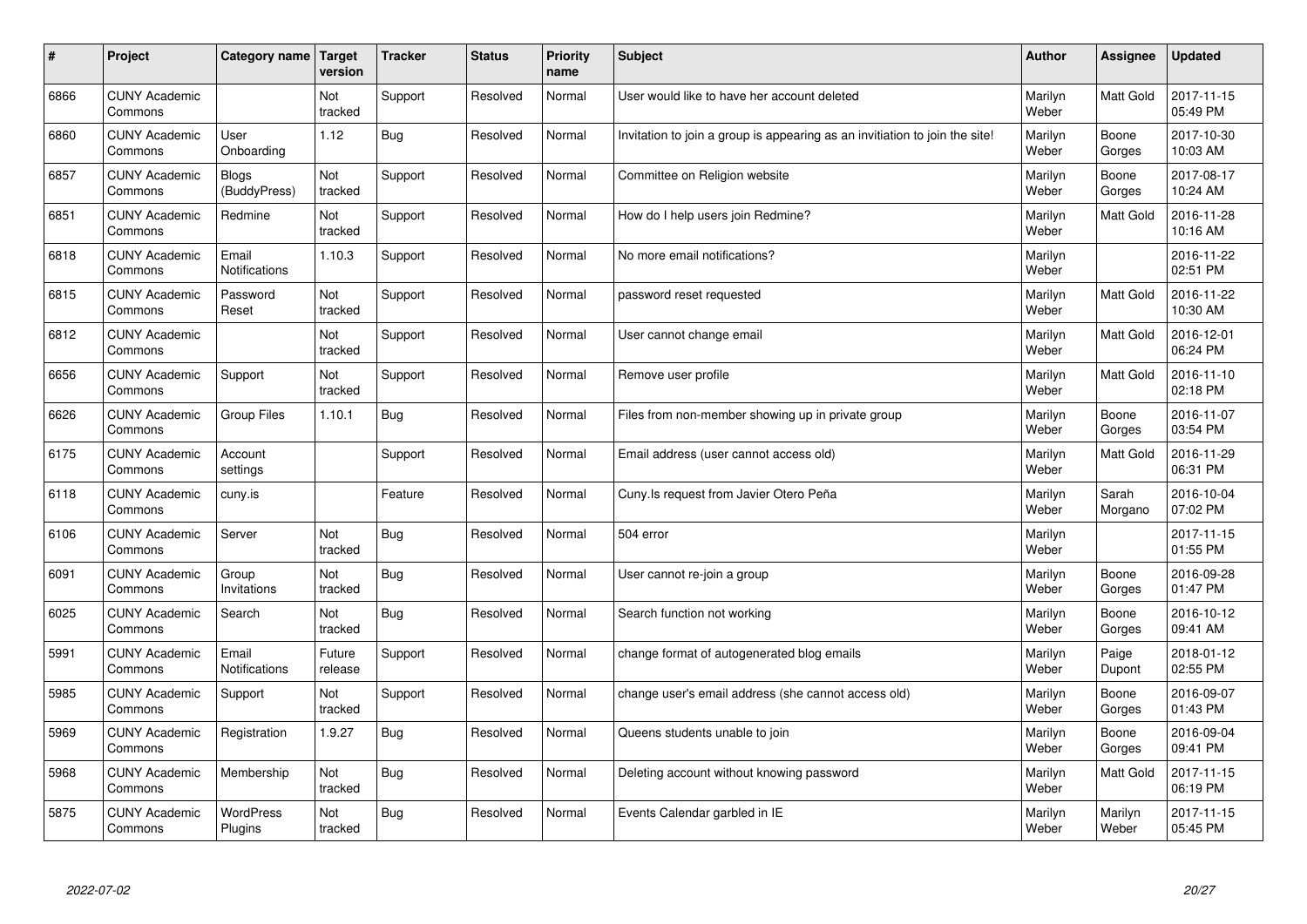| $\vert$ # | Project                         | Category name Target       | version        | <b>Tracker</b> | <b>Status</b> | <b>Priority</b><br>name | <b>Subject</b>                                          | <b>Author</b>    | <b>Assignee</b>  | <b>Updated</b>         |
|-----------|---------------------------------|----------------------------|----------------|----------------|---------------|-------------------------|---------------------------------------------------------|------------------|------------------|------------------------|
| 5844      | <b>CUNY Academic</b><br>Commons |                            | Not<br>tracked | Support        | Resolved      | Normal                  | edit Host Files on Windows 10 problems                  | Marilyn<br>Weber |                  | 2016-07-27<br>09:08 AM |
| 5834      | <b>CUNY Academic</b><br>Commons |                            |                | Bug            | Resolved      | Normal                  | My access to cdev                                       | Marilyn<br>Weber | Boone<br>Gorges  | 2016-07-25<br>03:12 PM |
| 5799      | <b>CUNY Academic</b><br>Commons | Blogs<br>(BuddyPress)      | Not<br>tracked | Feature        | Resolved      | Normal                  | removing one's own access to sites?                     | Marilyn<br>Weber | Boone<br>Gorges  | 2016-07-26<br>01:55 PM |
| 5772      | <b>CUNY Academic</b><br>Commons | Membership                 | Not<br>tracked | Support        | Resolved      | Normal                  | User email change and forgotten password                | Marilyn<br>Weber | Matt Gold        | 2017-11-15<br>06:18 PM |
| 5753      | <b>CUNY Academic</b><br>Commons | <b>WordPress</b><br>(misc) | Not<br>tracked | Support        | Resolved      | Normal                  | merging blogs and groups                                | Marilyn<br>Weber | Boone<br>Gorges  | 2016-08-29<br>03:09 PM |
| 5684      | <b>CUNY Academic</b><br>Commons | <b>Group Files</b>         | Not<br>tracked | Bug            | Resolved      | Normal                  | Making Group files appear as Blog entries               | Marilyn<br>Weber | Boone<br>Gorges  | 2017-11-20<br>03:28 PM |
| 5667      | <b>CUNY Academic</b><br>Commons | <b>Public Portfolio</b>    | 1.9.18         | Bug            | Resolved      | Normal                  | publication section on my public portfolio won't update | Marilyn<br>Weber | Boone<br>Gorges  | 2016-06-12<br>10:19 AM |
| 5657      | <b>CUNY Academic</b><br>Commons | WordPress<br>Plugins       | 1.9.18         | Feature        | Resolved      | Normal                  | Plugin Reguest - Instagram Feed WD                      | Marilyn<br>Weber | Boone<br>Gorges  | 2016-06-08<br>12:36 PM |
| 5630      | <b>CUNY Academic</b><br>Commons | WordPress<br><b>Themes</b> | 1.9.17         | Feature        | Resolved      | Normal                  | Bavota magazine Pro theme                               | Marilyn<br>Weber | Boone<br>Gorges  | 2016-06-02<br>12:09 AM |
| 5629      | <b>CUNY Academic</b><br>Commons | <b>Public Portfolio</b>    | 1.10.4         | Support        | Resolved      | Normal                  | Title field in profile can't be edited                  | Marilyn<br>Weber |                  | 2016-12-13<br>11:19 AM |
| 5621      | <b>CUNY Academic</b><br>Commons | WordPress<br>Plugins       | 1.9.17         | Feature        | Resolved      | Normal                  | Taxonomy plugin request                                 | Marilyn<br>Weber | Boone<br>Gorges  | 2016-06-01<br>11:28 PM |
| 5522      | <b>CUNY Academic</b><br>Commons | WordPress<br>Plugins       | 1.9.15         | Feature        | Resolved      | Normal                  | plugin request                                          | Marilyn<br>Weber | Boone<br>Gorges  | 2016-05-09<br>10:36 AM |
| 5436      | <b>CUNY Academic</b><br>Commons |                            | Not<br>tracked | Bug            | Resolved      | Normal                  | Trying to change email settings for                     | Marilyn<br>Weber | Boone<br>Gorges  | 2016-04-21<br>10:12 PM |
| 5346      | <b>CUNY Academic</b><br>Commons | Toolbar                    | 1.9.11         | <b>Bug</b>     | Resolved      | Normal                  | possible dynamic HTML code bug?                         | Marilyn<br>Weber | Boone<br>Gorges  | 2016-03-22<br>10:53 AM |
| 5319      | <b>CUNY Academic</b><br>Commons |                            | Not<br>tracked | Bug            | Resolved      | Normal                  | <b>Broken URL</b>                                       | Marilyn<br>Weber | Marilyn<br>Weber | 2017-11-15<br>05:46 PM |
| 5302      | <b>CUNY Academic</b><br>Commons | WordPress<br>Plugins       | 1.9.10         | Feature        | Resolved      | Normal                  | request for WP Gallery Custom Links plug-in             | Marilyn<br>Weber | Boone<br>Gorges  | 2016-03-11<br>09:20 PM |
| 5177      | <b>CUNY Academic</b><br>Commons | Toolbar                    | 1.9.6          | <b>Bug</b>     | Resolved      | Normal                  | No "My Papers" tab                                      | Marilyn<br>Weber | Raymond<br>Hoh   | 2016-01-29<br>08:37 AM |
| 5176      | <b>CUNY Academic</b><br>Commons | <b>Public Portfolio</b>    | 1.9.6          | Bug            | Resolved      | Normal                  | Widgets in Profile not saving                           | Marilyn<br>Weber | Boone<br>Gorges  | 2016-02-01<br>11:07 AM |
| 5059      | <b>CUNY Academic</b><br>Commons |                            | Not<br>tracked | Bug            | Resolved      | Normal                  | Instagram embed?                                        | Marilyn<br>Weber |                  | 2016-01-26<br>12:05 AM |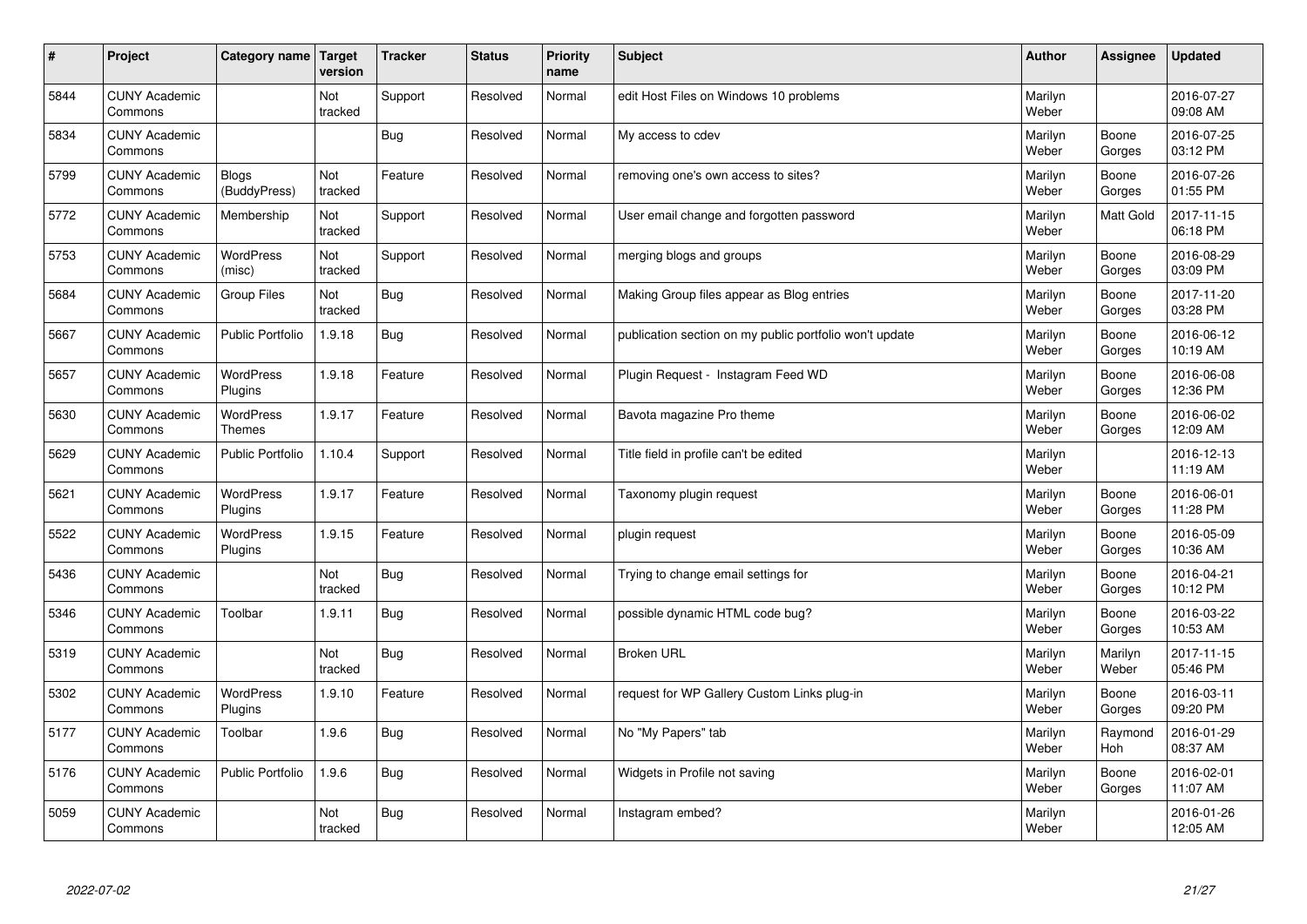| #    | Project                         | Category name   Target            | version        | <b>Tracker</b> | <b>Status</b> | Priority<br>name | <b>Subject</b>                                             | <b>Author</b>    | <b>Assignee</b>     | <b>Updated</b>         |
|------|---------------------------------|-----------------------------------|----------------|----------------|---------------|------------------|------------------------------------------------------------|------------------|---------------------|------------------------|
| 5037 | <b>CUNY Academic</b><br>Commons | Registration                      | Not<br>tracked | Support        | Resolved      | Normal           | Another Forgotten password for user with new email address | Marilyn<br>Weber | Boone<br>Gorges     | 2015-12-22<br>05:24 PM |
| 5036 | <b>CUNY Academic</b><br>Commons | <b>WordPress</b><br>Plugins       | 1.9.1.1        | Feature        | Resolved      | Normal           | <b>Embeds request</b>                                      | Marilyn<br>Weber | Boone<br>Gorges     | 2015-12-18<br>10:12 PM |
| 5019 | <b>CUNY Academic</b><br>Commons | Registration                      | Not<br>tracked | Support        | Resolved      | Normal           | Forgotten password for user with new email address         | Marilyn<br>Weber | Marilyn<br>Weber    | 2015-12-11<br>04:18 PM |
| 4997 | <b>CUNY Academic</b><br>Commons | WordPress<br>Plugins              | 1.9.4          | Feature        | Resolved      | Normal           | ability to embed maps from StoryMapJS?                     | Marilyn<br>Weber | Boone<br>Gorges     | 2016-01-07<br>12:34 PM |
| 4965 | <b>CUNY Academic</b><br>Commons | <b>WordPress</b><br><b>Themes</b> | Not<br>tracked | Feature        | Resolved      | Normal           | Theme requested                                            | Marilyn<br>Weber | Boone<br>Gorges     | 2016-02-24<br>09:46 PM |
| 4881 | <b>CUNY Academic</b><br>Commons | ZenDesk                           | Not<br>tracked | Bug            | Resolved      | Normal           | ZenDesk emails not being sent                              | Marilyn<br>Weber |                     | 2015-12-07<br>01:34 AM |
| 4834 | <b>CUNY Academic</b><br>Commons | <b>Blogs</b><br>(BuddyPress)      |                | Bug            | Resolved      | Normal           | Admin invite problem                                       | Marilyn<br>Weber | Boone<br>Gorges     | 2015-11-13<br>12:25 PM |
| 4831 | <b>CUNY Academic</b><br>Commons | <b>Public Portfolio</b>           | 1.9.4          | Bug            | Resolved      | Normal           | User cannot update profile                                 | Marilyn<br>Weber | Boone<br>Gorges     | 2016-01-11<br>10:46 PM |
| 4577 | <b>CUNY Academic</b><br>Commons | Registration                      | Not<br>tracked | Bug            | Resolved      | Normal           | New users are not getting their email verification         | Marilyn<br>Weber | Boone<br>Gorges     | 2016-01-26<br>03:30 PM |
| 4542 | <b>CUNY Academic</b><br>Commons | <b>WordPress</b><br>Plugins       | 1.8.10         | <b>Bug</b>     | Resolved      | Normal           | Emailing group users problem                               | Marilyn<br>Weber | Boone<br>Gorges     | 2015-09-11<br>11:16 AM |
| 4496 | <b>CUNY Academic</b><br>Commons | cuny.is                           | 1.8.9          | Bug            | Resolved      | Normal           | Quick links broken?                                        | Marilyn<br>Weber | Boone<br>Gorges     | 2015-08-28<br>10:39 AM |
| 4340 | <b>CUNY Academic</b><br>Commons | WordPress -<br>Media              | 1.8.14         | Feature        | Resolved      | Normal           | embedding a video                                          | Marilyn<br>Weber | Daniel<br>Jones     | 2015-10-20<br>12:01 AM |
| 4102 | <b>CUNY Academic</b><br>Commons | User<br>Experience                | 1.8.1          | Design/UX      | Resolved      | Normal           | Username rules                                             | Marilyn<br>Weber | Samantha<br>Raddatz | 2015-06-01<br>01:23 PM |
| 4012 | <b>CUNY Academic</b><br>Commons |                                   | 1.7.20         | <b>Bug</b>     | Resolved      | Normal           | Two users reporting same Forbidden 403 error message.      | Marilyn<br>Weber |                     | 2015-05-01<br>08:13 PM |
| 3620 | <b>CUNY Academic</b><br>Commons | Groups (misc)                     | Not<br>tracked | Bug            | Resolved      | Normal           | admins of The Group for Group Admins                       | Marilyn<br>Weber |                     | 2014-11-03<br>08:38 AM |
| 3592 | <b>CUNY Academic</b><br>Commons | WordPress<br>(Permissions)        | Not<br>tracked | Publicity      | Resolved      | Normal           | Oops - Announcing 1.6!                                     | Marilyn<br>Weber | Boone<br>Gorges     | 2014-10-22<br>03:03 PM |
| 3466 | <b>CUNY Academic</b><br>Commons | Membership                        | 1.6.16         | Feature        | Resolved      | Normal           | restricting undergrad registration                         | Marilyn<br>Weber | Boone<br>Gorges     | 2014-09-18<br>12:02 AM |
| 3197 | <b>CUNY Academic</b><br>Commons | Groups (misc)                     | 1.6.4          | <b>Bug</b>     | Resolved      | Normal           | trying to set up a hidden group blog with no RSS feed      | Marilyn<br>Weber | Boone<br>Gorges     | 2014-05-21<br>09:39 PM |
| 3138 | <b>CUNY Academic</b><br>Commons | Documentation                     | Not<br>tracked | Bug            | Resolved      | Normal           | Codex documentation                                        | Marilyn<br>Weber | scott voth          | 2016-03-04<br>08:49 AM |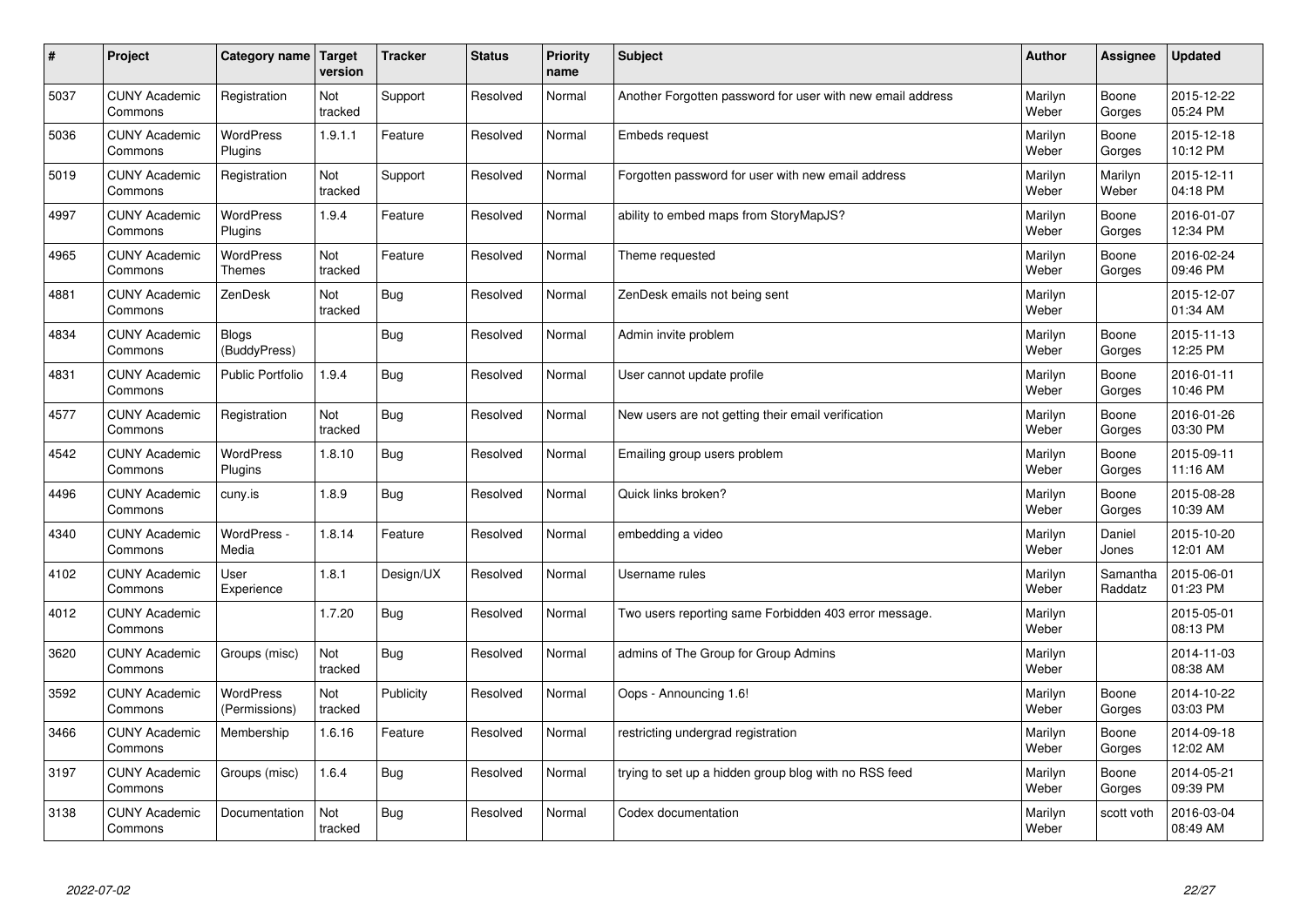| $\vert$ # | Project                         | Category name   Target            | version        | <b>Tracker</b> | <b>Status</b> | <b>Priority</b><br>name | <b>Subject</b>                       | <b>Author</b>    | Assignee         | <b>Updated</b>         |
|-----------|---------------------------------|-----------------------------------|----------------|----------------|---------------|-------------------------|--------------------------------------|------------------|------------------|------------------------|
| 3116      | <b>CUNY Academic</b><br>Commons | <b>WordPress</b><br>(Permissions) |                | <b>Bug</b>     | Resolved      | Normal                  | Updating the FAQ page                | Marilyn<br>Weber | Boone<br>Gorges  | 2014-04-01<br>10:12 PM |
| 3071      | <b>CUNY Academic</b><br>Commons | <b>WordPress</b><br>Themes        | 1.5.22         | Bug            | Resolved      | Normal                  | Twenty Fourteen theme differences    | Marilyn<br>Weber | Boone<br>Gorges  | 2014-04-01<br>08:18 PM |
| 3041      | <b>CUNY Academic</b><br>Commons | <b>Ground Control</b>             | Not<br>tracked | Publicity      | Resolved      | Normal                  | <b>Ground Control</b>                | Marilyn<br>Weber | Chris Stein      | 2016-01-26<br>04:52 PM |
| 3040      | <b>CUNY Academic</b><br>Commons | <b>Ground Control</b>             | Not<br>tracked | Publicity      | Resolved      | Normal                  | <b>Ground Control</b>                | Marilyn<br>Weber | Micki<br>Kaufman | 2016-01-26<br>05:16 PM |
| 3039      | <b>CUNY Academic</b><br>Commons | <b>Ground Control</b>             | Not<br>tracked | Publicity      | Resolved      | Normal                  | <b>Ground Control</b>                | Marilyn<br>Weber | Sarah<br>Morgano | 2016-01-26<br>05:19 PM |
| 3038      | <b>CUNY Academic</b><br>Commons | <b>Ground Control</b>             | Not<br>tracked | Publicity      | Resolved      | Normal                  | <b>Ground Control</b>                | Marilyn<br>Weber | <b>Matt Gold</b> | 2016-01-26<br>05:10 PM |
| 3037      | <b>CUNY Academic</b><br>Commons | <b>Ground Control</b>             | Not<br>tracked | Publicity      | Resolved      | Normal                  | <b>Ground Control</b>                | Marilyn<br>Weber | scott voth       | 2016-01-26<br>05:23 PM |
| 3029      | <b>CUNY Academic</b><br>Commons | cuny.is                           | Not<br>tracked | Support        | Resolved      | Normal                  | shortlink request                    | Marilyn<br>Weber | Boone<br>Gorges  | 2014-02-12<br>10:03 AM |
| 3001      | <b>CUNY Academic</b><br>Commons | WordPress<br>(misc)               | Not<br>tracked | Support        | Resolved      | Normal                  | shortlink requested                  | Marilyn<br>Weber | Boone<br>Gorges  | 2014-01-30<br>01:26 PM |
| 2777      | <b>CUNY Academic</b><br>Commons | <b>WordPress</b><br>(misc)        | Not<br>tracked | <b>Bug</b>     | Resolved      | Normal                  | Hero slide access                    | Marilyn<br>Weber | Boone<br>Gorges  | 2013-09-07<br>12:26 PM |
| 15610     | <b>CUNY Academic</b><br>Commons | <b>WordPress</b><br>Plugins       | Not<br>tracked | Support        | Rejected      | Normal                  | Loops & Logic plugin                 | Marilyn<br>Weber | Raymond<br>Hoh   | 2022-03-19<br>11:16 AM |
| 15279     | <b>CUNY Academic</b><br>Commons |                                   |                | <b>Bug</b>     | Rejected      | Normal                  | big delay - cloning the history site | Marilyn<br>Weber |                  | 2022-02-09<br>01:49 PM |
| 14972     | <b>CUNY Academic</b><br>Commons |                                   |                | Support        | Rejected      | Normal                  | Mailchimp plugin                     | Marilyn<br>Weber |                  | 2021-11-17<br>02:13 PM |
| 14711     | <b>CUNY Academic</b><br>Commons |                                   |                | Support        | Rejected      | Normal                  | Custom Facebook Feed plugin problem  | Marilyn<br>Weber |                  | 2022-04-27<br>04:29 PM |
| 14625     | <b>CUNY Academic</b><br>Commons |                                   | Not<br>tracked | Support        | Rejected      | Normal                  | image won't appear in slideshow.     | Marilyn<br>Weber |                  | 2021-07-27<br>10:33 AM |
| 14606     | <b>CUNY Academic</b><br>Commons | WordPress<br>(misc)               | Not<br>tracked | Support        | Rejected      | Normal                  | calendar wrong month                 | Marilyn<br>Weber |                  | 2021-07-23<br>12:11 PM |
| 14448     | <b>CUNY Academic</b><br>Commons | Password<br>Reset                 | Not<br>tracked | <b>Bug</b>     | Rejected      | Normal                  | password reset weirdness             | Marilyn<br>Weber | Raymond<br>Hoh   | 2021-05-12<br>01:34 PM |
| 14360     | <b>CUNY Academic</b><br>Commons |                                   |                | Support        | Rejected      | Normal                  | danielgerouldarchives.org?           | Marilyn<br>Weber |                  | 2021-04-27<br>10:42 AM |
| 14016     | <b>CUNY Academic</b><br>Commons |                                   |                | Support        | Rejected      | Normal                  | PDFs not downloading                 | Marilyn<br>Weber |                  | 2021-02-22<br>11:00 AM |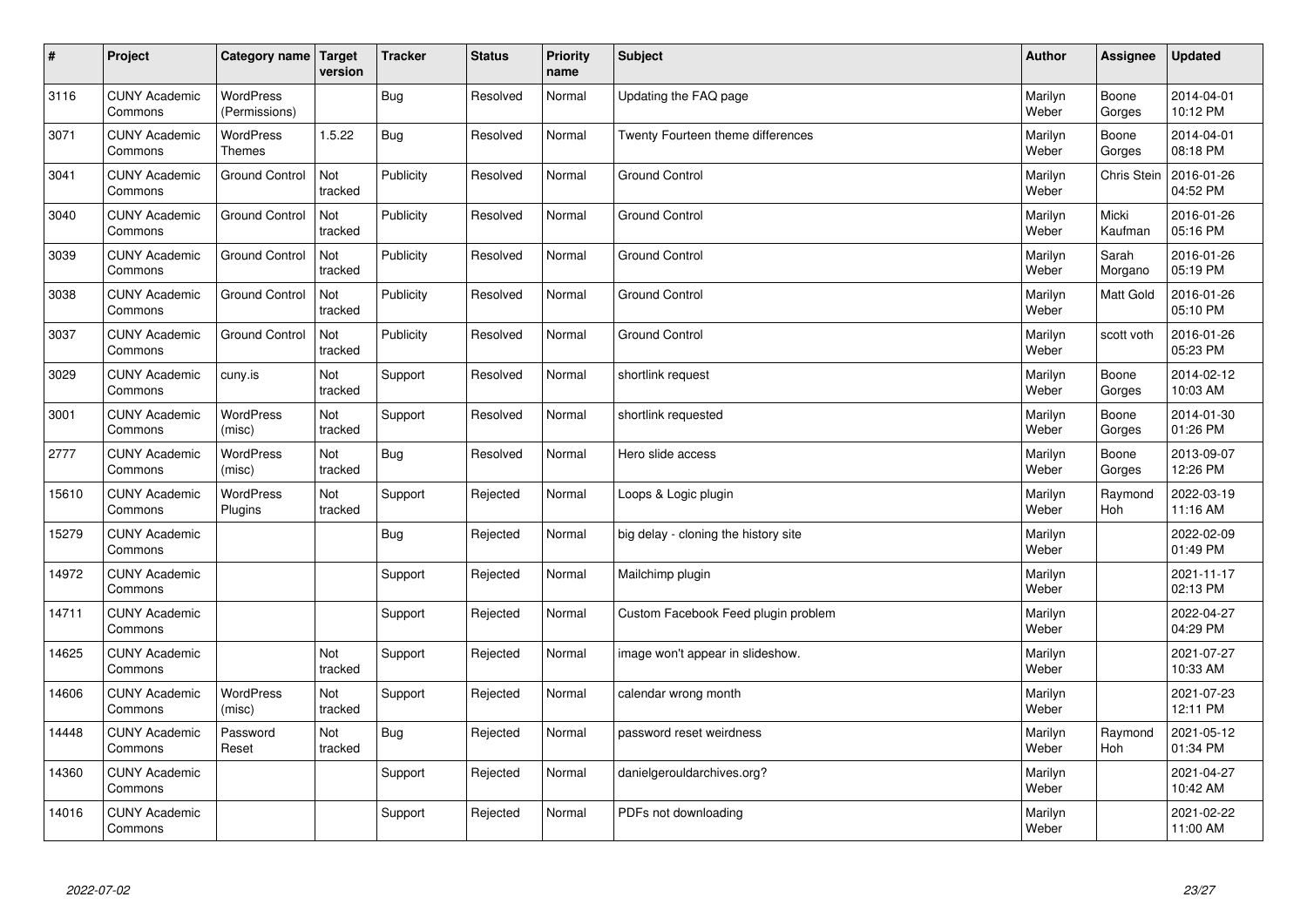| #     | Project                         | Category name   Target      | version        | <b>Tracker</b> | <b>Status</b> | <b>Priority</b><br>name | <b>Subject</b>                                                                 | <b>Author</b>    | <b>Assignee</b> | <b>Updated</b>         |
|-------|---------------------------------|-----------------------------|----------------|----------------|---------------|-------------------------|--------------------------------------------------------------------------------|------------------|-----------------|------------------------|
| 13918 | <b>CUNY Academic</b><br>Commons |                             | Not<br>tracked | Support        | Rejected      | Normal                  | MailPoet Newsletters Premium plugin                                            | Marilyn<br>Weber |                 | 2021-02-09<br>11:01 AM |
| 13916 | <b>CUNY Academic</b><br>Commons |                             |                | Support        | Rejected      | Normal                  | <b>Custom Sidebars</b>                                                         | Marilyn<br>Weber |                 | 2021-02-23<br>10:45 AM |
| 13217 | <b>CUNY Academic</b><br>Commons |                             |                | Support        | Rejected      | Normal                  | upload recordings of our past webinars?                                        | Marilyn<br>Weber |                 | 2020-08-25<br>07:56 AM |
| 13169 | <b>CUNY Academic</b><br>Commons |                             | 1.17.4         | Support        | Rejected      | Normal                  | footer logo image has no alt-text                                              | Marilyn<br>Weber |                 | 2020-09-22<br>10:18 AM |
| 13160 | <b>CUNY Academic</b><br>Commons |                             |                | Support        | Rejected      | Normal                  | site not working on iphone                                                     | Marilyn<br>Weber |                 | 2020-08-25<br>10:58 AM |
| 13121 | <b>CUNY Academic</b><br>Commons |                             |                | Support        | Rejected      | Normal                  | embed a DropBox Paper file                                                     | Marilyn<br>Weber |                 | 2020-08-25<br>10:56 AM |
| 13012 | <b>CUNY Academic</b><br>Commons | <b>WordPress</b><br>(misc)  |                | Support        | Rejected      | Normal                  | icon image associated with the teaching template's Creative Commons<br>License | Marilyn<br>Weber | Raymond<br>Hoh  | 2020-08-25<br>10:56 AM |
| 12986 | <b>CUNY Academic</b><br>Commons |                             |                | Support        | Rejected      | Normal                  | Someone is trying to create accounts using random CUNY entity emails           | Marilyn<br>Weber |                 | 2020-07-02<br>09:47 PM |
| 12205 | <b>CUNY Academic</b><br>Commons |                             |                | Support        | Rejected      | Normal                  | possible update to the 2019 theme?                                             | Marilyn<br>Weber |                 | 2020-01-14<br>12:08 PM |
| 11634 | <b>CUNY Academic</b><br>Commons | <b>WordPress</b><br>(misc)  | Not<br>tracked | <b>Bug</b>     | Rejected      | Normal                  | 'Insert Read More Tag" working oddly                                           | Marilyn<br>Weber | Raymond<br>Hoh  | 2019-07-15<br>11:48 PM |
| 11267 | <b>CUNY Academic</b><br>Commons |                             |                | Support        | Rejected      | Normal                  | signing up with a nonCUNY signup code from the Register page                   | Marilyn<br>Weber |                 | 2019-03-26<br>03:00 PM |
| 10850 | <b>CUNY Academic</b><br>Commons |                             |                | Support        | Rejected      | Normal                  | Gravity form being resent                                                      | Marilyn<br>Weber |                 | 2018-12-20<br>10:18 PM |
| 10838 | <b>CUNY Academic</b><br>Commons |                             | 1.15.3         | Support        | Rejected      | Normal                  | two plugin/theme requests from a digital fellow                                | Marilyn<br>Weber |                 | 2019-06-11<br>10:31 AM |
| 10562 | <b>CUNY Academic</b><br>Commons |                             |                | <b>Bug</b>     | Rejected      | Normal                  | Commons is down                                                                | Marilyn<br>Weber |                 | 2018-10-23<br>10:49 AM |
| 10260 | <b>CUNY Academic</b><br>Commons |                             |                | <b>Bug</b>     | Rejected      | Normal                  | bad activation email                                                           | Marilyn<br>Weber |                 | 2018-08-30<br>01:25 PM |
| 9996  | <b>CUNY Academic</b><br>Commons | Membership                  | Not<br>tracked | Support        | Rejected      | Normal                  | user email change request                                                      | Marilyn<br>Weber |                 | 2018-07-16<br>10:49 AM |
| 9955  | <b>CUNY Academic</b><br>Commons | <b>WordPress</b><br>Plugins | 1.13.4         | Support        | Rejected      | Normal                  | docx converter plugin?                                                         | Marilyn<br>Weber |                 | 2018-06-26<br>11:39 AM |
| 9885  | <b>CUNY Academic</b><br>Commons |                             |                | Support        | Rejected      | Normal                  | Publications field problem                                                     | Marilyn<br>Weber |                 | 2018-06-06<br>01:18 PM |
| 9684  | <b>CUNY Academic</b><br>Commons |                             |                | Support        | Rejected      | Normal                  | SEO cleanup for newlaborforum.cuny.edu                                         | Marilyn<br>Weber |                 | 2018-04-30<br>10:29 AM |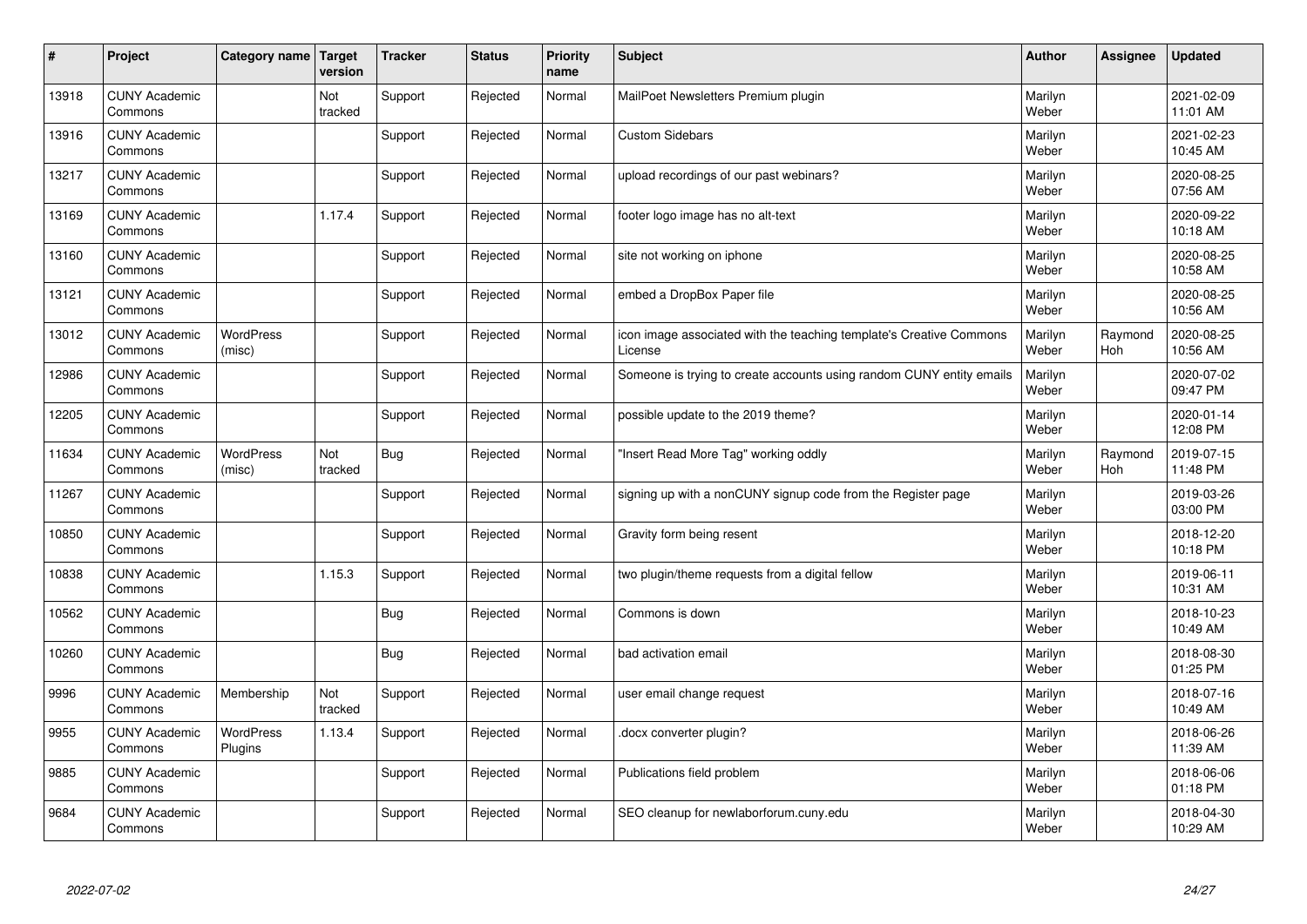| $\sharp$ | Project                         | Category name   Target        | version        | <b>Tracker</b> | <b>Status</b> | <b>Priority</b><br>name | <b>Subject</b>                                              | <b>Author</b>    | Assignee              | <b>Updated</b>         |
|----------|---------------------------------|-------------------------------|----------------|----------------|---------------|-------------------------|-------------------------------------------------------------|------------------|-----------------------|------------------------|
| 9587     | <b>CUNY Academic</b><br>Commons |                               |                | Support        | Rejected      | Normal                  | possible request for the "PDF Poster" plugin                | Marilyn<br>Weber |                       | 2018-04-24<br>10:52 AM |
| 9518     | <b>CUNY Academic</b><br>Commons |                               | Not<br>tracked | Support        | Rejected      | Normal                  | problems with site on Internet Explorer                     | Marilyn<br>Weber | Raymond<br>Hoh        | 2019-03-11<br>11:18 PM |
| 9275     | <b>CUNY Academic</b><br>Commons |                               |                | Support        | Rejected      | Normal                  | soft chalk page?                                            | Marilyn<br>Weber | Boone<br>Gorges       | 2018-04-09<br>10:37 AM |
| 9033     | <b>CUNY Academic</b><br>Commons |                               |                | Support        | Rejected      | Normal                  | Site search terms                                           | Marilyn<br>Weber |                       | 2017-12-22<br>01:10 PM |
| 8195     | <b>CUNY Academic</b><br>Commons |                               |                | Support        | Rejected      | Normal                  | possible to make the Profile pic semi-hidden?               | Marilyn<br>Weber |                       | 2017-05-24<br>11:00 PM |
| 8071     | <b>CUNY Academic</b><br>Commons | <b>WordPress</b><br>Plugins   | Not<br>tracked | Support        | Rejected      | Normal                  | Anthologize                                                 | Marilyn<br>Weber |                       | 2017-05-10<br>10:15 AM |
| 7668     | <b>CUNY Academic</b><br>Commons | <b>WordPress</b><br>Plugins   |                | Support        | Rejected      | Normal                  | Iframes question                                            | Marilyn<br>Weber |                       | 2017-04-11<br>09:29 PM |
| 7376     | <b>CUNY Academic</b><br>Commons | Email<br><b>Notifications</b> |                | Bug            | Rejected      | Normal                  | automatic forwarding of blog posts not working              | Marilyn<br>Weber | Boone<br>Gorges       | 2017-05-01<br>10:36 PM |
| 6575     | <b>CUNY Academic</b><br>Commons | Groups (misc)                 |                | Bug            | Rejected      | Normal                  | No papers link for the group "social paper"                 | Marilyn<br>Weber |                       | 2016-11-02<br>10:39 PM |
| 6338     | <b>CUNY Academic</b><br>Commons |                               |                | Bug            | Rejected      | Normal                  | Multiple email notifications for each blog post             | Marilyn<br>Weber | Boone<br>Gorges       | 2016-10-18<br>08:45 PM |
| 5988     | <b>CUNY Academic</b><br>Commons | Support                       |                | Support        | Rejected      | Normal                  | Forbidden error when trying to join                         | Marilyn<br>Weber | Boone<br>Gorges       | 2016-09-08<br>01:42 PM |
| 5448     | <b>CUNY Academic</b><br>Commons | Email<br><b>Notifications</b> | 1.10.2         | Bug            | Rejected      | Normal                  | garbled CAC activity digests                                | Marilyn<br>Weber | Raymond<br><b>Hoh</b> | 2016-11-20<br>02:38 AM |
| 5345     | <b>CUNY Academic</b><br>Commons | Social Paper                  | 1.9.17         | Feature        | Rejected      | Normal                  | Plus symbol problem in SP                                   | Marilyn<br>Weber | Christian<br>Wach     | 2016-05-27<br>04:26 AM |
| 5184     | <b>CUNY Academic</b><br>Commons | Social Paper                  |                | Bug            | Rejected      | Normal                  | Problem linking SP to a group                               | Marilyn<br>Weber | Boone<br>Gorges       | 2016-02-21<br>12:27 PM |
| 5083     | <b>CUNY Academic</b><br>Commons | WordPress<br>Plugins          | 1.9.5          | Support        | Rejected      | Normal                  | creating a shortcode for the iframe code of the google form | Marilyn<br>Weber | Marilyn<br>Weber      | 2016-01-12<br>04:25 PM |
| 3674     | <b>CUNY Academic</b><br>Commons |                               |                | Bug            | Rejected      | Normal                  | CBox pagination issue with the Wiki                         | Marilyn<br>Weber |                       | 2014-11-20<br>05:03 PM |
| 3673     | <b>CUNY Academic</b><br>Commons |                               |                | Bug            | Rejected      | Normal                  | CBox pagination issue with the Wiki                         | Marilyn<br>Weber |                       | 2014-11-20<br>04:08 PM |
| 3136     | <b>CUNY Academic</b><br>Commons | WordPress<br>Plugins          |                | <b>Bug</b>     | Rejected      | Normal                  | The Easy Rotator                                            | Marilyn<br>Weber | Boone<br>Gorges       | 2014-04-01<br>10:26 PM |
| 3093     | <b>CUNY Academic</b><br>Commons | WordPress<br>Plugins          |                | <b>Bug</b>     | Rejected      | Normal                  | Custom Google Maps                                          | Marilyn<br>Weber | Boone<br>Gorges       | 2014-05-02<br>10:52 AM |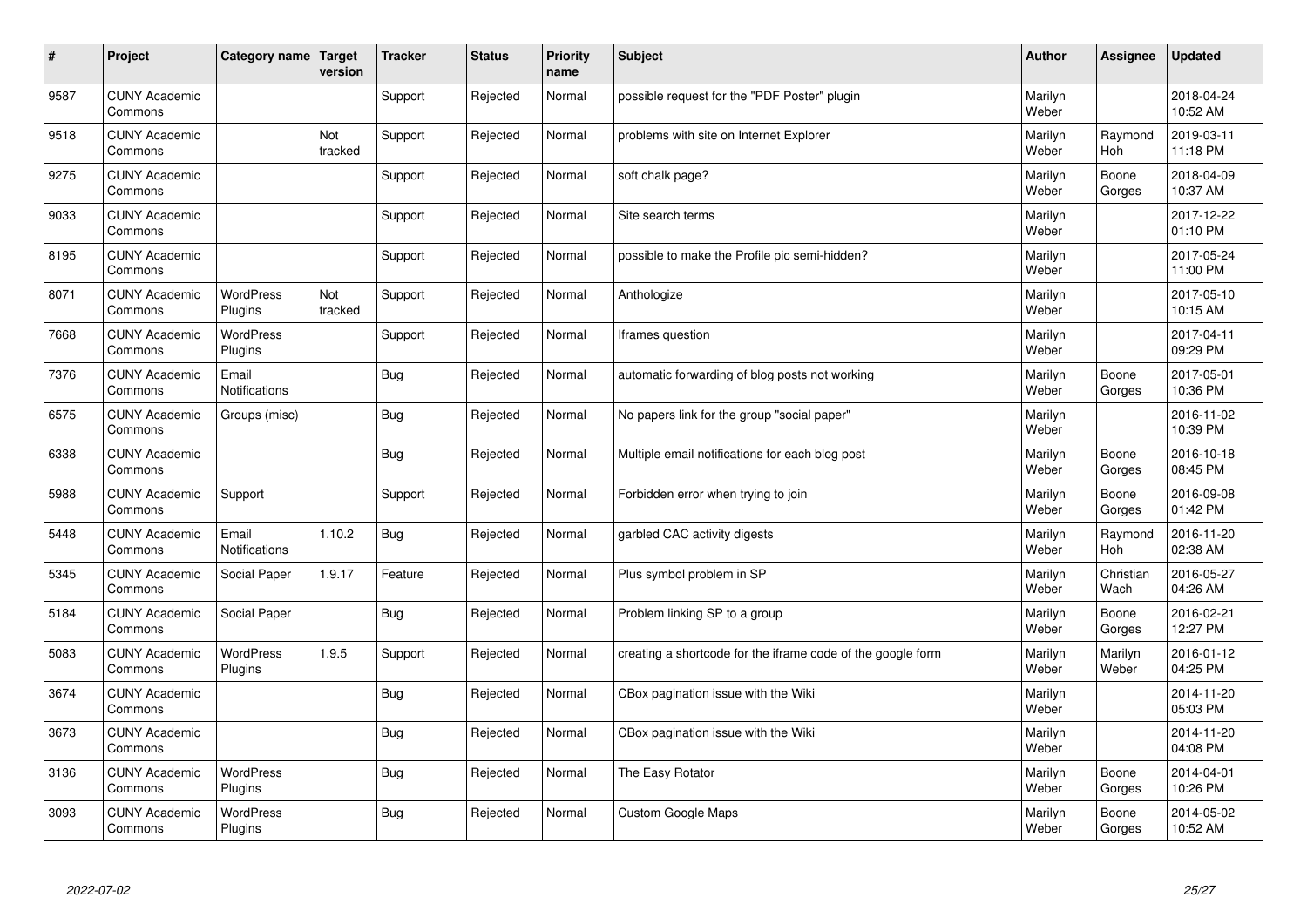| #     | Project                         | Category name   Target      | version        | <b>Tracker</b> | <b>Status</b> | <b>Priority</b><br>name | <b>Subject</b>                                                      | <b>Author</b>    | Assignee        | <b>Updated</b>         |
|-------|---------------------------------|-----------------------------|----------------|----------------|---------------|-------------------------|---------------------------------------------------------------------|------------------|-----------------|------------------------|
| 14850 | <b>CUNY Academic</b><br>Commons |                             |                | Support        | Abandoned     | Normal                  | brooklyn waterfront site "connection not secure"                    | Marilyn<br>Weber |                 | 2022-04-27<br>04:56 PM |
| 14389 | <b>CUNY Academic</b><br>Commons |                             |                | Support        | Abandoned     | Normal                  | WebflowIO?                                                          | Marilyn<br>Weber |                 | 2021-09-14<br>10:45 AM |
| 14148 | <b>CUNY Academic</b><br>Commons |                             |                | Support        | Abandoned     | Normal                  | post notification problem                                           | Marilyn<br>Weber |                 | 2021-09-14<br>10:43 AM |
| 13637 | <b>CUNY Academic</b><br>Commons |                             |                | Support        | Abandoned     | Normal                  | All-in-One Migration plugin request                                 | Marilyn<br>Weber |                 | 2020-12-08<br>10:46 AM |
| 13596 | <b>CUNY Academic</b><br>Commons |                             |                | Support        | Abandoned     | Normal                  | invited as Author but show as Contributor                           | Marilyn<br>Weber |                 | 2021-09-14<br>10:41 AM |
| 13584 | <b>CUNY Academic</b><br>Commons |                             |                | Support        | Abandoned     | Normal                  | Graphy theme question                                               | Marilyn<br>Weber |                 | 2021-09-14<br>10:41 AM |
| 13288 | <b>CUNY Academic</b><br>Commons |                             |                | Support        | Abandoned     | Normal                  | log in problems on iPhone 6                                         | Marilyn<br>Weber |                 | 2020-10-27<br>10:26 AM |
| 10571 | <b>CUNY Academic</b><br>Commons |                             | Not<br>tracked | Support        | Abandoned     | Normal                  | newsletter queue problem                                            | Marilyn<br>Weber |                 | 2018-12-10<br>03:58 PM |
| 9726  | <b>CUNY Academic</b><br>Commons | <b>WordPress</b><br>Plugins | Not<br>tracked | Support        | Abandoned     | Normal                  | technical error on Contact page                                     | Marilyn<br>Weber |                 | 2018-12-10<br>03:53 PM |
| 9134  | <b>CUNY Academic</b><br>Commons | Membership                  | Not<br>tracked | Support        | Abandoned     | Normal                  | former user                                                         | Marilyn<br>Weber | Matt Gold       | 2019-09-18<br>10:26 AM |
| 8098  | <b>CUNY Academic</b><br>Commons | <b>Public Portfolio</b>     | Not<br>tracked | <b>Bug</b>     | Abandoned     | Normal                  | Widget in profile not working                                       | Marilyn<br>Weber |                 | 2017-11-15<br>01:28 PM |
| 7770  | <b>CUNY Academic</b><br>Commons | WordPress<br>Plugins        | Not<br>tracked | <b>Bug</b>     | Abandoned     | Normal                  | Timeline.js problem                                                 | Marilyn<br>Weber |                 | 2017-11-15<br>01:43 PM |
| 7724  | <b>CUNY Academic</b><br>Commons |                             | Not<br>tracked | Support        | Abandoned     | Normal                  | User name confusion                                                 | Marilyn<br>Weber | Boone<br>Gorges | 2017-11-15<br>11:12 AM |
| 7700  | <b>CUNY Academic</b><br>Commons |                             | Not<br>tracked | Support        | Abandoned     | Normal                  | slow loading Page on site                                           | Marilyn<br>Weber | Boone<br>Gorges | 2017-11-15<br>11:02 AM |
| 7226  | <b>CUNY Academic</b><br>Commons | Registration                | Not<br>tracked | Bug            | Abandoned     | Normal                  | Community college student cannot register?                          | Marilyn<br>Weber |                 | 2017-11-15<br>01:55 PM |
| 15025 | <b>CUNY Academic</b><br>Commons |                             |                | Support        | Duplicate     | Normal                  | emails for all the papers on the commons that have been changed     | Marilyn<br>Weber |                 | 2021-12-02<br>11:57 AM |
| 11811 | <b>CUNY Academic</b><br>Commons |                             | Not<br>tracked | Support        | Duplicate     | Normal                  | Content of Publications widget on profile page being erased on save | Marilyn<br>Weber |                 | 2019-10-08<br>11:16 AM |
| 9834  | <b>CUNY Academic</b><br>Commons |                             |                | Support        | Duplicate     | Normal                  | add a "like" function                                               | Marilyn<br>Weber |                 | 2018-05-25<br>10:38 AM |
| 9133  | <b>CUNY Academic</b><br>Commons |                             |                | Support        | Duplicate     | Normal                  | webrecorder.io                                                      | Marilyn<br>Weber |                 | 2018-01-29<br>10:34 AM |